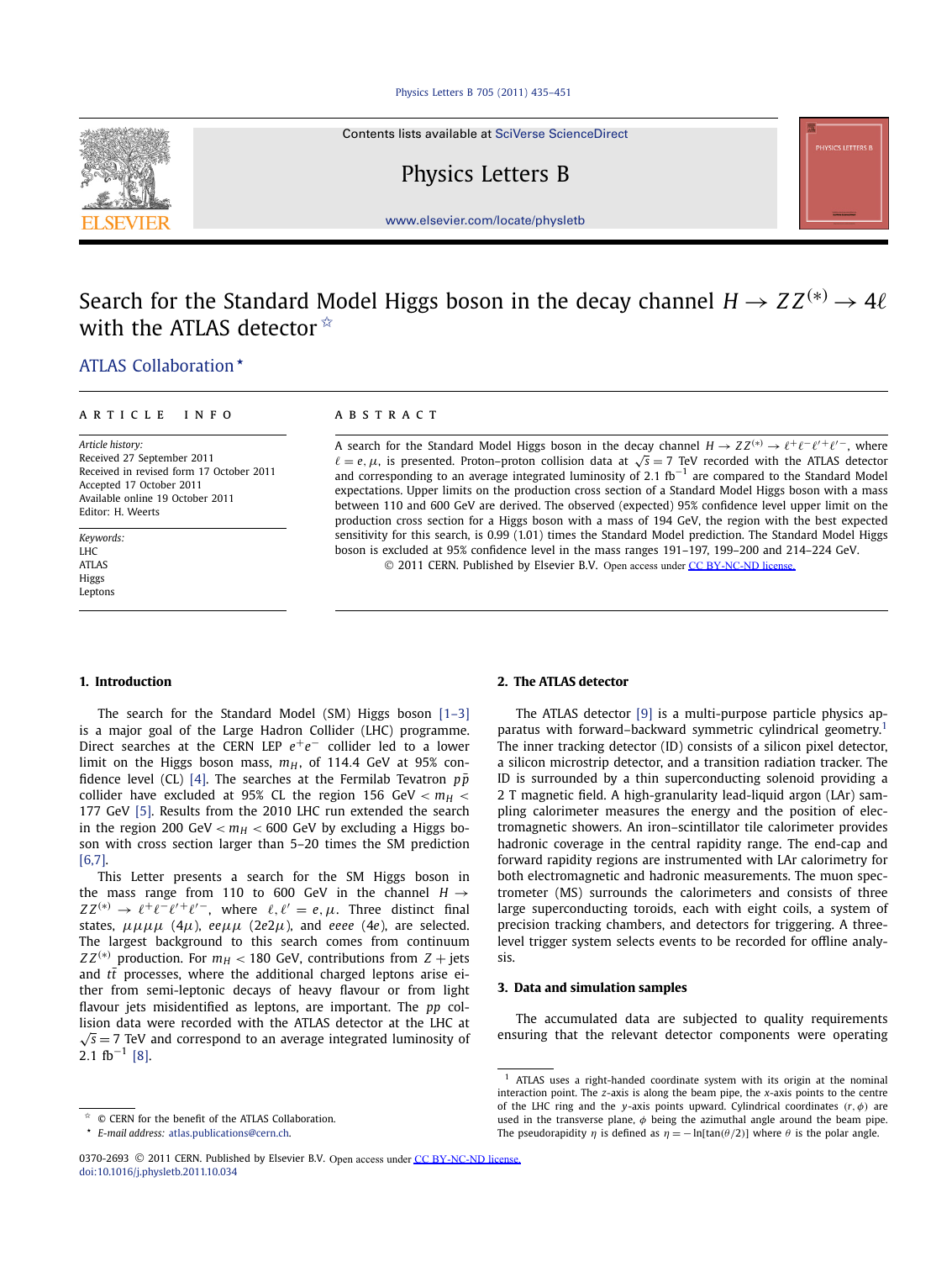**Table 1**

Higgs boson production cross sections for both gluon and vector-boson fusion processes in *pp* collisions at  $\sqrt{s}$  = 7 TeV. The cross sections include the branching ratio of  $H \rightarrow 4\ell$ , with  $\ell = e, \mu$ . The errors are the total theoretical systematic uncertainty.

| $m_H$<br>[GeV] | $\sigma(gg \to H)$<br>[pb] | $\sigma(qq \rightarrow H)$<br>[pb] | $BR(H \rightarrow 4\ell)$<br>$.10^{-3}$ |
|----------------|----------------------------|------------------------------------|-----------------------------------------|
| 130            | $14.1^{+2.7}_{-2.1}$       | $1.154^{+0.032}_{-0.027}$          | 0.19                                    |
| 150            | $10.5^{+2.0}_{-1.6}$       | $0.962^{+0.028}_{-0.021}$          | 0.38                                    |
| 200            | $5.2^{+0.9}_{-0.8}$        | $0.637^{+0.022}_{-0.015}$          | 1.15                                    |
| 240            | $3.6 + 0.6$                | $0.464^{+0.018}_{-0.012}$          | 1.32                                    |
| 300            | $2.4 + 0.3$                | $0.301^{+0.014}_{-0.008}$          | 1.38                                    |
| 400            | $2.0 + 0.3$                | $0.162^{+0.010}_{-0.005}$          | 1.21                                    |
| 600            | $0.33 + 0.06$              | $0.058^{+0.005}_{-0.002}$          | 1.23                                    |

normally. The resulting average integrated luminosity of 2*.*1 fb−<sup>1</sup> corresponds to 2.28 fb<sup>-1</sup>, 1.96 fb<sup>-1</sup> and 1.98 fb<sup>-1</sup> for the 4 $\mu$ , 2*e*2*μ* and 4*e* final states, respectively.

The  $H \to ZZ^{(*)} \to 4\ell$  signal is modelled using the powhere Monte Carlo (MC) event generator [\[10,11\],](#page-4-0) which calculates separately the gluon and vector-boson fusion production mechanisms with matrix elements up to next-to-leading order (NLO). The Higgs boson transverse momentum,  $p<sub>T</sub>$ , spectrum is reweighted to the calculation of Ref. [\[12\],](#page-4-0) providing QCD corrections up to nextto-leading order and QCD soft-gluon resummations up next-to-next-to-leading log (NNLL). POWHEG is interfaced to PYTHIA [\[13\]](#page-4-0) for showering and hadronization, which in turn is interfaced to PHOTOS [\[14\]](#page-4-0) for QED radiative corrections in the final state and to TAUOLA [\[15,16\]](#page-4-0) for the simulation of  $τ$  decays.

The cross sections for Higgs boson production, the corresponding branching fractions, as well as their uncertainties [\[17\],](#page-4-0) are derived to next-to-next-to-leading order (NNLO) in QCD for the gluon fusion [\[18–23\]](#page-4-0) and vector-boson fusion [\[24\]](#page-4-0) processes. In addition, QCD soft-gluon resummations up to NNLL are available for the gluon fusion process [\[25\],](#page-4-0) while the NLO electroweak (EW) corrections are applied to both the gluon fusion [\[26,27\]](#page-4-0) and vectorboson fusion [\[28,29\]](#page-4-0) processes. The Higgs boson decay branching ratio to the four-lepton final state is predicted by  $PROPHECY4F$  [\[30,](#page-4-0) [31\],](#page-4-0) which includes the complete NLO  $QCD + EW$  corrections, interference effects between identical final state fermions and leading two-loop heavy Higgs boson corrections to the four-fermion width. Table 1 gives the production cross sections for the  $H \to 4\ell$  for several Higgs boson masses.

The *Z Z(*∗*)* background is generated using pythia, taking into account *Z*–*γ* interference. For the inclusive total cross section and the shape of the  $m_{ZZ}$ <sup>(\*)</sup> spectrum, the MCFM [\[32,33\]](#page-4-0) prediction is used, which includes both quark–antiquark annihilation at QCD NLO and gluon fusion. The inclusive *Z* boson production,  $Z + \text{jets}$ , is modelled using ALPGEN [\[34\]](#page-4-0) and is divided into  $Z +$  light flavour jets and *Zbb*; overlaps between the two samples are removed. Specifically, *bb* pairs with separation  $\Delta R = \sqrt{\Delta \phi^2 + \Delta \eta^2} \geqslant 0.4$  between the *b*-jets are taken from the matrix-element calculation, whereas for  $\Delta R < 0.4$  the parton-shower jets are taken. PYTHIA is also used as a cross-check of the alpgen results. In this search the  $Z$  + jets production is normalized from the data, but for com-parisons the QCD NNLO FEWZ [\[35,36\]](#page-4-0) and the MCFM [\[32,33\]](#page-4-0) cross section calculations are used for the inclusive *Z* boson and the *Zb*¯ *b* production, respectively. The *tt*¯ background is modelled using mc@nlo [\[37\]](#page-4-0) and is normalized to the approximately NNLO cross section calculated using HATHOR [\[38\].](#page-4-0) Both ALPGEN and MC@NLO are interfaced to herwig [\[39\]](#page-4-0) for parton shower hadronization and to jimmy [\[40\]](#page-4-0) for the underlying event simulations.

All generated events undergo a full detector simulation performed using GEANT4 [\[41,42\].](#page-4-0)

The number of *pp* interactions in the same bunch crossing (pileup) is included in the simulation. The MC samples are reweighted to reproduce the observed distribution in the data.

# **4. Physics object identification and event selection**

The data considered in this analysis were selected using singlelepton triggers. For electrons the threshold on the transverse energy,  $E_T$ , was 20–22 GeV depending on the LHC instantaneous luminosity and for muons the threshold on  $p_T$  was 18 GeV. Both triggers are more than 99.5% efficient for events passing the offline selection described below.

Electron candidates consist of clusters of energy deposited in the electromagnetic calorimeter associated to ID tracks. The electrons must satisfy the "medium" electron criteria [\[43\],](#page-4-0) which require the shower profiles to be consistent with those expected for electromagnetic showers and a well reconstructed ID track pointing to the corresponding cluster. The electron transverse momentum is computed from the cluster energy and the track direction.

Muon candidates are reconstructed by matching ID tracks with either full or partial tracks in the MS [\[43\].](#page-4-0) For the former case, the two independent momentum measurements are combined, whereas for the latter case the momentum is measured using the ID information only, with the MS providing muon identification. To reject cosmic rays, tracks are required to be consistent with having originated from the primary vertex, defined as the reconstructed vertex with the highest  $\sum p_{\rm T}^2$  of associated tracks.

Leptons from Higgs boson decays are expected to be isolated and to originate from a common vertex. Track and calorimeter isolation as well as transverse impact parameter significance requirements are therefore applied to further reduce the  $Z +$  jets and *tt* contributions. The sum of  $p<sub>T</sub>$  of tracks within  $\Delta R < 0.2$  of the lepton divided by the lepton  $p<sub>T</sub>$  is required to be less than 0.15, while the sum  $E_T$  of the calorimeter cells within  $\Delta R < 0.2$  around the lepton divided by the lepton  $p<sub>T</sub>$  is required to be less than 0.3. In the case of electrons, the calorimeter cells corresponding to the electromagnetic shower are subtracted. The transverse impact parameter significance, defined as the transverse impact parameter of the lepton with respect to the primary vertex divided by its uncertainty, for the two lowest  $p<sub>T</sub>$  leptons of the quadruplet in events with  $m_{4\ell}$  < 190 GeV is required to be less than 3.5 and 6 for muons and electrons respectively. The selection efficiency of the isolation and impact parameter requirements has been studied using data both for isolated leptons, with  $Z \rightarrow \ell \ell$  decays and non-isolated leptons from semi-leptonic *b*- and *c*-quark decays in a heavy-flavour enriched dijet sample. Good agreement is observed between data and simulation.

Higgs boson candidates are searched by selecting two sameflavour, opposite-sign isolated lepton pairs in an event. Each lepton must satisfy  $p_T > 7$  GeV and be measured in the pseudorapidity range  $|\eta|$  < 2.47 for electrons and  $|\eta|$  < 2.5 for muons. The electron  $p<sub>T</sub>$  threshold is increased to 15 GeV in the transition region between the barrel and end-cap calorimeters  $(1.37 < |\eta| < 1.52)$ . At least two leptons must have  $p_T > 20$  GeV. The leptons are required to be well separated from each other with  $\Delta R > 0.1$ . The invariant mass of the lepton pair closest to the nominal *Z* boson mass ( $m_Z$ ) is denoted by  $m_{12}$  and it is required that  $|m_Z - m_{12}| <$ 15 GeV. The invariant mass of the remaining lepton pair, *m*34, is required to be lower than 115 GeV and greater than a threshold depending on the reconstructed four lepton mass,  $m_{4\ell}$ , as summarized in [Table 2.](#page-2-0) The final discriminating variable is  $m_{4\ell}$ , where the Higgs boson production would appear as a clustering of events. The width of the reconstructed Higgs boson mass distribution is dominated by experimental resolution at low  $m_H$  values,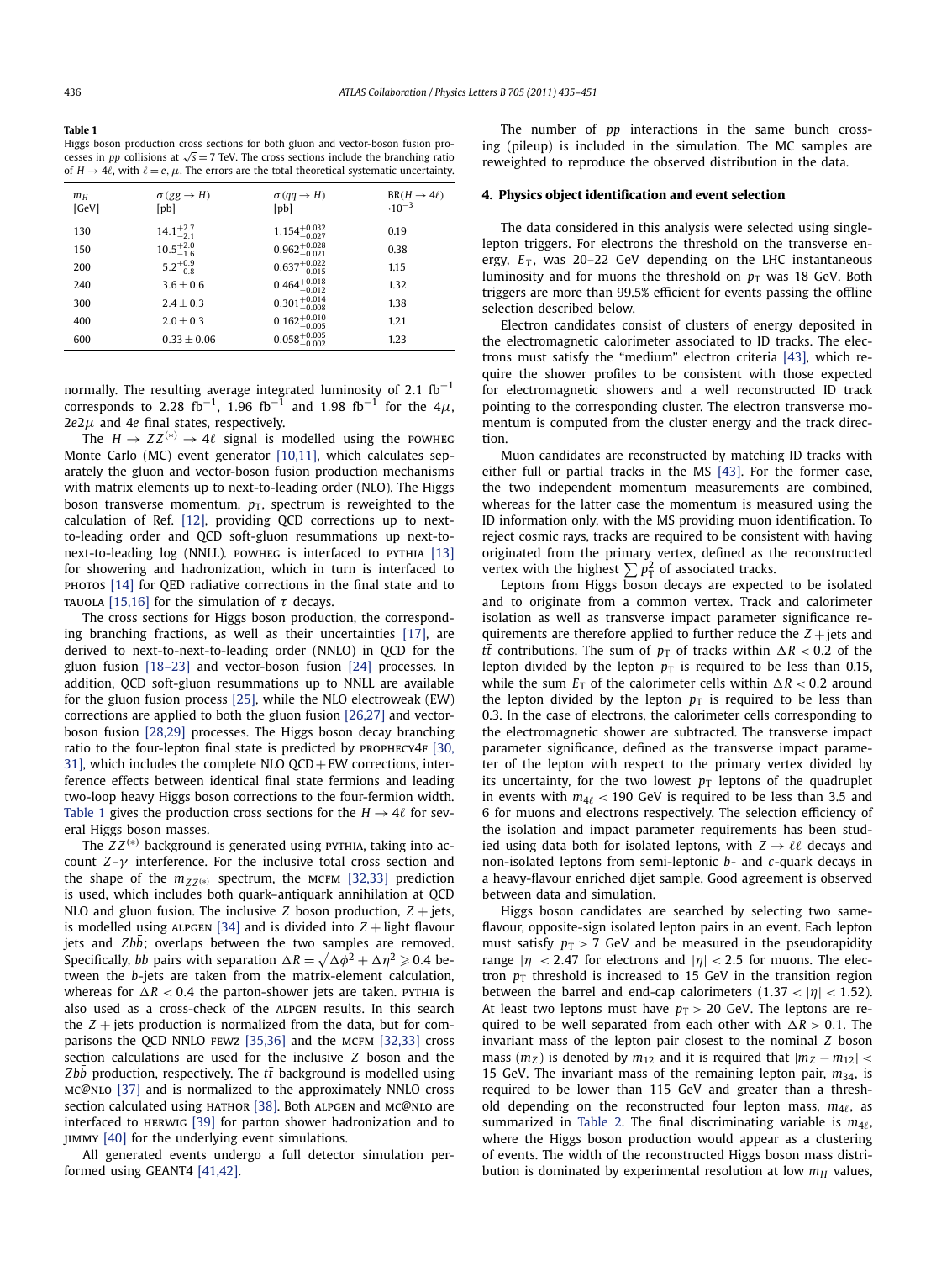<span id="page-2-0"></span>

| ٦D.<br>я<br>. . |
|-----------------|
|-----------------|

Thresholds applied to  $m_{34}$  for reference values of  $m_{4\ell}$  (see text). For other  $m_{4\ell}$  values, the selection requirement is obtained via linear interpolation.

| (GeV)<br>$m_{4}$<br>≖ | 120<br>12U<br>and the state of the state | 121<br>1 J J<br>___ | 140           | $\overline{\phantom{a}}$<br>ں ر<br>___ | 160 | 107<br>1 U.        | 10'<br>ιοι | 190       | $\geqslant 200$<br>___ |
|-----------------------|------------------------------------------|---------------------|---------------|----------------------------------------|-----|--------------------|------------|-----------|------------------------|
| GeV).<br>Threshold    |                                          | C.<br>້             | $\sim$ $\sim$ | ີ<br>טע                                | JU  | $\sim$ $\sim$<br>ັ | 40         | - 1<br>5U | υu                     |

#### **Table 3**

The expected numbers of background events, with their systematic uncertainty, separated into "Low mass" (*m*4*- <* 180 GeV) and "High mass" (*m*4*-* 180 GeV) regions. The expected numbers of signal events for different  $m_H$  hypotheses and the observed numbers of events are also presented.

|                                | $\mu\mu\mu\mu$  |                 | $ee\mu\mu$             |                 | eeee            |                 |
|--------------------------------|-----------------|-----------------|------------------------|-----------------|-----------------|-----------------|
|                                | Low mass        | High mass       | Low mass               | High mass       | Low mass        | High mass       |
| Integrated luminosity          | 2.28 $fb^{-1}$  |                 | $1.96 \text{ fb}^{-1}$ |                 | 1.98 $fb^{-1}$  |                 |
| $ZZ^{(*)}$                     | $1.02 \pm 0.15$ | $7.7 \pm 1.2$   | $0.99 \pm 0.16$        | $9.6 \pm 1.4$   | $0.39 \pm 0.09$ | $3.6 \pm 0.5$   |
| $Z$ , $Zb\bar{b}$ , $t\bar{t}$ | $0.06 \pm 0.01$ | $0.01 \pm 0.01$ | $0.29 \pm 0.11$        | $0.15 \pm 0.06$ | $0.23 \pm 0.09$ | $0.12 \pm 0.05$ |
| Total background               | $1.08 \pm 0.15$ | $7.7 \pm 1.2$   | $1.28 \pm 0.19$        | $9.8 \pm 1.4$   | $0.62 \pm 0.13$ | $3.7 \pm 0.5$   |
| Data                           |                 | 11              |                        | 8               |                 | 5               |
| $m_H = 130 \text{ GeV}$        | $0.42 \pm 0.07$ |                 | $0.40 \pm 0.06$        |                 | $0.14 \pm 0.03$ |                 |
| $m_H = 150 \text{ GeV}$        | $0.98 \pm 0.15$ |                 | $0.97 \pm 0.15$        |                 | $0.34 \pm 0.06$ |                 |
| $m_H = 200 \text{ GeV}$        |                 | $2.26 \pm 0.33$ |                        | $2.64 \pm 0.38$ |                 | $0.98 \pm 0.14$ |
| $m_H = 240 \text{ GeV}$        |                 | $1.74 \pm 0.25$ |                        | $2.24 \pm 0.32$ |                 | $0.88 \pm 0.13$ |
| $m_H = 300 \text{ GeV}$        |                 | $1.18 \pm 0.17$ |                        | $1.64 \pm 0.23$ |                 | $0.64 \pm 0.09$ |
| $m_H = 400 \text{ GeV}$        |                 | $0.86 \pm 0.13$ |                        | $1.23 \pm 0.18$ |                 | $0.52 \pm 0.08$ |
| $m_H = 600 \text{ GeV}$        |                 | $0.15 \pm 0.02$ |                        | $0.23 \pm 0.04$ |                 | $0.10 \pm 0.02$ |

with a full-width at half-maximum (FWHM) which varies according to decay mode and is between 4.5 (4*μ*) and 6.5 (4*e*) GeV for  $m_H = 130$  GeV. At high  $m_H$  the reconstructed width is dominated by the natural width of the Higgs boson with a FWHM of approximately 35 GeV at  $m_H = 400$  GeV.

# **5. Background estimation**

The dominant  $ZZ^{(*)}$  background is estimated using MC simulation. Generated events are required to pass the complete analysis selection and the final yield is normalized to the integrated luminosity.

The  $t\bar{t}$  background is also estimated using MC simulation. Comparison of data to MC predictions, in a control sample of events with opposite sign electron–muon pairs consistent with the *Z* boson mass and with one or two additional charged leptons, are used to verify that the  $t\bar{t}$  background is small with respect to the dominant *Z Z(*∗*)* process and in agreement with expectation.

The *Z* + jets background is normalized using data. The control sample is formed by selecting events with a pair of sameflavour, opposite-sign isolated leptons consistent with the *Z* boson mass,  $|m_Z - m_{12}| < 15$  GeV, and a second same-flavour, oppositesign lepton pair where only kinematic, but no isolation or impact parameter, requirements are applied. At this stage, the dominant background source depends on the flavour of the second lepton pair:  $Z +$  light flavour jets dominates the final states with a second electron pair, while *Zbb* production dominates the final states with a second muon pair after the contributions from *tt*,  $ZZ^{(*)}$ , and muons from in-flight  $\pi$  and  $K$  decays which correspond to 44% of the event yield are subtracted. The observed background, which is found to be in good agreement with expectation, is extrapolated to the signal region by means of the MC simulation.

#### **6. Systematic uncertainties**

Uncertainties on lepton reconstruction and identification efficiency, and on the momentum resolution and momentum scale are determined using samples of *W*, *Z* and  $J/\psi$  decays. The muon efficiency uncertainty results in an acceptance uncertainty on the signal and the irreducible background which is uniform over the mass range of interest and amounts to 1.7% (1.2%) for the 4*μ*  $(2e2\mu)$  channel. The uncertainty on the electron efficiency results in an acceptance uncertainty of 3% (2%) for the 4*e* (2*e*2*μ*) channel at  $m_{4\ell} = 600$  GeV reaching 15% (6%) at  $m_{4\ell} = 110$  GeV.

A conservative theoretical uncertainty of 15% is assigned to the  $ZZ^{(*)}$  background contribution [\[44\].](#page-4-0) The  $Z +$  light flavour jets and *Zb*¯ *b* backgrounds are evaluated using data. A systematic uncertainty between 20% and 40% is assigned on their normalization to account for the statistical uncertainty in the control sample and the MC-based extrapolation to the signal region. The uncertainty on the  $t\bar{t}$  cross section is found to be 10% by adding linearly the contributions from variations of the renormalization and factorization scales to those of the parton distribution functions.

The theoretical uncertainties on the Higgs boson production cross section are 15–20% for the gluon fusion process and 3–9% for the vector-boson fusion process [\[17\],](#page-4-0) depending on the Higgs boson mass.2 They include uncertainties on the QCD scale and on the parton distribution functions [\[46–49\].](#page-4-0) An additional 2% uncertainty is added to the signal selection efficiency due to the modelling of the signal kinematics. This is evaluated by comparing signal samples generated with PYTHIA and the default POWHEG samples.

The overall uncertainty on the total integrated luminosity is 3.7% [\[8\].](#page-4-0)

# **7. Results**

The number of events observed in each final state, separately for  $m_{4\ell}$  < 180 GeV and  $m_{4\ell} \geqslant 180$  GeV, are compared with the ex-

<sup>&</sup>lt;sup>2</sup> The limits presented in this study for  $m_H > 200$  GeV assume cross sections based on on-shell Higgs boson production and decay and use MC generators with an ad hoc Breit–Wigner Higgs line shape. Recently potentially important effects related to off-shell Higgs boson production and interference effects between the Higgs boson signal and backgrounds have been discussed [\[17,45\].](#page-4-0) The inclusion of such effects may affect limits at high Higgs masses ( $m_H > 400$  GeV).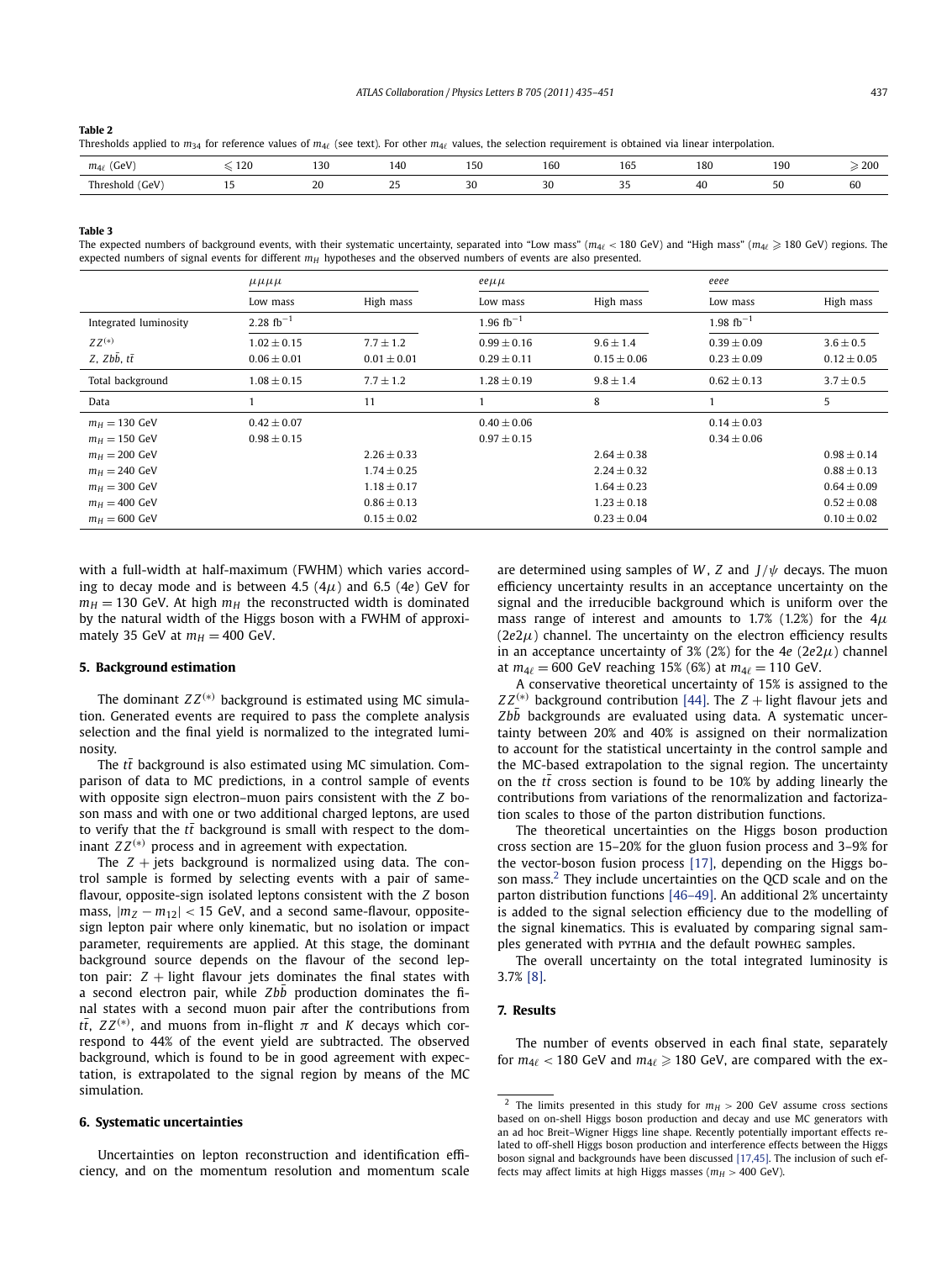

**Fig. 1.** Invariant mass distributions (a)  $m_{12}$ , (b)  $m_{34}$ , and (c)  $m_{4\ell}$  for the selected candidates. The data (dots) are compared to the background expectations from the dominant  $ZZ^{(*)}$  process and the sum of *tt*̄,  $Zb\bar{b}$  and  $Z +$  light flavour jets processes. Error bars represent 68.3% central confidence intervals.



**Fig. 2.**  $m_{4\ell}$  distribution of the selected candidates, compared to the background expectation. Error bars represent 68.3% central confidence intervals. The signal expectation for three  $m_H$  hypotheses is also shown.

pectations for background and signal for various  $m_H$  hypotheses in [Table 3.](#page-2-0) In total 27 candidate events are selected by the analysis: 12  $4\mu$ , 9  $2e2\mu$ , and 6  $4e$  events, while in the same mass range  $24 \pm 4$  events are expected from the background processes. The  $m_{12}$ ,  $m_{34}$ , and  $m_{4\ell}$  mass spectra are shown in Fig. 1. The  $m_{4\ell}$  distribution for the total background and several signal hypotheses is compared to the data in Fig. 2. The selected events have been examined visually and no evidence for reconstruction problems was identified.

Upper limits are set on the Higgs boson cross section at 95% CL, using the *CLs* modified frequentist formalism [\[50\]](#page-4-0) with the profile likelihood test statistic [\[51\].](#page-4-0) The test statistic is evaluated with a maximum likelihood fit of signal and background models to the observed  $m_{4\ell}$  distribution. Fig. 3 shows the expected and observed 95% CL cross section upper limits as a function of  $m_H$  and Table 4 summarizes the numerical values for selected  $m_H$  points. The consistency with the background-only hypothesis is quantified using the *p*-value, the probability that a background-only experiment fluctuates more than the observation. The most significant deviation from the background-only hypothesis is observed for  $m_H = 242$  GeV with a *p*-value of 4.9%. These results do not account for the so-called "look-elsewhere" effect [\[52\].](#page-4-0) The SM Higgs



**Fig. 3.** The expected (dashed) and observed (full line) 95% CL upper limits on the Higgs boson production cross section as a function of the Higgs boson mass, divided by the expected SM Higgs boson cross section. The green and yellow bands indicate the expected sensitivity with  $\pm 1\sigma$  and  $\pm 2\sigma$  fluctuations, respectively. (For interpretation of the references to colour in this figure legend, the reader is referred to the web version of this Letter.)

#### **Table 4**

Median expected and observed 95% CL upper limits on the Higgs boson production cross section for several Higgs boson masses, divided by the expected SM Higgs boson cross section.

| Mass (GeV) | Expected | Observed |
|------------|----------|----------|
| 130        | 3.29     | 4.11     |
| 150        | 1.39     | 1.47     |
| 200        | 1.03     | 0.96     |
| 240        | 1.28     | 2.03     |
| 300        | 1.51     | 1.54     |
| 400        | 1.91     | 1.77     |
| 600        | 8.40     | 12.34    |

boson is excluded at 95% CL in the mass ranges 191–197, 199–200 and 214–224 GeV.

#### **8. Summary**

A search for the Standard Model Higgs boson in the decay channel  $H \rightarrow ZZ^{(*)} \rightarrow 4\ell$  based on 2.1 fb<sup>-1</sup> of data recorded by the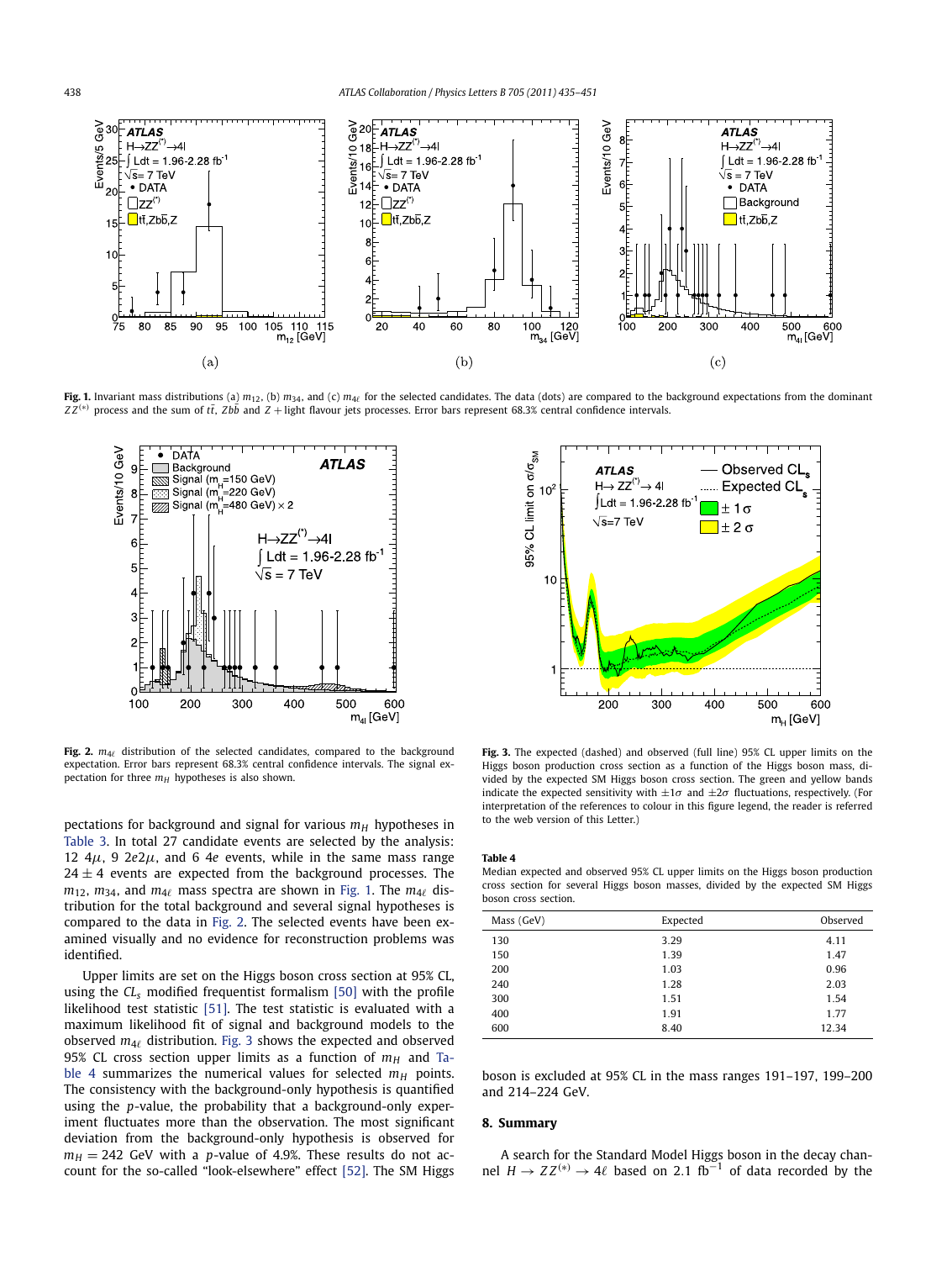<span id="page-4-0"></span>ATLAS detector at  $\sqrt{s}$  = 7 TeV during the 2011 run, has been presented. No significant excess of candidates is observed in the mass range between 110 and 600 GeV with respect to the expected SM background. The observed (expected) 95% CL upper limit on the Higgs boson production cross section, in units of the SM cross section, is 0.99 (1.01) for  $m_H = 194$  GeV, the region with the best expected sensitivity for this search. The SM Higgs boson is excluded at 95% CL in the mass ranges 191–197, 199–200 and 214–224 GeV.

#### **Acknowledgements**

We thank CERN for the very successful operation of the LHC, as well as the support staff from our institutions without whom ATLAS could not be operated efficiently.

We acknowledge the support of ANPCyT, Argentina; YerPhI, Armenia; ARC, Australia; BMWF, Austria; ANAS, Azerbaijan; SSTC, Belarus; CNPq and FAPESP, Brazil; NSERC, NRC and CFI, Canada; CERN; CONICYT, Chile; CAS, MOST and NSFC, China; COLCIENCIAS, Colombia; MSMT CR, MPO CR and VSC CR, Czech Republic; DNRF, DNSRC and Lundbeck Foundation, Denmark; ARTEMIS, European Union; IN2P3–CNRS, CEA-DSM/IRFU, France; GNAS, Georgia; BMBF, DFG, HGF, MPG and AvH Foundation, Germany; GSRT, Greece; ISF, MINERVA, GIF, DIP and Benoziyo Center, Israel; INFN, Italy; MEXT and JSPS, Japan; CNRST, Morocco; FOM and NWO, Netherlands; RCN, Norway; MNiSW, Poland; GRICES and FCT, Portugal; MERYS (MECTS), Romania; MES of Russia and ROSATOM, Russian Federation; JINR; MSTD, Serbia; MSSR, Slovakia; ARRS and MVZT, Slovenia; DST/NRF, South Africa; MICINN, Spain; SRC and Wallenberg Foundation, Sweden; SER, SNSF and Cantons of Bern and Geneva, Switzerland; NSC, Taiwan; TAEK, Turkey; STFC, the Royal Society and Leverhulme Trust, United Kingdom; DOE and NSF, United States of America.

The crucial computing support from all WLCG partners is acknowledged gratefully, in particular from CERN and the ATLAS Tier-1 facilities at TRIUMF (Canada), NDGF (Denmark, Norway, Sweden), CC-IN2P3 (France), KIT/GridKA (Germany), INFN-CNAF (Italy), NL-T1 (Netherlands), PIC (Spain), ASGC (Taiwan), RAL (UK) and BNL (USA) and in the Tier-2 facilities worldwide.

#### **Open access**

This article is published Open Access at [sciencedirect.com.](http://www.sciencedirect.com) It is distributed under the terms of the Creative Commons Attribution License 3.0, which permits unrestricted use, distribution, and reproduction in any medium, provided the original authors and source are credited.

#### **References**

- [1] F. Englert, R. Brout, Phys. Rev. Lett. 13 (1964) 321, [doi:10.1103/PhysRevLett.](http://dx.doi.org/10.1103/PhysRevLett.13.321) [13.321](http://dx.doi.org/10.1103/PhysRevLett.13.321).
- [2] P.W. Higgs, Phys. Rev. Lett. 13 (1964) 508, [doi:10.1103/PhysRevLett.13.508](http://dx.doi.org/10.1103/PhysRevLett.13.508).
- [3] G. Guralnik, C. Hagen, T. Kibble, Phys. Rev. Lett. 13 (1964) 585, [doi:10.1103/](http://dx.doi.org/10.1103/PhysRevLett.13.585) [PhysRevLett.13.585.](http://dx.doi.org/10.1103/PhysRevLett.13.585)
- [4] LEP Working Group for Higgs Boson Searches, Phys. Lett. B 565 (2003) 61, [doi:10.1016/S0370-2693\(03\)00614-2](http://dx.doi.org/10.1016/S0370-2693(03)00614-2).
- [5] Tevatron New Physics and Higgs Working Group, arXiv:1107.5518, 2011.
- [6] ATLAS Collaboration, Eur. Phys. J. C 71 (2011) 1728, [doi:10.1140/epjc/s10052-](http://dx.doi.org/10.1140/epjc/s10052-011-1728-9) [011-1728-9](http://dx.doi.org/10.1140/epjc/s10052-011-1728-9).
- [7] CMS Collaboration, Phys. Lett. B 699 (2011) 25, [doi:10.1016/j.physletb.2011.03.](http://dx.doi.org/10.1016/j.physletb.2011.03.056) [056](http://dx.doi.org/10.1016/j.physletb.2011.03.056).
- [8] ATLAS Collaboration, ATLAS Note ATLAS-CONF-2011-116 (Aug 2011), URL <http://cdsweb.cern.ch/record/1376384>.
- [9] ATLAS Collaboration, JINST 3 (2008) S08003, [doi:10.1088/1748-0221/3/08/](http://dx.doi.org/10.1088/1748-0221/3/08/S08003) [S08003](http://dx.doi.org/10.1088/1748-0221/3/08/S08003).
- [10] S. Alioli, P. Nason, C. Oleari, E. Re, JHEP 0904 (2009) 002, [doi:10.1088/1126-](http://dx.doi.org/10.1088/1126-6708/2009/04/002) [6708/2009/04/002.](http://dx.doi.org/10.1088/1126-6708/2009/04/002)
- [11] P. Nason, C. Oleari, JHEP 1002 (2010) 037, [doi:10.1007/JHEP02\(2010\)037.](http://dx.doi.org/10.1007/JHEP02(2010)037)
- [12] G. Bozzi, S. Catani, D. de Florian, M. Grazzini, Nucl. Phys. B 737 (2006) 73, [doi:10.1016/j.nuclphysb.2005.12.022.](http://dx.doi.org/10.1016/j.nuclphysb.2005.12.022)
- [13] T. Sjostrand, S. Mrenna, P.Z. Skands, JHEP 0605 (2006) 026, [doi:10.1088/1126-](http://dx.doi.org/10.1088/1126-6708/2006/05/026) [6708/2006/05/026.](http://dx.doi.org/10.1088/1126-6708/2006/05/026)
- [14] P. Golonka, Z. Was, Eur. Phys. J. C 45 (2006) 97, [doi:10.1140/epjc/s2005-02396-](http://dx.doi.org/10.1140/epjc/s2005-02396-4) 4.
- [15] S. Jadach, Z. Was, R. Decker, J.H. Kuhn, Comput. Phys. Commun. 76 (1993) 361, [doi:10.1016/0010-4655\(93\)90061-G.](http://dx.doi.org/10.1016/0010-4655(93)90061-G)
- [16] P. Golonka, et al., Comput. Phys. Commun. 174 (2006) 818, [doi:10.1016/j.cpc.](http://dx.doi.org/10.1016/j.cpc.2005.12.018) [2005.12.018](http://dx.doi.org/10.1016/j.cpc.2005.12.018).
- [17] LHC Higgs Cross Section Working Group, S. Dittmaier, C. Mariotti, G. Passarino, R. Tanaka (Eds.), CERN, Geneva, 2011, arXiv:1101.0593.
- [18] R.V. Harlander, W.B. Kilgore, Phys. Rev. Lett. 88 (2002) 201801, [doi:10.1103/](http://dx.doi.org/10.1103/PhysRevLett.88.201801) [PhysRevLett.88.201801](http://dx.doi.org/10.1103/PhysRevLett.88.201801).
- [19] C. Anastasiou, K. Melnikov, Nucl. Phys. B 646 (2002) 220, [doi:10.1016/S0550-](http://dx.doi.org/10.1016/S0550-3213(02)00837-4) [3213\(02\)00837-4.](http://dx.doi.org/10.1016/S0550-3213(02)00837-4)
- [20] V. Ravindran, J. Smith, W.L. van Neerven, Nucl. Phys. B 665 (2003) 325, [doi:10.1016/S0550-3213\(03\)00457-7](http://dx.doi.org/10.1016/S0550-3213(03)00457-7).
- [21] C. Anastasiou, R. Boughezal, F. Petriello, JHEP 0904 (2009) 003, [doi:10.1088/](http://dx.doi.org/10.1088/1126-6708/2009/04/003) [1126-6708/2009/04/003](http://dx.doi.org/10.1088/1126-6708/2009/04/003).
- [22] D. de Florian, M. Grazzini, Phys. Lett. B 674 (2009) 291, [doi:10.1016/](http://dx.doi.org/10.1016/j.physletb.2009.03.033) [j.physletb.2009.03.033](http://dx.doi.org/10.1016/j.physletb.2009.03.033).
- [23] J. Baglio, A. Djouadi, JHEP 1103 (2011) 055, [doi:10.1007/JHEP03\(2011\)055.](http://dx.doi.org/10.1007/JHEP03(2011)055)
- [24] P. Bolzoni, F. Maltoni, S.-O. Moch, M. Zaro, Phys. Rev. Lett. 105 (2010) 011801, [doi:10.1103/PhysRevLett.105.011801.](http://dx.doi.org/10.1103/PhysRevLett.105.011801)
- [25] S. Catani, D. de Florian, M. Grazzini, P. Nason, JHEP 0307 (2003) 028, arXiv:hepph/0306211.
- [26] U. Aglietti, R. Bonciani, G. Degrassi, A. Vicini, Phys. Lett. B 595 (2004) 432, [doi:10.1016/j.physletb.2004.06.063](http://dx.doi.org/10.1016/j.physletb.2004.06.063).
- [27] S. Actis, G. Passarino, C. Sturm, S. Uccirati, Phys. Lett. B 670 (2008) 12, [doi:10.1016/j.physletb.2008.10.018.](http://dx.doi.org/10.1016/j.physletb.2008.10.018)
- [28] M. Ciccolini, A. Denner, S. Dittmaier, Phys. Rev. Lett. 99 (2007) 161803, [doi:10.1103/PhysRevLett.99.161803](http://dx.doi.org/10.1103/PhysRevLett.99.161803).
- [29] M. Ciccolini, A. Denner, S. Dittmaier, Phys. Rev. D 77 (2008) 013002, [doi:10.](http://dx.doi.org/10.1103/PhysRevD.77.013002) [1103/PhysRevD.77.013002.](http://dx.doi.org/10.1103/PhysRevD.77.013002)
- [30] A. Bredenstein, A. Denner, S. Dittmaier, M.M. Weber, Phys. Rev. D 74 (2006) 013004, [doi:10.1103/PhysRevD.74.013004](http://dx.doi.org/10.1103/PhysRevD.74.013004).
- [31] A. Bredenstein, A. Denner, S. Dittmaier, M.M. Weber, JHEP 0702 (2007) 080, [doi:10.1088/1126-6708/2007/02/080.](http://dx.doi.org/10.1088/1126-6708/2007/02/080)
- [32] J.M. Campbell, R.K. Ellis, Phys. Rev. D 60 (1999) 113006, [doi:10.1103/](http://dx.doi.org/10.1103/PhysRevD.60.113006) [PhysRevD.60.113006.](http://dx.doi.org/10.1103/PhysRevD.60.113006)
- [33] J.M. Campbell, R.K. Ellis, C. Williams, JHEP 1107 (2011) 018, [doi:10.1007/](http://dx.doi.org/10.1007/JHEP07(2011)018) [JHEP07\(2011\)018](http://dx.doi.org/10.1007/JHEP07(2011)018).
- [34] M.L. Mangano, M. Moretti, F. Piccinini, R. Pittau, A.D. Polosa, JHEP 0307 (2003) 001, arXiv:hep-ph/0206293.
- [35] K. Melnikov, F. Petriello, Phys. Rev. D 74 (2006) 114017, [doi:10.1103/](http://dx.doi.org/10.1103/PhysRevD.74.114017) [PhysRevD.74.114017.](http://dx.doi.org/10.1103/PhysRevD.74.114017)
- [36] C. Anastasiou, L.J. Dixon, K. Melnikov, F. Petriello, Phys. Rev. D 69 (2004) 094008, [doi:10.1103/PhysRevD.69.094008](http://dx.doi.org/10.1103/PhysRevD.69.094008).
- [37] S. Frixione, P. Nason, B.R. Webber, JHEP 0308 (2003) 007, arXiv:hep-ph/ 0305252.
- [38] M. Aliev, et al., Comput. Phys. Commun. 182 (2011) 1034, arXiv:1007. 1327.
- [39] G. Corcella, et al., JHEP 0101 (2001) 010, [doi:10.1088/1126-6708/2001/01/](http://dx.doi.org/10.1088/1126-6708/2001/01/010) [010](http://dx.doi.org/10.1088/1126-6708/2001/01/010).
- [40] J.M. Butterworth, J.R. Forshaw, M.H. Seymour, Z. Phys. C 72 (1996) 637, [doi:10.](http://dx.doi.org/10.1007/s002880050286) [1007/s002880050286](http://dx.doi.org/10.1007/s002880050286).
- [41] S. Agostinelli, et al., Nucl. Instrum. Meth. A 506 (2003) 250, [doi:10.1016/S0168-](http://dx.doi.org/10.1016/S0168-9002(03)01368-8) [9002\(03\)01368-8.](http://dx.doi.org/10.1016/S0168-9002(03)01368-8)
- [42] ATLAS Collaboration, Eur. Phys. J. C 70 (2010) 823, [doi:10.1140/epjc/s10052-](http://dx.doi.org/10.1140/epjc/s10052-010-1429-9) [010-1429-9](http://dx.doi.org/10.1140/epjc/s10052-010-1429-9).
- [43] ATLAS Collaboration, JHEP 1012 (2010) 060, [doi:10.1007/JHEP12\(2010\)060.](http://dx.doi.org/10.1007/JHEP12(2010)060)
- [44] J.M. Campbell, et al., Phys. Rev. D 80 (2009) 054023, [doi:10.1103/PhysRevD.](http://dx.doi.org/10.1103/PhysRevD.80.054023) [80.054023](http://dx.doi.org/10.1103/PhysRevD.80.054023).
- [45] C. Anastasiou, S. Buehler, F. Herzog, A. Lazopoulos, arXiv:1107.0683, 2011.
- [46] M. Botje, J. Butterworth, A. Cooper-Sarkar, A. de Roeck, J. Feltesse, et al., arXiv:1101.0538, 2011.
- [47] A.D. Martin, W.J. Stirling, R.S. Thorne, G. Watt, Eur. Phys. J. C 63 (2009) 189, [doi:10.1140/epjc/s10052-009-1072-5](http://dx.doi.org/10.1140/epjc/s10052-009-1072-5).
- [48] H.-L. Lai, M. Guzzi, J. Huston, Z. Li, P.M. Nadolsky, et al., Phys. Rev. D 82 (2010) 074024, [doi:10.1103/PhysRevD.82.074024](http://dx.doi.org/10.1103/PhysRevD.82.074024).
- [49] R.D. Ball, V. Bertone, F. Cerutti, L. Del Debbio, S. Forte, et al., Nucl. Phys. B 849 (2011) 296, [doi:10.1016/j.nuclphysb.2011.03.021](http://dx.doi.org/10.1016/j.nuclphysb.2011.03.021).
- [50] A.L. Read, J. Phys. G 28 (2002) 2693, [doi:10.1088/0954-3899/28/10/313.](http://dx.doi.org/10.1088/0954-3899/28/10/313)
- [51] G. Cowan, K. Cranmer, E. Gross, O. Vitells, Eur. Phys. J. C 71 (2011) 1554, [doi:10.1140/epjc/s10052-011-1554-0](http://dx.doi.org/10.1140/epjc/s10052-011-1554-0).
- [52] E. Gross, O. Vitells, Eur. Phys. J. C 70 (2010) 525, [doi:10.1140/epjc/s10052-010-](http://dx.doi.org/10.1140/epjc/s10052-010-1470-8) [1470-8](http://dx.doi.org/10.1140/epjc/s10052-010-1470-8).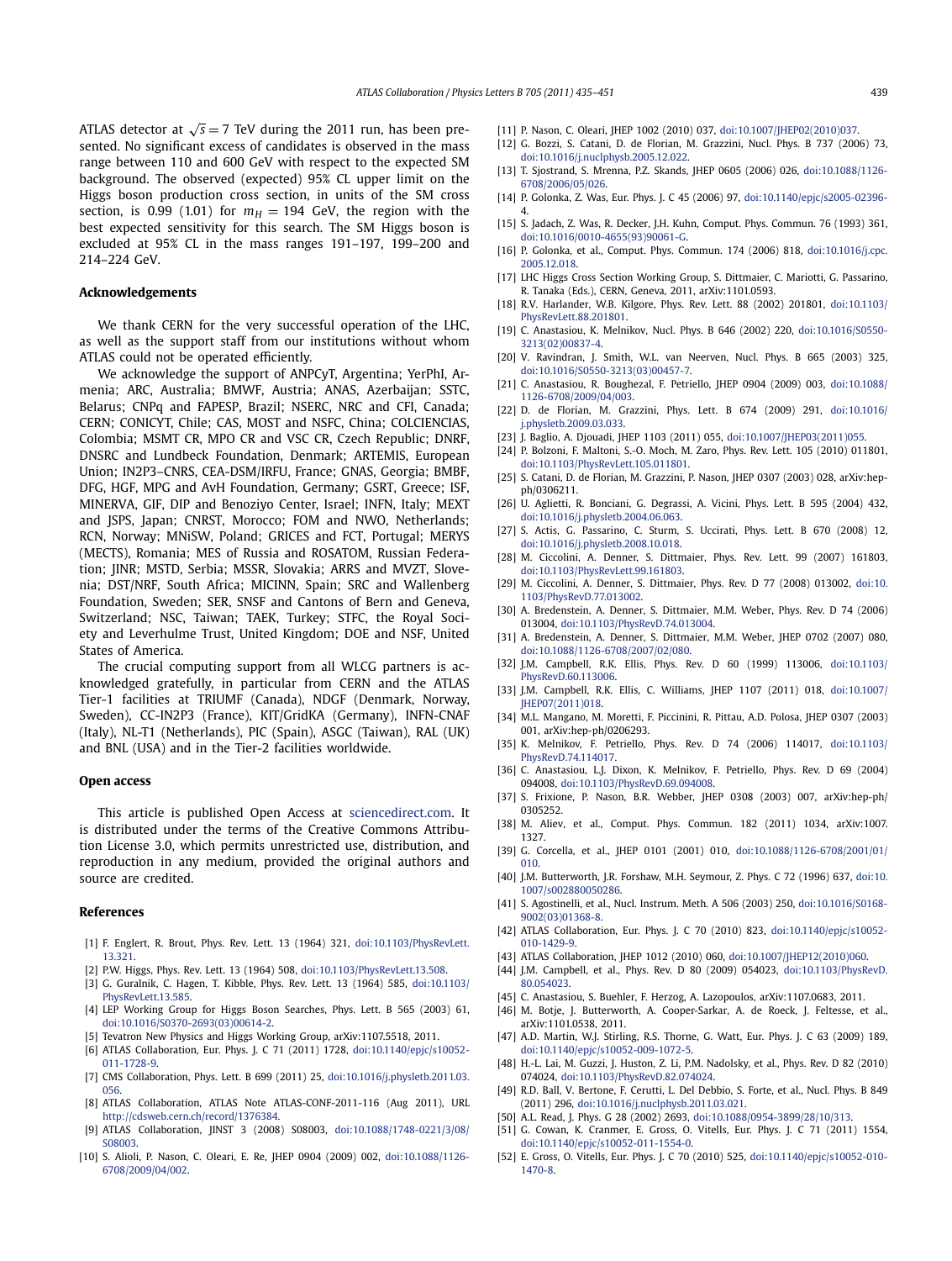# <span id="page-5-0"></span>**ATLAS Collaboration**

G. Aad  $^{48}$  $^{48}$  $^{48}$ , B. Abbott  $^{111}$ , J. Abdallah  $^{11}$ , A.A. Abdelalim  $^{49}$ , A. Abdesselam  $^{118}$ , O. Abdinov  $^{10}$ , B. Abi  $^{112}$ , M. Abolins [88,](#page-15-0) H. Abramowicz [153,](#page-16-0) H. Abreu [115,](#page-15-0) E. Acerbi [89a](#page-15-0)*,*[89b,](#page-15-0) B.S. Acharya [164a](#page-16-0)*,*[164b,](#page-16-0) D.L. Adams [24,](#page-14-0) T.N. Addy <sup>56</sup>, J. Adelman  $^{175}$ , M. Aderholz  $^{99}$  $^{99}$  $^{99}$ , S. Adomeit  $^{98}$ , P. Adragna  $^{75}$ , T. Adye  $^{129}$ , S. Aefsky  $^{22}$ , J.A. Aguilar-Saavedra <sup>[124b](#page-15-0),*[a](#page-16-0)*, M. Aharrouche [81,](#page-15-0) S.P. Ahlen [21,](#page-14-0) F. Ahles <sup>48</sup>, A. Ahmad <sup>148</sup>, M. Ahsan <sup>40</sup>,</sup> G. Aielli [133a](#page-15-0)*,*[133b,](#page-15-0) T. Akdogan [18a,](#page-14-0) T.P.A. Åkesson [79,](#page-15-0) G. Akimoto [155,](#page-16-0) A.V. Akimov [94,](#page-15-0) A. Akiyama [67](#page-14-0), M.S. Alam <sup>1</sup>, M.A. Alam <sup>76</sup>, J. Albert <sup>169</sup>, S. Albrand <sup>55</sup>, M. Aleksa <sup>29</sup>, I.N. Aleksandrov <sup>[65](#page-14-0)</sup>, F. Alessandria <sup>89a</sup>, C. Alexa  $^{25a}$  $^{25a}$  $^{25a}$ , G. Alexander  $^{153}$  $^{153}$  $^{153}$ , G. Alexandre  $^{49}$ , T. Alexopoulos  $^9$ , M. Alhroob  $^{20}$ , M. Aliev  $^{15}$ , G. Alimonti  $^{89a}$ , J. Alison [120,](#page-15-0) M. Aliyev [10,](#page-14-0) P.P. Allport [73](#page-15-0), S.E. Allwood-Spiers [53,](#page-14-0) J. Almond [82,](#page-15-0) A. Aloisio [102a](#page-15-0)*,*[102b,](#page-15-0) R. Alon [171,](#page-16-0) A. Alonso [79,](#page-15-0) M.G. Alviggi [102a](#page-15-0)*,*[102b,](#page-15-0) K. Amako [66,](#page-14-0) P. Amaral [29,](#page-14-0) C. Amelung [22,](#page-14-0) V.V. Ammosov [128,](#page-15-0) A. Amorim [124a](#page-15-0)*,[b](#page-16-0)*, G. Amorós [167,](#page-16-0) N. Amram [153,](#page-16-0) C. Anastopoulos [29,](#page-14-0) L.S. Ancu [16,](#page-14-0) N. Andari [115,](#page-15-0) T. Andeen [34,](#page-14-0) C.F. Anders [20,](#page-14-0) G. Anders [58a,](#page-14-0) K.J. Anderson [30,](#page-14-0) A. Andreazza [89a](#page-15-0)*,*[89b](#page-15-0), V. Andrei  $^{58\text{a}}$ , M.-L. Andrieux  $^{55}$ , X.S. Anduaga  $^{70}$ , A. Angerami  $^{34}$ , F. Anghinolfi  $^{29}$ , N. Anjos  $^{124\text{a}}$ , A. Annovi <sup>47</sup>, A. Antonaki <sup>8</sup>, M. Antonelli <sup>47</sup>, A. Antonov <sup>96</sup>, J. Antos <sup>144b</sup>, F. Anulli <sup>132a</sup>, S. Aoun <sup>83</sup>, L. Aperio Bella [4,](#page-14-0) R. Apolle [118](#page-15-0)*,[c](#page-16-0)*, G. Arabidze [88,](#page-15-0) I. Aracena [143,](#page-15-0) Y. Arai [66,](#page-14-0) A.T.H. Arce [44,](#page-14-0) J.P. Archambault [28,](#page-14-0) S. Arfaoui [29](#page-14-0)*,[d](#page-16-0)*, J.-F. Arguin [14,](#page-14-0) E. Arik [18a](#page-14-0)*,*[∗](#page-16-0), M. Arik [18a,](#page-14-0) A.J. Armbruster [87,](#page-15-0) O. Arnaez [81,](#page-15-0) C. Arnault [115](#page-15-0), A. Artamonov [95,](#page-15-0) G. Artoni [132a](#page-15-0)*,*[132b,](#page-15-0) D. Arutinov [20,](#page-14-0) S. Asai [155,](#page-16-0) R. Asfandiyarov [172,](#page-16-0) S. Ask [27,](#page-14-0) B. Åsman <sup>[146a](#page-16-0),146b</sup>, L. Asquith <sup>5</sup>, K. Assamagan <sup>24</sup>, A. Astbury <sup>169</sup>, A. Astvatsatourov <sup>52</sup>, G. Atoian <sup>175</sup>, B. Aubert  $^4$ , E. Auge  $^{115}$ , K. Augsten  $^{127}$ , M. Aurousseau  $^{145$ a, N. Austin  $^{73}$ , G. Avolio  $^{163}$ , R. Avramidou  $^9$  $^9$ , D. Axen [168,](#page-16-0) C. Ay [54,](#page-14-0) G. Azuelos [93](#page-15-0)*,[e](#page-16-0)*, Y. Azuma [155,](#page-16-0) M.A. Baak [29,](#page-14-0) G. Baccaglioni [89a,](#page-15-0) C. Bacci [134a](#page-15-0)*,*[134b,](#page-15-0) A.M. Bach  $^{14}$ , H. Bachacou  $^{136}$ , K. Bachas  $^{29}$ , G. Bachy  $^{29}$ , M. Backes  $^{49}$ , M. Backhaus  $^{20}$ , E. Badescu  $^{25\mathrm{a}}$ , P. Bagnaia [132a](#page-15-0)*,*[132b,](#page-15-0) S. Bahinipati [2,](#page-14-0) Y. Bai [32a,](#page-14-0) D.C. Bailey [158,](#page-16-0) T. Bain [158,](#page-16-0) J.T. Baines [129,](#page-15-0) O.K. Baker [175,](#page-16-0) M.D. Baker  $^{24}$ , S. Baker  $^{77}$ , E. Banas  $^{38}$ , P. Banerjee  $^{93}$ , Sw. Banerjee  $^{172}$ , D. Banfi  $^{29}$ , A. Bangert  $^{137}$ , V. Bansal  $^{169}$  $^{169}$  $^{169}$ , H.S. Bansil  $^{17}$ , L. Barak  $^{171}$ , S.P. Baranov  $^{94}$  $^{94}$  $^{94}$ , A. Barashkou  $^{65}$ , A. Barbaro Galtieri  $^{14}$ , T. Barber [27,](#page-14-0) E.L. Barberio [86,](#page-15-0) D. Barberis [50a](#page-14-0)*,*[50b,](#page-14-0) M. Barbero [20,](#page-14-0) D.Y. Bardin [65,](#page-14-0) T. Barillari [99,](#page-15-0) M. Barisonzi  $^{174}$ , T. Barklow  $^{143}$ , N. Barlow  $^{27}$ , B.M. Barnett  $^{129}$ , R.M. Barnett  $^{14}$ , A. Baroncelli  $^{134}$ , G. Barone <sup>49</sup>, A.J. Barr <sup>118</sup>, F. Barreiro <sup>[80](#page-15-0)</sup>, J. Barreiro Guimarães da Costa <sup>57</sup>, P. Barrillon <sup>115</sup>, R. Bartoldus <sup>143</sup>, A.E. Barton <sup>71</sup>, D. Bartsch <sup>20</sup>, V. Bartsch <sup>[149](#page-16-0)</sup>, R.L. Bates <sup>53</sup>, L. Batkova <sup>144a</sup>, J.R. Batley <sup>27</sup>, A. Battaglia <sup>16</sup>, M. Battistin <sup>29</sup>, G. Battistoni <sup>89a</sup>, F. Bauer <sup>136</sup>, H.S. Bawa <sup>[143](#page-15-0), [f](#page-16-0)</sup>, B. Beare <sup>[158](#page-16-0)</sup>, T. Beau <sup>78</sup>, P.H. Beauchemin <sup>118</sup>, R. Beccherle  $^{50a}$ , P. Bechtle  $^{41}$ , H.P. Beck  $^{16}$ , M. Beckingham  $^{48}$ , K.H. Becks  $^{174}$ , A.J. Beddall  $^{18c}$ , A. Beddall  $^{18\text{c}}$ , S. Bedikian  $^{175}$ , V.A. Bednyakov  $^{65}$ , C.P. Bee  $^{83}$ , M. Begel  $^{24}$  $^{24}$  $^{24}$ , S. Behar Harpaz  $^{152}$ , P.K. Behera  $^{63}$ , M. Beimforde  $^{99}$ , C. Belanger-Champagne  $^{85}$ , P.J. Bell  $^{49}$ , W.H. Bell  $^{49}$ , G. Bella  $^{153}$ , L. Bellagamba  $^{19$ a, F. Bellina  $^{29}$  $^{29}$  $^{29}$ , M. Bellomo  $^{29}$ , A. Belloni  $^{57}$ , O. Beloborodova  $^{107}$ , K. Belotskiy  $^{96}$ , O. Beltramello <sup>29</sup>, S. Ben Ami <sup>152</sup>, O. Benary <sup>153</sup>, D. Benchekroun <sup>135a</sup>, C. Benchouk <sup>83</sup>, M. Bendel <sup>81</sup>, N. Benekos <sup>165</sup>, Y. Benhammou <sup>153</sup>, D.P. Benjamin <sup>44</sup>, M. Benoit <sup>115</sup>, J.R. Bensinger <sup>22</sup>, K. Benslama <sup>130</sup>, S. Bentvelsen  $^{105}$ , D. Berge  $^{29}$ , E. Bergeaas Kuutmann  $^{41}$  $^{41}$  $^{41}$ , N. Berger  $^4$ , F. Berghaus  $^{169}$ , E. Berglund  $^{49}$ , J. Beringer [14,](#page-14-0) K. Bernardet [83,](#page-15-0) P. Bernat [77](#page-15-0), R. Bernhard [48,](#page-14-0) C. Bernius [24,](#page-14-0) T. Berry [76,](#page-15-0) A. Bertin [19a](#page-14-0)*,*[19b,](#page-14-0) F. Bertinelli [29,](#page-14-0) F. Bertolucci [122a](#page-15-0)*,*[122b,](#page-15-0) M.I. Besana [89a](#page-15-0)*,*[89b,](#page-15-0) N. Besson [136,](#page-15-0) S. Bethke [99,](#page-15-0) W. Bhimji [45,](#page-14-0) R.M. Bianchi [29,](#page-14-0) M. Bianco [72a](#page-15-0)*,*[72b,](#page-15-0) O. Biebel [98,](#page-15-0) S.P. Bieniek [77,](#page-15-0) K. Bierwagen [54,](#page-14-0) J. Biesiada [14,](#page-14-0) M. Biglietti [134a](#page-15-0)*,*[134b,](#page-15-0) H. Bilokon [47,](#page-14-0) M. Bindi [19a](#page-14-0)*,*[19b,](#page-14-0) S. Binet [115,](#page-15-0) A. Bingul [18c,](#page-14-0) C. Bini [132a](#page-15-0)*,*[132b,](#page-15-0) C. Biscarat  $^{177}$ , U. Bitenc  $^{48}$  $^{48}$  $^{48}$ , K.M. Black  $^{21}$ , R.E. Blair  $^5$ , J.-B. Blanchard  $^{115}$ , G. Blanchot  $^{29}$ , T. Blazek  $^{144}$ , C. Blocker  $^{22}$ , J. Blocki  $^{38}$ , A. Blondel  $^{49}$ , W. Blum  $^{81}$ , U. Blumenschein  $^{54}$ , G.J. Bobbink  $^{105},$ V.B. Bobrovnikov  $^{107}$ , S.S. Bocchetta  $^{79}$ , A. Bocci  $^{44}$  $^{44}$  $^{44}$ , C.R. Boddy  $^{118}$ , M. Boehler  $^{41}$ , J. Boek  $^{174}$ , N. Boelaert  $^{35}$ , S. Böser [77,](#page-15-0) J.A. Bogaerts [29,](#page-14-0) A. Bogdanchikov [107,](#page-15-0) A. Bogouch [90](#page-15-0)*,*[∗](#page-16-0), C. Bohm [146a,](#page-16-0) V. Boisvert [76,](#page-15-0) T. Bold [163](#page-16-0)*,[g](#page-16-0)*, V. Boldea <sup>25a</sup>, N.M. Bolnet <sup>136</sup>, M. Bona <sup>75</sup>, V.G. Bondarenko <sup>96</sup>, M. Bondioli <sup>163</sup>, M. Boonekamp <sup>136</sup>, G. Boorman  $^{76}$ , C.N. Booth  $^{139}$ , S. Bordoni  $^{78}$  $^{78}$  $^{78}$ , C. Borer  $^{16}$ , A. Borisov  $^{128}$ , G. Borissov  $^{71}$ , I. Borjanovic  $^{12a}$ , S. Borroni<sup>87</sup>, K. Bos<sup>[105](#page-15-0)</sup>, D. Boscherini<sup>19a</sup>, M. Bosman<sup>11</sup>, H. Boterenbrood<sup>105</sup>, D. Botterill<sup>129</sup>, J. Bouchami<sup>93</sup>, J. Boudreau <sup>123</sup>, E.V. Bouhova-Thacker <sup>[71](#page-15-0)</sup>, C. Bourdarios <sup>115</sup>, N. Bousson <sup>83</sup>, A. Boveia <sup>30</sup>, J. Boyd <sup>29</sup>, I.R. Boyko <sup>65</sup>, N.I. Bozhko <sup>128</sup>, I. Bozovic-Jelisavcic <sup>12b</sup>, J. Bracinik <sup>17</sup>, A. Braem <sup>29</sup>, P. Branchini  $^{134}$ a, G.W. Brandenburg  $^{57}$ , A. Brandt  $^{7}$ , G. Brandt  $^{15}$ , O. Brandt  $^{54}$ , U. Bratzler  $^{156}$ , B. Brau  $^{84}$ , J.E. Brau  $^{114}$ , H.M. Braun  $^{174}$ , B. Brelier  $^{158}$  $^{158}$  $^{158}$ , J. Bremer  $^{29}$ , R. Brenner  $^{166}$ , S. Bressler  $^{152}$  $^{152}$  $^{152}$ ,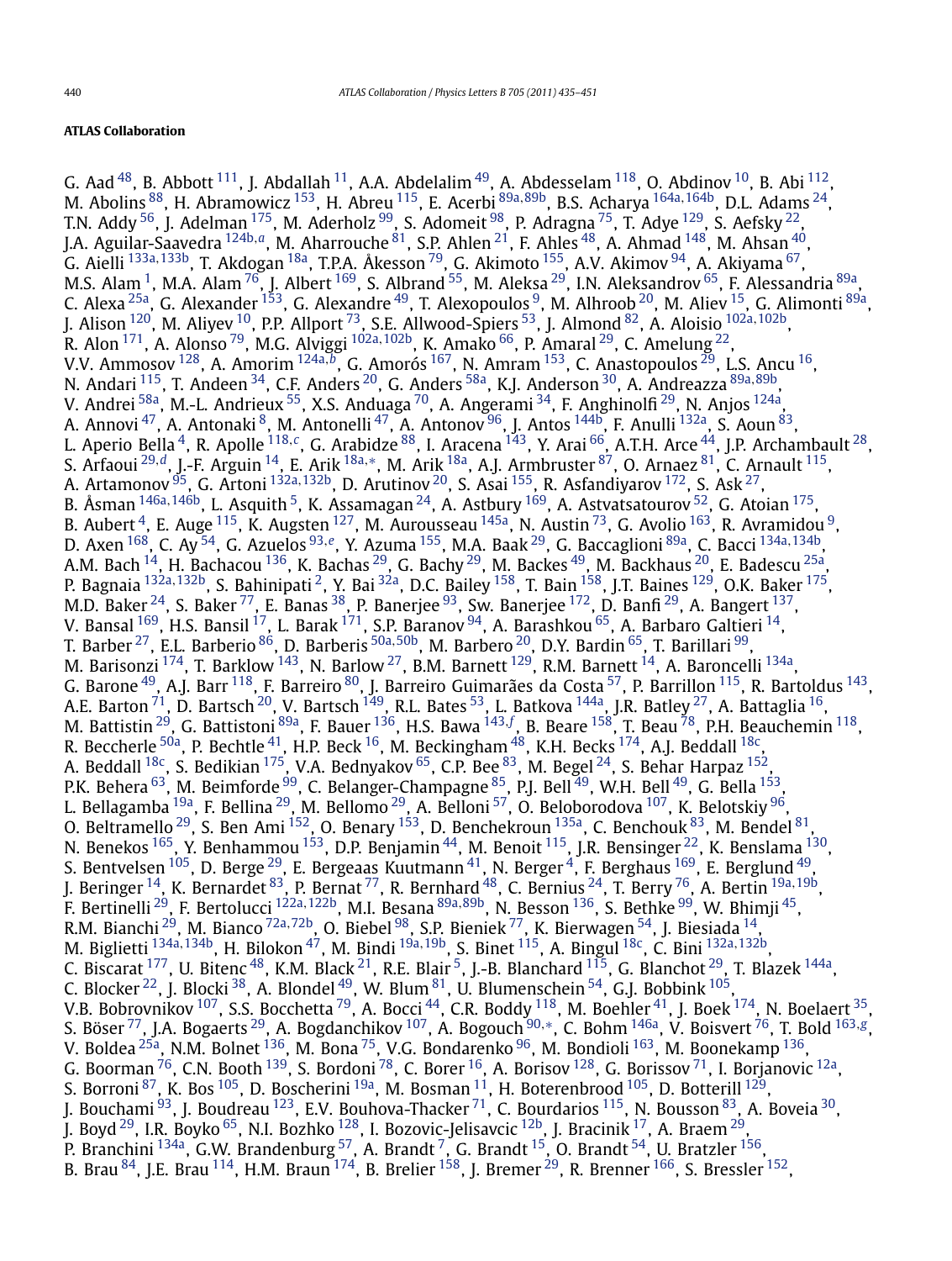D. Breton  $^{115}$  $^{115}$  $^{115}$ , D. Britton  $^{53}$ , F.M. Brochu  $^{27}$ , I. Brock  $^{20}$ , R. Brock  $^{88}$ , T.J. Brodbeck  $^{71}$ , E. Brodet  $^{153}$ , F. Broggi  $^{89a}$ , C. Bromberg  $^{88}$ , G. Brooijmans  $^{34}$ , W.K. Brooks  $^{31b}$ , G. Brown  $^{82}$ , H. Brown  $^7$ , P.A. Bruckman de Renstrom<sup>[38](#page-14-0)</sup>, D. Bruncko <sup>144b</sup>, R. Bruneliere <sup>48</sup>, S. Brunet <sup>61</sup>, A. Bruni <sup>[19a](#page-14-0)</sup>, G. Bruni <sup>19a</sup>, M. Bruschi  $^{19a}$ , T. Buanes  $^{13}$ , F. Bucci  $^{49}$ , J. Buchanan  $^{118}$ , N.J. Buchanan  $^2$ , P. Buchholz  $^{141}$ , R.M. Buckingham  $^{118}$ , A.G. Buckley  $^{45}$ , S.I. Buda  $^{25a}$ , I.A. Budagov  $^{65}$ , B. Budick  $^{108}$ , V. Büscher  $^{81}$ , L. Bugge  $^{117}$ , D. Buira-Clark  $^{118}$ , O. Bulekov  $^{96}$ , M. Bunse  $^{42}$ , T. Buran  $^{117}$ , H. Burckhart  $^{29}$  $^{29}$  $^{29}$ , S. Burdin  $^{73}$ , T. Burgess  $^{13}$ , S. Burke  $^{129}$ , E. Busato  $^{33}$ , P. Bussey  $^{53}$ , C.P. Buszello  $^{166}$ , F. Butin  $^{29}$ , B. Butler  $^{143}$ , J.M. Butler <sup>21</sup>, C.M. Buttar <sup>53</sup>, J.M. Butterworth  $^{77}$ , W. Buttinger  $^{27}$ , T. Byatt  $^{77}$ , S. Cabrera Urbán  $^{167}$  $^{167}$  $^{167}$ , D. Caforio [19a](#page-14-0)*,*[19b](#page-14-0), O. Cakir [3a,](#page-14-0) P. Calafiura [14](#page-14-0), G. Calderini [78,](#page-15-0) P. Calfayan [98,](#page-15-0) R. Calkins [106,](#page-15-0) L.P. Caloba [23a,](#page-14-0) R. Caloi [132a](#page-15-0)*,*[132b,](#page-15-0) D. Calvet [33,](#page-14-0) S. Calvet [33,](#page-14-0) R. Camacho Toro [33,](#page-14-0) P. Camarri [133a](#page-15-0)*,*[133b,](#page-15-0) M. Cambiaghi [119a](#page-15-0)*,*[119b,](#page-15-0) D. Cameron [117,](#page-15-0) S. Campana [29,](#page-14-0) M. Campanelli [77,](#page-15-0) V. Canale [102a](#page-15-0)*,*[102b,](#page-15-0) F. Canelli [30](#page-14-0)*,[h](#page-16-0)*, A. Canepa [159a,](#page-16-0) J. Cantero [80,](#page-15-0) L. Capasso [102a](#page-15-0)*,*[102b,](#page-15-0) M.D.M. Capeans Garrido [29,](#page-14-0) I. Caprini [25a,](#page-14-0) M. Caprini [25a](#page-14-0), D. Capriotti [99,](#page-15-0) M. Capua [36a](#page-14-0)*,*[36b,](#page-14-0) R. Caputo [148,](#page-16-0) R. Cardarelli [133a](#page-15-0), T. Carli [29,](#page-14-0) G. Carlino [102a,](#page-15-0) L. Carminati [89a](#page-15-0)*,*[89b,](#page-15-0) B. Caron <sup>159a</sup>, S. Caron <sup>48</sup>, G.D. Carrillo Montoya <sup>172</sup>, A.A. Carter <sup>75</sup>, J.R. Carter <sup>27</sup>, J. Carvalho <sup>[124a](#page-15-0),*[i](#page-16-0)*</sup>, D. Casadei [108,](#page-15-0) M.P. Casado [11,](#page-14-0) M. Cascella [122a](#page-15-0)*,*[122b,](#page-15-0) C. Caso [50a](#page-14-0)*,*[50b](#page-14-0)*,*[∗](#page-16-0), A.M. Castaneda Hernandez [172,](#page-16-0) E. Castaneda-Miranda [172](#page-16-0), V. Castillo Gimenez [167,](#page-16-0) N.F. Castro [124a,](#page-15-0) G. Cataldi [72a,](#page-15-0) F. Cataneo [29,](#page-14-0) A. Catinaccio [29,](#page-14-0) J.R. Catmore [71,](#page-15-0) A. Cattai [29,](#page-14-0) G. Cattani [133a](#page-15-0)*,*[133b,](#page-15-0) S. Caughron [88,](#page-15-0) D. Cauz [164a](#page-16-0)*,*[164c](#page-16-0), P. Cavalleri [78,](#page-15-0) D. Cavalli [89a,](#page-15-0) M. Cavalli-Sforza [11,](#page-14-0) V. Cavasinni [122a](#page-15-0)*,*[122b,](#page-15-0) F. Ceradini [134a](#page-15-0)*,*[134b,](#page-15-0) A.S. Cerqueira [23a,](#page-14-0) A. Cerri [29,](#page-14-0) L. Cerrito [75,](#page-15-0) F. Cerutti [47](#page-14-0), S.A. Cetin [18b,](#page-14-0) F. Cevenini [102a](#page-15-0)*,*[102b,](#page-15-0) A. Chafaq [135a,](#page-15-0) D. Chakraborty  $^{106}$ , K. Chan  $^2$ , B. Chapleau  $^{85}$ , J.D. Chapman  $^{27}$ , J.W. Chapman  $^{87}$ , E. Chareyre  $^{78}$  $^{78}$  $^{78}$ , D.G. Charlton  $^{17}$ , V. Chavda  $^{82}$ , C.A. Chavez Barajas  $^{29}$ , S. Cheatham  $^{85}$  $^{85}$  $^{85}$ , S. Chekanov  $^5$ , S.V. Chekulaev  $^{159\mathrm{a}},$ G.A. Chelkov  $^{65}$ , M.A. Chelstowska  $^{104}$ , C. Chen  $^{64}$  $^{64}$  $^{64}$ , H. Chen  $^{24}$  $^{24}$  $^{24}$ , S. Chen  $^{32c}$ , T. Chen  $^{32c}$ , X. Chen  $^{172}$ , S. Cheng  $32a$ , A. Cheplakov  $65$ , V.F. Chepurnov  $65$ , R. Cherkaoui El Moursli  $135e$ , V. Chernyatin  $24$ , E. Cheu  $6$ , S.L. Cheung [158,](#page-16-0) L. Chevalier [136](#page-15-0), G. Chiefari [102a](#page-15-0)*,*[102b](#page-15-0), L. Chikovani [51a,](#page-14-0) J.T. Childers [58a,](#page-14-0) A. Chilingarov [71,](#page-15-0) G. Chiodini <sup>72a</sup>, M.V. Chizhov <sup>[65](#page-14-0)</sup>, G. Choudalakis <sup>[30](#page-14-0)</sup>, S. Chouridou <sup>137</sup>, I.A. Christidi <sup>77</sup>, A. Christov <sup>48</sup>, D. Chromek-Burckhart [29,](#page-14-0) M.L. Chu [151,](#page-16-0) J. Chudoba [125,](#page-15-0) G. Ciapetti [132a](#page-15-0)*,*[132b,](#page-15-0) K. Ciba [37,](#page-14-0) A.K. Ciftci [3a,](#page-14-0) R. Ciftci [3a,](#page-14-0) D. Cinca [33,](#page-14-0) V. Cindro [74,](#page-15-0) M.D. Ciobotaru [163,](#page-16-0) C. Ciocca [19a](#page-14-0)*,*[19b,](#page-14-0) A. Ciocio [14,](#page-14-0) M. Cirilli [87,](#page-15-0) M. Ciubancan  $^{25a}$ , A. Clark  $^{49}$  $^{49}$  $^{49}$ , P.J. Clark  $^{45}$ , W. Cleland  $^{123}$ , J.C. Clemens  $^{83}$  $^{83}$  $^{83}$ , B. Clement  $^{55}$ , C. Clement [146a](#page-16-0)*,*[146b](#page-16-0), R.W. Clifft [129,](#page-15-0) Y. Coadou [83,](#page-15-0) M. Cobal [164a](#page-16-0)*,*[164c,](#page-16-0) A. Coccaro [50a](#page-14-0)*,*[50b,](#page-14-0) J. Cochran [64,](#page-14-0) P. Coe  $^{118}$ , J.G. Cogan  $^{143}$ , J. Coggeshall  $^{165}$ , E. Cogneras  $^{177}$ , C.D. Cojocaru  $^{28}$ , J. Colas  $^4$ , A.P. Colijn  $^{105}$ , C. Collard  $^{115}$ , N.J. Collins  $^{17}$  $^{17}$  $^{17}$ , C. Collins-Tooth  $^{53}$ , J. Collot  $^{55}$ , G. Colon  $^{84}$ , P. Conde Muiño  $^{124a}$ , E. Coniavitis [118](#page-15-0), M.C. Conidi [11,](#page-14-0) M. Consonni [104,](#page-15-0) V. Consorti [48](#page-14-0), S. Constantinescu [25a,](#page-14-0) C. Conta [119a](#page-15-0)*,*[119b,](#page-15-0) F. Conventi [102a](#page-15-0)*,[j](#page-16-0)* , J. Cook [29,](#page-14-0) M. Cooke [14,](#page-14-0) B.D. Cooper [77,](#page-15-0) A.M. Cooper-Sarkar [118,](#page-15-0) N.J. Cooper-Smith [76,](#page-15-0) K. Copic [34,](#page-14-0) T. Cornelissen [50a](#page-14-0)*,*[50b,](#page-14-0) M. Corradi [19a,](#page-14-0) F. Corriveau [85](#page-15-0)*,[k](#page-16-0)*, A. Cortes-Gonzalez [165,](#page-16-0) G. Cortiana [99,](#page-15-0) G. Costa <sup>89a</sup>, M.J. Costa <sup>167</sup>, D. Costanzo <sup>139</sup>, T. Costin <sup>30</sup>, D. Côté <sup>29</sup>, L. Courneyea <sup>169</sup>, G. Cowan <sup>76</sup>, C. Cowden [27,](#page-14-0) B.E. Cox [82,](#page-15-0) K. Cranmer [108,](#page-15-0) F. Crescioli [122a](#page-15-0)*,*[122b,](#page-15-0) M. Cristinziani [20,](#page-14-0) G. Crosetti [36a](#page-14-0)*,*[36b,](#page-14-0) R. Crupi [72a](#page-15-0)*,*[72b,](#page-15-0) S. Crépé-Renaudin [55,](#page-14-0) C.-M. Cuciuc [25a,](#page-14-0) C. Cuenca Almenar [175,](#page-16-0) T. Cuhadar Donszelmann <sup>139</sup>, M. Curatolo <sup>47</sup>, C.J. Curtis <sup>17</sup>, P. Cwetanski <sup>61</sup>, H. Czirr <sup>141</sup>, Z. Czyczula <sup>[175](#page-16-0)</sup>, S. D'Auria [53,](#page-14-0) M. D'Onofrio [73,](#page-15-0) A. D'Orazio [132a](#page-15-0)*,*[132b](#page-15-0), P.V.M. Da Silva [23a,](#page-14-0) C. Da Via [82,](#page-15-0) W. Dabrowski [37,](#page-14-0) T. Dai [87](#page-15-0), C. Dallapiccola [84,](#page-15-0) M. Dam [35,](#page-14-0) M. Dameri [50a](#page-14-0)*,*[50b](#page-14-0), D.S. Damiani [137,](#page-15-0) H.O. Danielsson [29,](#page-14-0) D. Dannheim  $^{99}$ , V. Dao  $^{49}$ , G. Darbo  $^{50$ a, G.L. Darlea  $^{25\mathrm{b}}$ , C. Daum  $^{105}$ , J.P. Dauvergne  $^{29}$ , W. Davey  $^{86}$ , T. Davidek [126,](#page-15-0) N. Davidson [86](#page-15-0), R. Davidson [71](#page-15-0), E. Davies [118](#page-15-0)*,[c](#page-16-0)*, M. Davies [93,](#page-15-0) A.R. Davison [77](#page-15-0), Y. Davygora [58a,](#page-14-0) E. Dawe [142,](#page-15-0) I. Dawson [139,](#page-15-0) J.W. Dawson [5](#page-14-0)*,*[∗](#page-16-0), R.K. Daya [39,](#page-14-0) K. De [7,](#page-14-0) R. de Asmundis [102a,](#page-15-0) S. De Castro [19a](#page-14-0)*,*[19b,](#page-14-0) P.E. De Castro Faria Salgado [24,](#page-14-0) S. De Cecco [78,](#page-15-0) J. de Graat [98,](#page-15-0) N. De Groot [104,](#page-15-0) P. de Jong [105,](#page-15-0) C. De La Taille [115](#page-15-0), H. De la Torre [80](#page-15-0), B. De Lotto [164a](#page-16-0)*,*[164c,](#page-16-0) L. De Mora [71,](#page-15-0) L. De Nooij [105,](#page-15-0) D. De Pedis [132a,](#page-15-0) A. De Salvo [132a,](#page-15-0) U. De Sanctis [164a](#page-16-0)*,*[164c,](#page-16-0) A. De Santo [149,](#page-16-0) J.B. De Vivie De Regie [115,](#page-15-0) S. Dean [77,](#page-15-0) R. Debbe [24](#page-14-0), D.V. Dedovich [65](#page-14-0), J. Degenhardt [120,](#page-15-0) M. Dehchar [118,](#page-15-0) C. Del Papa [164a](#page-16-0)*,*[164c,](#page-16-0) J. Del Peso [80,](#page-15-0) T. Del Prete [122a](#page-15-0)*,*[122b,](#page-15-0) M. Deliyergiyev [74,](#page-15-0) A. Dell'Acqua [29,](#page-14-0) L. Dell'Asta [89a](#page-15-0)*,*[89b,](#page-15-0) M. Della Pietra [102a](#page-15-0)*,[j](#page-16-0)* , D. della Volpe [102a](#page-15-0)*,*[102b,](#page-15-0) M. Delmastro [29,](#page-14-0) P. Delpierre [83,](#page-15-0) N. Delruelle [29](#page-14-0), P.A. Delsart <sup>[55](#page-14-0)</sup>, C. Deluca <sup>148</sup>, S. Demers <sup>175</sup>, M. Demichev <sup>65</sup>, B. Demirkoz <sup>[11](#page-14-0), !</sup>, J. Deng <sup>163</sup>, S.P. Denisov <sup>128</sup>, D. Derendarz  $^{38}$ , J.E. Derkaoui  $^{135d}$ , F. Derue  $^{78}$ , P. Dervan  $^{73}$ , K. Desch  $^{20}$  $^{20}$  $^{20}$ , E. Devetak  $^{148}$ , P.O. Deviveiros  $^{158}$ , A. Dewhurst [129,](#page-15-0) B. DeWilde [148,](#page-16-0) S. Dhaliwal [158,](#page-16-0) R. Dhullipudi [24](#page-14-0)*,[m](#page-16-0)*, A. Di Ciaccio [133a](#page-15-0)*,*[133b](#page-15-0), L. Di Ciaccio [4,](#page-14-0)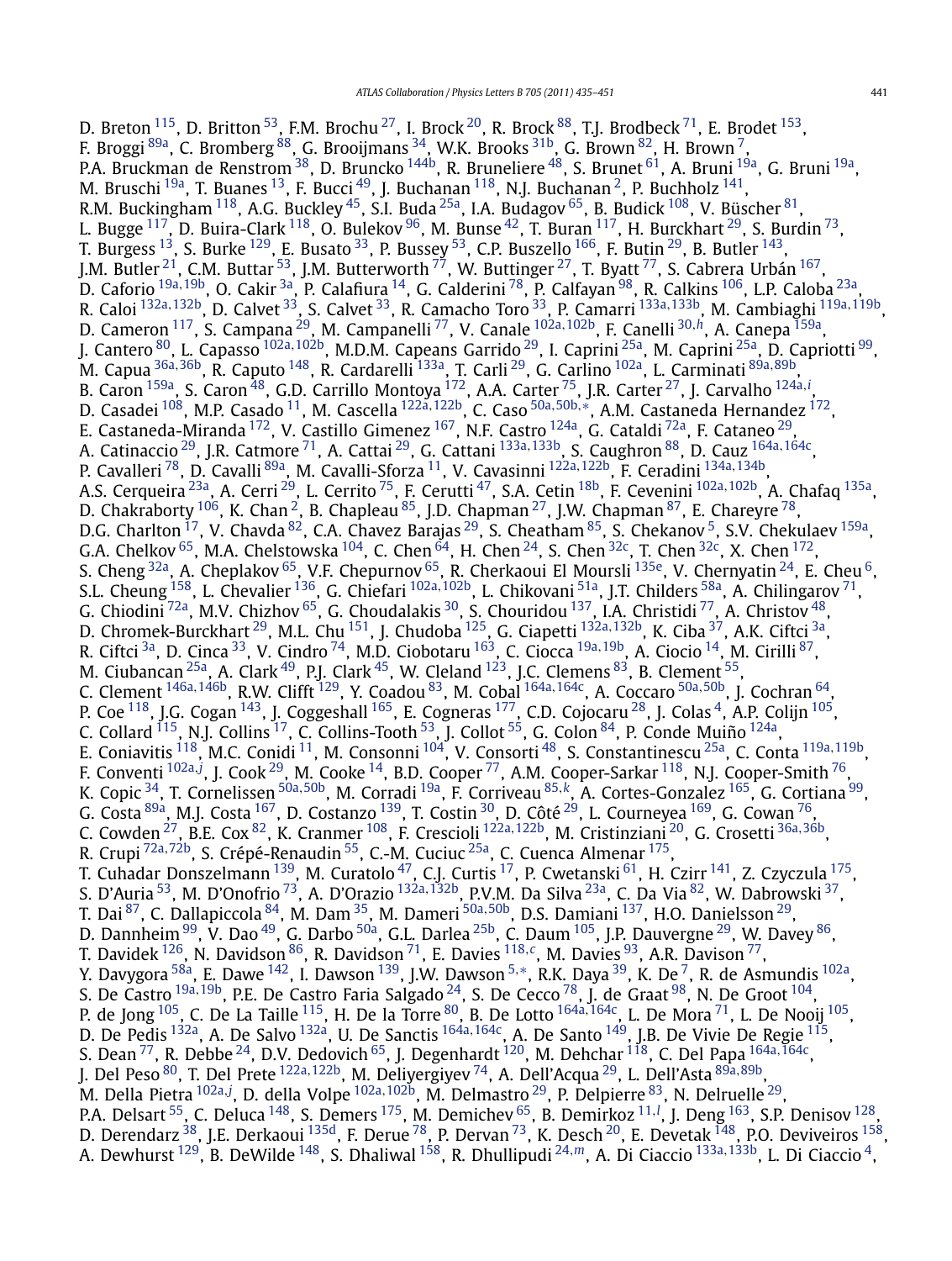A. Di Girolamo [29,](#page-14-0) B. Di Girolamo [29,](#page-14-0) S. Di Luise [134a](#page-15-0)*,*[134b,](#page-15-0) A. Di Mattia [88,](#page-15-0) B. Di Micco [29,](#page-14-0) R. Di Nardo [133a](#page-15-0)*,*[133b,](#page-15-0) A. Di Simone [133a](#page-15-0)*,*[133b,](#page-15-0) R. Di Sipio [19a](#page-14-0)*,*[19b,](#page-14-0) M.A. Diaz [31a,](#page-14-0) F. Diblen [18c,](#page-14-0) E.B. Diehl [87,](#page-15-0) J. Dietrich [41](#page-14-0), T.A. Dietzsch [58a,](#page-14-0) S. Diglio [115,](#page-15-0) K. Dindar Yagci [39,](#page-14-0) J. Dingfelder [20,](#page-14-0) C. Dionisi [132a](#page-15-0)*,*[132b,](#page-15-0) P. Dita <sup>[25a](#page-14-0)</sup>, S. Dita <sup>25a</sup>, F. Dittus <sup>29</sup>, F. Djama <sup>83</sup>, T. Djobava <sup>51b</sup>, M.A.B. do Vale <sup>23a</sup>, A. Do Valle Wemans <sup>124a</sup>, T.K.O. Doan [4,](#page-14-0) M. Dobbs [85,](#page-15-0) R. Dobinson [29](#page-14-0)*,*[∗](#page-16-0), D. Dobos [29](#page-14-0), E. Dobson [29,](#page-14-0) M. Dobson [163,](#page-16-0) J. Dodd [34,](#page-14-0) C. Doglioni [118,](#page-15-0) T. Doherty [53,](#page-14-0) Y. Doi [66](#page-14-0)*,*[∗](#page-16-0), J. Dolejsi [126,](#page-15-0) I. Dolenc [74,](#page-15-0) Z. Dolezal [126,](#page-15-0) B.A. Dolgoshein [96](#page-15-0)*,*[∗](#page-16-0), T. Dohmae <sup>1[55](#page-14-0)</sup>, M. Donadelli <sup>23d</sup>, M. Donega <sup>120</sup>, J. Donini <sup>55</sup>, J. Dopke <sup>29</sup>, A. Doria <sup>102a</sup>, A. Dos Anjos <sup>172</sup>, M. Dosil [11,](#page-14-0) A. Dotti [122a](#page-15-0)*,*[122b,](#page-15-0) M.T. Dova [70,](#page-15-0) J.D. Dowell [17,](#page-14-0) A.D. Doxiadis [105,](#page-15-0) A.T. Doyle [53,](#page-14-0) Z. Drasal [126,](#page-15-0) J. Drees <sup>174</sup>, N. Dressnandt <sup>120</sup>, H. Drevermann <sup>29</sup>, C. Driouichi <sup>35</sup>, M. Dris <sup>9</sup>, J. Dubbert <sup>99</sup>, T. Dubbs <sup>137</sup>, S. Dube  $^{14}$  $^{14}$  $^{14}$ , E. Duchovni  $^{171}$ , G. Duckeck  $^{98}$ , A. Dudarev  $^{29}$ , F. Dudziak  $^{64}$ , M. Dührssen  $^{29}$ , I.P. Duerdoth  $^{82}$ , L. Duflot  $^{115}$ , M.-A. Dufour  $^{85}$ , M. Dunford  $^{29}$ , H. Duran Yildiz  $^{3b}$ , R. Duxfield  $^{139}$ , M. Dwuznik  $^{37}$ , F. Dydak  $^{29}$ , M. Düren  $^{52}$ , W.L. Ebenstein  $^{44}$  $^{44}$  $^{44}$ , J. Ebke  $^{98}$ , S. Eckert  $^{48}$ , S. Eckweiler  $^{81}$ , K. Edmonds  $^{81}$ , C.A. Edwards <sup>76</sup>, N.C. Edwards <sup>53</sup>, W. Ehrenfeld <sup>41</sup>, T. Ehrich <sup>99</sup>, T. Eifert <sup>29</sup>, G. Eigen <sup>13</sup>, K. Einsweiler <sup>14</sup>, E. Eisenhandler <sup>75</sup>, T. Ekelof <sup>166</sup>, M. El Kacimi <sup>135c</sup>, M. Ellert <sup>166</sup>, S. Elles <sup>4</sup>, F. Ellinghaus <sup>81</sup>, K. Ellis <sup>75</sup>, N. Ellis  $^{29}$ , J. Elmsheuser  $^{98}$ , M. Elsing  $^{29}$ , D. Emeliyanov  $^{129}$ , R. Engelmann  $^{148}$ , A. Engl  $^{98}$ , B. Epp  $^{62}$ , A. Eppig  $^{87}$ , J. Erdmann  $^{54}$ , A. Ereditato  $^{16}$ , D. Eriksson  $^{146}$ , J. Ernst  $^1$ , M. Ernst  $^{24}$ , J. Ernwein  $^{136}$  $^{136}$  $^{136}$ , D. Errede  $^{165}$  $^{165}$  $^{165}$ , S. Errede  $^{165}$ , E. Ertel  $^{81}$ , M. Escalier  $^{115}$ , C. Escobar  $^{123}$ , X. Espinal Curull  $^{11}$ , B. Esposito  $^{47}$ , F. Etienne [83,](#page-15-0) A.I. Etienvre [136,](#page-15-0) E. Etzion [153,](#page-16-0) D. Evangelakou [54,](#page-14-0) H. Evans [61,](#page-14-0) L. Fabbri [19a](#page-14-0)*,*[19b,](#page-14-0) C. Fabre [29,](#page-14-0) R.M. Fakhrutdinov [128](#page-15-0), S. Falciano [132a,](#page-15-0) Y. Fang [172,](#page-16-0) M. Fanti [89a](#page-15-0)*,*[89b,](#page-15-0) A. Farbin [7,](#page-14-0) A. Farilla [134a,](#page-15-0) J. Farley [148](#page-16-0), T. Farooque <sup>158</sup>, S.M. Farrington <sup>118</sup>, P. Farthouat <sup>[29](#page-14-0)</sup>, P. Fassnacht <sup>29</sup>, D. Fassouliotis <sup>8</sup>, B. Fatholahzadeh <sup>158</sup>, A. Favareto [89a](#page-15-0)*,*[89b,](#page-15-0) L. Fayard [115,](#page-15-0) S. Fazio [36a](#page-14-0)*,*[36b,](#page-14-0) R. Febbraro [33,](#page-14-0) P. Federic [144a,](#page-15-0) O.L. Fedin [121,](#page-15-0) W. Fedorko <sup>88</sup>, M. Fehling-Kaschek <sup>48</sup>, L. Feligioni <sup>83</sup>, D. Fellmann <sup>[5](#page-14-0)</sup>, C.U. Felzmann <sup>86</sup>, C. Feng <sup>32d</sup>, E.J. Feng  $^{30}$ , A.B. Fenyuk  $^{128}$ , J. Ferencei  $^{144\mathrm{b}}$ , J. Ferland  $^{93}$  $^{93}$  $^{93}$ , W. Fernando  $^{109}$  $^{109}$  $^{109}$ , S. Ferrag  $^{53}$ , J. Ferrando  $^{53}$ , V. Ferrara $^{41}$ , A. Ferrari  $^{166}$ , P. Ferrari  $^{105}$ , R. Ferrari  $^{119}$ , A. Ferrer  $^{167}$ , M.L. Ferrer  $^{47}$ , D. Ferrere  $^{49}$ , C. Ferretti <sup>[87](#page-15-0)</sup>, A. Ferretto Parodi <sup>[50a](#page-14-0),50b</sup>, M. Fiascaris <sup>30</sup>, F. Fiedler <sup>[81](#page-15-0)</sup>, A. Filipčič <sup>[74](#page-15-0)</sup>, A. Filippas <sup>9</sup>, F. Filthaut [104,](#page-15-0) M. Fincke-Keeler [169,](#page-16-0) M.C.N. Fiolhais [124a](#page-15-0)*,[i](#page-16-0)* , L. Fiorini [167,](#page-16-0) A. Firan [39,](#page-14-0) G. Fischer [41,](#page-14-0) P. Fischer  $^{20}$ , M.J. Fisher  $^{109}$ , S.M. Fisher  $^{129}$ , M. Flechl  $^{48}$ , I. Fleck  $^{141}$ , J. Fleckner  $^{81}$ , P. Fleischmann  $^{173},$ S. Fleischmann  $^{174}$ , T. Flick  $^{174}$ , L.R. Flores Castillo  $^{172}$ , M.J. Flowerdew  $^{99}$  $^{99}$  $^{99}$ , M. Fokitis  $^9$ , T. Fonseca Martin  $^{16}$ , D.A. Forbush  $^{138}$ , A. Formica  $^{136}$  $^{136}$  $^{136}$ , A. Forti  $^{82}$ , D. Fortin  $^{159a}$ , J.M. Foster  $^{82}$ , D. Fournier  $^{115}$ , A. Foussat  $^{29}$ , A.J. Fowler [44,](#page-14-0) K. Fowler [137,](#page-15-0) H. Fox [71,](#page-15-0) P. Francavilla [122a](#page-15-0)*,*[122b,](#page-15-0) S. Franchino [119a](#page-15-0)*,*[119b,](#page-15-0) D. Francis [29,](#page-14-0) T. Frank [171,](#page-16-0) M. Franklin [57,](#page-14-0) S. Franz [29,](#page-14-0) M. Fraternali [119a](#page-15-0)*,*[119b,](#page-15-0) S. Fratina [120,](#page-15-0) S.T. French [27](#page-14-0), F. Friedrich [43,](#page-14-0) R. Froeschl $^{29}$ , D. Froidevaux $^{29}$ , J.A. Frost $^{27}$ , C. Fukunaga  $^{156}$  $^{156}$  $^{156}$ , E. Fullana Torregrosa $^{29}$ , J. Fuster  $^{167},$ C. Gabaldon [29,](#page-14-0) O. Gabizon [171,](#page-16-0) T. Gadfort [24,](#page-14-0) S. Gadomski [49,](#page-14-0) G. Gagliardi [50a](#page-14-0)*,*[50b](#page-14-0), P. Gagnon [61,](#page-14-0) C. Galea [98,](#page-15-0) E.J. Gallas  $^{118}$ , M.V. Gallas  $^{29}$ , V. Gallo  $^{16}$ , B.J. Gallop  $^{129}$  $^{129}$  $^{129}$ , P. Gallus  $^{125}$ , E. Galyaev  $^{40}$ , K.K. Gan  $^{109}$ , Y.S. Gao [143](#page-15-0)*,[f](#page-16-0)* , V.A. Gapienko [128,](#page-15-0) A. Gaponenko [14,](#page-14-0) F. Garberson [175,](#page-16-0) M. Garcia-Sciveres [14,](#page-14-0) C. García [167,](#page-16-0) J.E. García Navarro <sup>49</sup>, R.W. Gardner <sup>30</sup>, N. Garelli <sup>29</sup>, H. Garitaonandia <sup>105</sup>, V. Garonne <sup>29</sup>, J. Garvey <sup>17</sup>, C. Gatti $^{\,47}$ , G. Gaudio  $^{\rm 119a}$ , O. Gaumer $^{\,49}$  $^{\,49}$  $^{\,49}$ , B. Gaur $^{\,141}$ , L. Gauthier  $^{\rm 136}$ , I.L. Gavrilenko  $^{\rm 94}$ , C. Gay  $^{\rm 168}$ , G. Gaycken <sup>[20](#page-14-0)</sup>, J.-C. Gayde <sup>29</sup>, E.N. Gazis <sup>9</sup>, P. Ge <sup>32d</sup>, C.N.P. Gee <sup>[129](#page-15-0)</sup>, D.A.A. Geerts <sup>105</sup>, Ch. Geich-Gimbel <sup>20</sup>, K. Gellerstedt [146a](#page-16-0)*,*[146b,](#page-16-0) C. Gemme [50a,](#page-14-0) A. Gemmell [53,](#page-14-0) M.H. Genest [98,](#page-15-0) S. Gentile [132a](#page-15-0)*,*[132b](#page-15-0), M. George [54,](#page-14-0) S. George  $^{76}$ , P. Gerlach  $^{174}$ , A. Gershon  $^{153}$ , C. Geweniger  $^{58a}$ , H. Ghazlane  $^{135b}$ , P. Ghez  $^4$ , N. Ghodbane  $^{33}$ , B. Giacobbe [19a,](#page-14-0) S. Giagu [132a](#page-15-0)*,*[132b,](#page-15-0) V. Giakoumopoulou [8,](#page-14-0) V. Giangiobbe [122a](#page-15-0)*,*[122b,](#page-15-0) F. Gianotti [29](#page-14-0), B. Gibbard  $^{24}$ , A. Gibson  $^{158}$ , S.M. Gibson  $^{29}$ , L.M. Gilbert  $^{118}$ , M. Gilchriese  $^{14}$ , V. Gilewsky  $^{91}$ , D. Gillberg  $^{28}$ , A.R. Gillman [129,](#page-15-0) D.M. Gingrich [2](#page-14-0)*,[e](#page-16-0)*, J. Ginzburg [153,](#page-16-0) N. Giokaris [8,](#page-14-0) M.P. Giordani [164c,](#page-16-0) R. Giordano [102a](#page-15-0)*,*[102b,](#page-15-0) F.M. Giorgi <sup>15</sup>, P. Giovannini <sup>99</sup>, P.F. Giraud <sup>136</sup>, D. Giugni <sup>89a</sup>, M. Giunta <sup>93</sup>, P. Giusti <sup>19a</sup>, B.K. Gjelsten <sup>117</sup>, L.K. Gladilin  $^{97}$ , C. Glasman  $^{80}$ , J. Glatzer  $^{48}$ , A. Glazov  $^{41}$  $^{41}$  $^{41}$ , K.W. Glitza  $^{174}$ , G.L. Glonti  $^{65},$ M. Goblirsch-kolb  $^{99}$ , J. Godfrey  $^{142}$ , J. Godlewski  $^{29}$ , M. Goebel  $^{41}$ , T. Göpfert  $^{43}$ , C. Goeringer  $^{81}$ , C. Gössling [42,](#page-14-0) T. Göttfert [99,](#page-15-0) S. Goldfarb [87,](#page-15-0) T. Golling [175](#page-16-0), S.N. Golovnia [128](#page-15-0), A. Gomes [124a](#page-15-0)*,[b](#page-16-0)*, L.S. Gomez Fajardo <sup>41</sup>, R. Gonçalo <sup>76</sup>, J. Goncalves Pinto Firmino Da Costa <sup>41</sup>, L. Gonella <sup>20</sup>, A. Gonidec <sup>29</sup>, S. Gonzalez <sup>172</sup>, S. González de la Hoz <sup>167</sup>, M.L. Gonzalez Silva <sup>26</sup>, S. Gonzalez-Sevilla <sup>49</sup>, J.J. Goodson <sup>148</sup>, L. Goossens <sup>29</sup>, P.A. Gorbounov <sup>95</sup>, H.A. Gordon <sup>24</sup>, I. Gorelov <sup>[103](#page-15-0)</sup>, G. Gorfine <sup>174</sup>, B. Gorini <sup>[29](#page-14-0)</sup>, E. Gorini <sup>[72a](#page-15-0), 72b</sup>, A. Gorišek <sup>74</sup>, E. Gornicki <sup>38</sup>, S.A. Gorokhov <sup>[128](#page-15-0)</sup>, V.N. Goryachev <sup>128</sup>, B. Gosdzik <sup>41</sup>, M. Gosselink <sup>105</sup>, M.I. Gostkin <sup>65</sup>, I. Gough Eschrich <sup>163</sup>, M. Gouighri <sup>135a</sup>, D. Goujdami <sup>135c</sup>,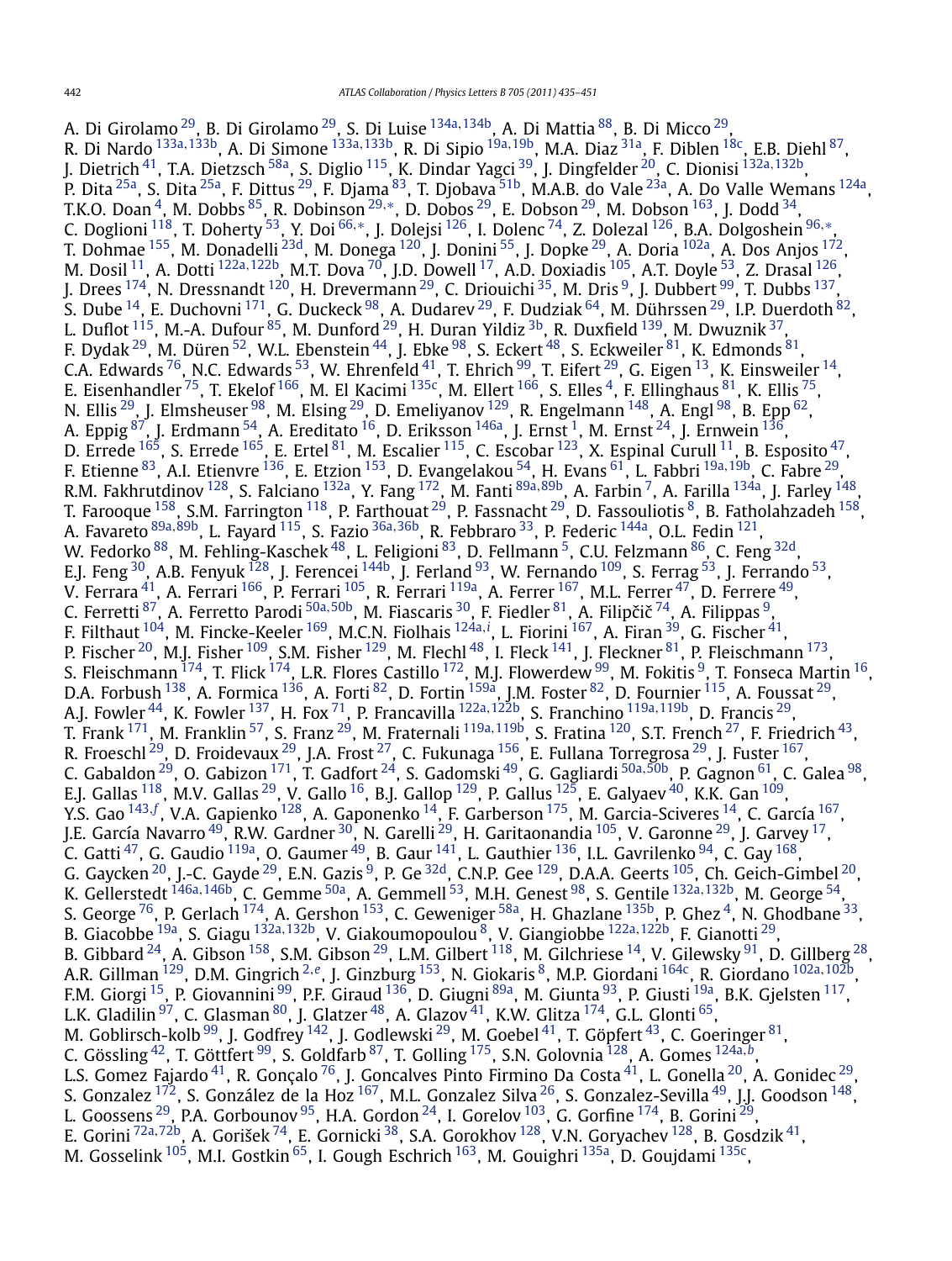M.P. Goulette [49,](#page-14-0) A.G. Goussiou [138,](#page-15-0) C. Goy [4,](#page-14-0) I. Grabowska-Bold [163](#page-16-0)*,[g](#page-16-0)*, V. Grabski [176,](#page-16-0) P. Grafström [29,](#page-14-0) C. Grah <sup>[174](#page-16-0)</sup>, K.-J. Grahn<sup>41</sup>, F. Grancagnolo <sup>72a</sup>, S. Grancagnolo <sup>[15](#page-14-0)</sup>, V. Grassi <sup>148</sup>, V. Gratchev <sup>121</sup>, N. Grau <sup>34</sup>, H.M. Gray  $^{29}$ , J.A. Gray  $^{148}$ , E. Graziani  $^{134}$ , O.G. Grebenyuk  $^{121}$ , D. Greenfield  $^{129}$ , T. Greenshaw  $^{73},$ Z.D. Greenwood [24](#page-14-0)*,[m](#page-16-0)*, K. Gregersen [35,](#page-14-0) I.M. Gregor [41,](#page-14-0) P. Grenier [143,](#page-15-0) J. Griffiths [138,](#page-15-0) N. Grigalashvili [65,](#page-14-0) A.A. Grillo <sup>137</sup>, S. Grinstein <sup>11</sup>, Y.V. Grishkevich <sup>97</sup>, J.-F. Grivaz <sup>115</sup>, J. Grognuz <sup>29</sup>, M. Groh <sup>99</sup>, E. Gross <sup>171</sup>, J. Grosse-Knetter  $^{54}$ , J. Groth-Jensen  $^{171}$ , K. Grybel  $^{141}$ , V.J. Guarino  $^5$ , D. Guest  $^{175}$ , C. Guicheney  $^{33}$ , A. Guida [72a](#page-15-0)*,*[72b,](#page-15-0) T. Guillemin [4,](#page-14-0) S. Guindon [54,](#page-14-0) H. Guler [85](#page-15-0)*,[n](#page-16-0)*, J. Gunther [125](#page-15-0), B. Guo [158,](#page-16-0) J. Guo [34,](#page-14-0) A. Gupta  $^{30}$  $^{30}$  $^{30}$ , Y. Gusakov  $^{65}$ , V.N. Gushchin  $^{128}$ , A. Gutierrez  $^{93}$ , P. Gutierrez  $^{111}$ , N. Guttman  $^{153}$ , O. Gutzwiller  $^{172}$ , C. Guyot  $^{136}$ , C. Gwenlan  $^{118}$ , C.B. Gwilliam  $^{73}$ , A. Haas  $^{143}$ , S. Haas  $^{29}$ , C. Haber  $^{14}$ , R. Hackenburg  $^{24}$ , H.K. Hadavand  $^{39}$ , D.R. Hadley  $^{17}$ , P. Haefner  $^{99}$ , F. Hahn  $^{29}$ , S. Haider  $^{29}$ , Z. Hajduk  $^{38}$ , H. Hakobyan <sup>176</sup>, J. Haller <sup>54</sup>, K. Hamacher <sup>174</sup>, P. Hamal <sup>113</sup>, A. Hamilton <sup>49</sup>, S. Hamilton <sup>161</sup>, H. Han <sup>32a</sup>, L. Han <sup>32b</sup>, K. Hanagaki <sup>116</sup>, M. Hance <sup>120</sup>, C. Handel <sup>81</sup>, P. Hanke <sup>58a</sup>, J.R. Hansen <sup>35</sup>, J.B. Hansen <sup>35</sup>, J.D. Hansen <sup>35</sup>, P.H. Hansen <sup>35</sup>, P. Hansson <sup>[143](#page-15-0)</sup>, K. Hara <sup>160</sup>, G.A. Hare <sup>137</sup>, T. Harenberg <sup>174</sup>, S. Harkusha <sup>90</sup>, D. Harper  $^{87}$  $^{87}$  $^{87}$ , R.D. Harrington  $^{45}$ , O.M. Harris  $^{138}$ , K. Harrison  $^{17}$ , J. Hartert  $^{48}$ , F. Hartjes  $^{105}$ , T. Haruyama  $^{66}$ , A. Harvey <sup>56</sup>, S. Hasegawa <sup>101</sup>, Y. Hasegawa <sup>140</sup>, S. Hassani <sup>136</sup>, M. Hatch <sup>29</sup>, D. Hauff <sup>99</sup>, S. Haug <sup>16</sup>, M. Hauschild  $^{29}$  $^{29}$  $^{29}$ , R. Hauser  $^{88}$ , M. Havranek  $^{20}$ , B.M. Hawes  $^{118}$ , C.M. Hawkes  $^{17}$ , R.J. Hawkings  $^{29}$ , D. Hawkins  $^{163}$  $^{163}$  $^{163}$ , T. Hayakawa  $^{67}$ , D. Hayden  $^{76}$ , H.S. Hayward  $^{73}$ , S.J. Haywood  $^{129}$ , E. Hazen  $^{21}$ , M. He  $^{32\mathrm{d}}$ , S.J. Head  $^{17}$ , V. Hedberg  $^{79}$ , L. Heelan  $^7$ , S. Heim  $^{88}$ , B. Heinemann  $^{14}$ , S. Heisterkamp  $^{35}$ , L. Helary  $^4$ , M. Heller [115,](#page-15-0) S. Hellman [146a](#page-16-0)*,*[146b,](#page-16-0) D. Hellmich [20,](#page-14-0) C. Helsens [11,](#page-14-0) R.C.W. Henderson [71,](#page-15-0) M. Henke [58a,](#page-14-0) A. Henrichs  $^{54}$ , A.M. Henriques Correia  $^{29}$ , S. Henrot-Versille  $^{115}$ , F. Henry-Couannier  $^{83}$ , C. Hensel  $^{54}$ , T. Henß  $^{174}$  $^{174}$  $^{174}$ , C.M. Hernandez  $^7$ , Y. Hernández Jiménez  $^{167}$ , R. Herrberg  $^{15}$ , A.D. Hershenhorn  $^{152}$ , G. Herten  $^{48}$ , R. Hertenberger  $^{98}$ , L. Hervas  $^{29}$ , N.P. Hessey  $^{105}$ , A. Hidvegi  $^{146$ a, E. Higón-Rodriguez  $^{167},$  $^{167},$  $^{167},$ D. Hill <sup>[5](#page-14-0),[∗](#page-16-0)</sup>, J.C. Hill <sup>27</sup>, N. Hill <sup>5</sup>, K.H. Hiller <sup>[41](#page-14-0)</sup>, S. Hillert <sup>20</sup>, S.J. Hillier <sup>17</sup>, I. Hinchliffe <sup>14</sup>, E. Hines <sup>120</sup>, M. Hirose  $^{116}$ , F. Hirsch $^{42}$ , D. Hirschbuehl  $^{174}$ , J. Hobbs  $^{148}$ , N. Hod  $^{153}$ , M.C. Hodgkinson  $^{139}$ , P. Hodgson  $^{139}$ , A. Hoecker  $^{29}$ , M.R. Hoeferkamp  $^{103}$ , J. Hoffman  $^{39}$ , D. Hoffmann  $^{83}$ , M. Hohlfeld  $^{81}$  $^{81}$  $^{81}$ , M. Holder  $^{141}$ , S.O. Holmgren  $^{146}$ , T. Holy  $^{127}$ , J.L. Holzbauer  $^{88}$ , Y. Homma  $^{67}$ , T.M. Hong  $^{120}$ , L. Hooft van Huysduynen  $^{108}$ , T. Horazdovsky  $^{127}$ , C. Horn  $^{143}$ , S. Horner  $^{48}$ , K. Horton  $^{118}$  $^{118}$  $^{118}$ , J.-Y. Hostachy  $^{55}$ , S. Hou  $^{151}$  $^{151}$  $^{151}$ , M.A. Houlden  $^{73}$ , A. Hoummada  $^{135$ a, J. Howarth  $^{82}$ , D.F. Howell  $^{118}$ , I. Hristova  $^{15}$ , J. Hrivnac  $^{115}$ , I. Hruska  $^{125}$ , T. Hryn'ova  $^4$ , P.J. Hsu  $^{175}$ , S.-C. Hsu  $^{14}$ , G.S. Huang  $^{111}$ , Z. Hubacek  $^{127}$ , F. Hubaut  $^{83}$ , F. Huegging <sup>20</sup>, T.B. Huffman  $^{118}$ , E.W. Hughes  $^{34}$ , G. Hughes  $^{71}$ , R.E. Hughes-Jones  $^{82}$ , M. Huhtinen  $^{29}$ , P. Hurst [57,](#page-14-0) M. Hurwitz [14](#page-14-0), U. Husemann [41](#page-14-0), N. Huseynov [65](#page-14-0)*,[o](#page-16-0)*, J. Huston [88,](#page-15-0) J. Huth [57,](#page-14-0) G. Iacobucci [49,](#page-14-0) G. Iakovidis  $^9$ , M. Ibbotson  $^{82}$ , I. Ibragimov  $^{141}$ , R. Ichimiya  $^{67}$ , L. Iconomidou-Fayard  $^{115}$ , J. Idarraga  $^{115}$ , M. Idzik [37,](#page-14-0) P. Iengo [102a](#page-15-0)*,*[102b,](#page-15-0) O. Igonkina [105,](#page-15-0) Y. Ikegami [66,](#page-14-0) M. Ikeno [66,](#page-14-0) Y. Ilchenko [39,](#page-14-0) D. Iliadis [154,](#page-16-0) D. Imbault  $^{78}$ , M. Imhaeuser  $^{174}$ , M. Imori  $^{155}$ , T. Ince  $^{20}$ , J. Inigo-Golfin  $^{29}$ , P. Ioannou  $^8$ , M. Iodice  $^{134}$ , G. Ionescu  $^4$ , K. Iordanidou  $^8$ , A. Irles Quiles  $^{167}$ , K. Ishii  $^{66}$  $^{66}$  $^{66}$ , A. Ishikawa  $^{67}$ , M. Ishino  $^{68}$ , R. Ishmukhametov <sup>39</sup>, C. Issever <sup>118</sup>, S. Istin <sup>18a</sup>, A.V. Ivashin <sup>[128](#page-15-0)</sup>, W. Iwanski <sup>38</sup>, H. Iwasaki <sup>66</sup>, J.M. Izen <sup>[40](#page-14-0)</sup>, V. Izzo  $^{102}$ , B. Jackson  $^{120}$ , J.N. Jackson  $^{73}$  $^{73}$  $^{73}$ , P. Jackson  $^{143}$ , M.R. Jaekel  $^{29}$ , V. Jain  $^{61}$ , K. Jakobs  $^{48},$ S. Jakobsen  $35$ , J. Jakubek  $127$ , D.K. Jana  $111$ , E. Jankowski  $158$ , E. Jansen  $77$ , A. Jantsch  $99$ , M. Janus  $20$ , G. Jarlskog <sup>79</sup>, L. Jeanty <sup>57</sup>, K. Jelen <sup>37</sup>, I. Jen-La Plante <sup>30</sup>, P. Jenni <sup>29</sup>, A. Jeremie <sup>4</sup>, P. Jež <sup>35</sup>, S. Jézéquel <sup>4</sup>, M.K. Jha  $^{19a}$ , H. Ji  $^{172}$ , W. Ji $^{81}$ , J. Jia  $^{148}$ , Y. Jiang  $^{32b}$ , M. Jimenez Belenguer  $^{41}$ , G. Jin  $^{32b}$ , S. Jin  $^{32a}$ , O. Jinnouchi [157,](#page-16-0) M.D. Joergensen [35,](#page-14-0) D. Joffe [39](#page-14-0), L.G. Johansen [13,](#page-14-0) M. Johansen [146a](#page-16-0)*,*[146b,](#page-16-0) K.E. Johansson [146a,](#page-16-0) P. Johansson [139,](#page-15-0) S. Johnert [41,](#page-14-0) K.A. Johns [6,](#page-14-0) K. Jon-And [146a](#page-16-0)*,*[146b,](#page-16-0) G. Jones [82,](#page-15-0) R.W.L. Jones [71,](#page-15-0) T.W. Jones [77,](#page-15-0) T.J. Jones [73,](#page-15-0) O. Jonsson [29](#page-14-0), C. Joram [29,](#page-14-0) P.M. Jorge [124a](#page-15-0)*,[b](#page-16-0)*, J. Joseph [14,](#page-14-0) T. Jovin [12b,](#page-14-0) X. Ju [130,](#page-15-0) V. Juranek [125,](#page-15-0) P. Jussel <sup>62</sup>, A. Juste Rozas <sup>11</sup>, V.V. Kabachenko <sup>128</sup>, S. Kabana <sup>16</sup>, M. Kaci <sup>167</sup>, A. Kaczmarska <sup>38</sup>, P. Kadlecik <sup>35</sup>, M. Kado <sup>115</sup>, H. Kagan <sup>109</sup>, M. Kagan <sup>57</sup>, S. Kaiser <sup>99</sup>, E. Kajomovitz <sup>[152](#page-16-0)</sup>, S. Kalinin <sup>174</sup>, L.V. Kalinovskaya <sup>65</sup>, S. Kama <sup>39</sup>, N. Kanaya <sup>[155](#page-16-0)</sup>, M. Kaneda <sup>29</sup>, T. Kanno <sup>157</sup>, V.A. Kantserov <sup>96</sup>, J. Kanzaki <sup>66</sup>, B. Kaplan  $^{175}$ , A. Kapliy  $^{30}$ , J. Kaplon  $^{29}$ , D. Kar  $^{43}$  $^{43}$  $^{43}$ , M. Karagoz  $^{118}$ , M. Karnevskiy  $^{41}$ , K. Karr  $^5$ , V. Kartvelishvili  $^{71}$  $^{71}$  $^{71}$ , A.N. Karyukhin  $^{128}$ , L. Kashif  $^{172}$ , A. Kasmi  $^{39}$ , R.D. Kass  $^{109}$ , A. Kastanas  $^{13}$ , M. Kataoka<sup>4</sup>, Y. Kataoka <sup>155</sup>, E. Katsoufis <sup>9</sup>, J. Katzy <sup>41</sup>, V. Kaushik <sup>6</sup>, K. Kawagoe <sup>67</sup>, T. Kawamoto <sup>155</sup>, G. Kawamura <sup>[81](#page-15-0)</sup>, M.S. Kayl <sup>105</sup>, V.A. Kazanin <sup>107</sup>, M.Y. Kazarinov <sup>65</sup>, J.R. Keates <sup>82</sup>, R. Keeler <sup>169</sup>, R. Kehoe <sup>39</sup>, M. Keil  $^{54}$ , G.D. Kekelidze  $^{65}$ , M. Kelly  $^{82}$ , J. Kennedy  $^{98}$ , C.J. Kenney  $^{143}$ , M. Kenyon  $^{53}$ , O. Kepka  $^{125}$ , N. Kerschen  $^{29}$ , B.P. Kerševan  $^{74}$ , S. Kersten  $^{174}$ , K. Kessoku  $^{155}$ , C. Ketterer  $^{48}$ , J. Keung  $^{158}$ , M. Khakzad  $^{28}$ ,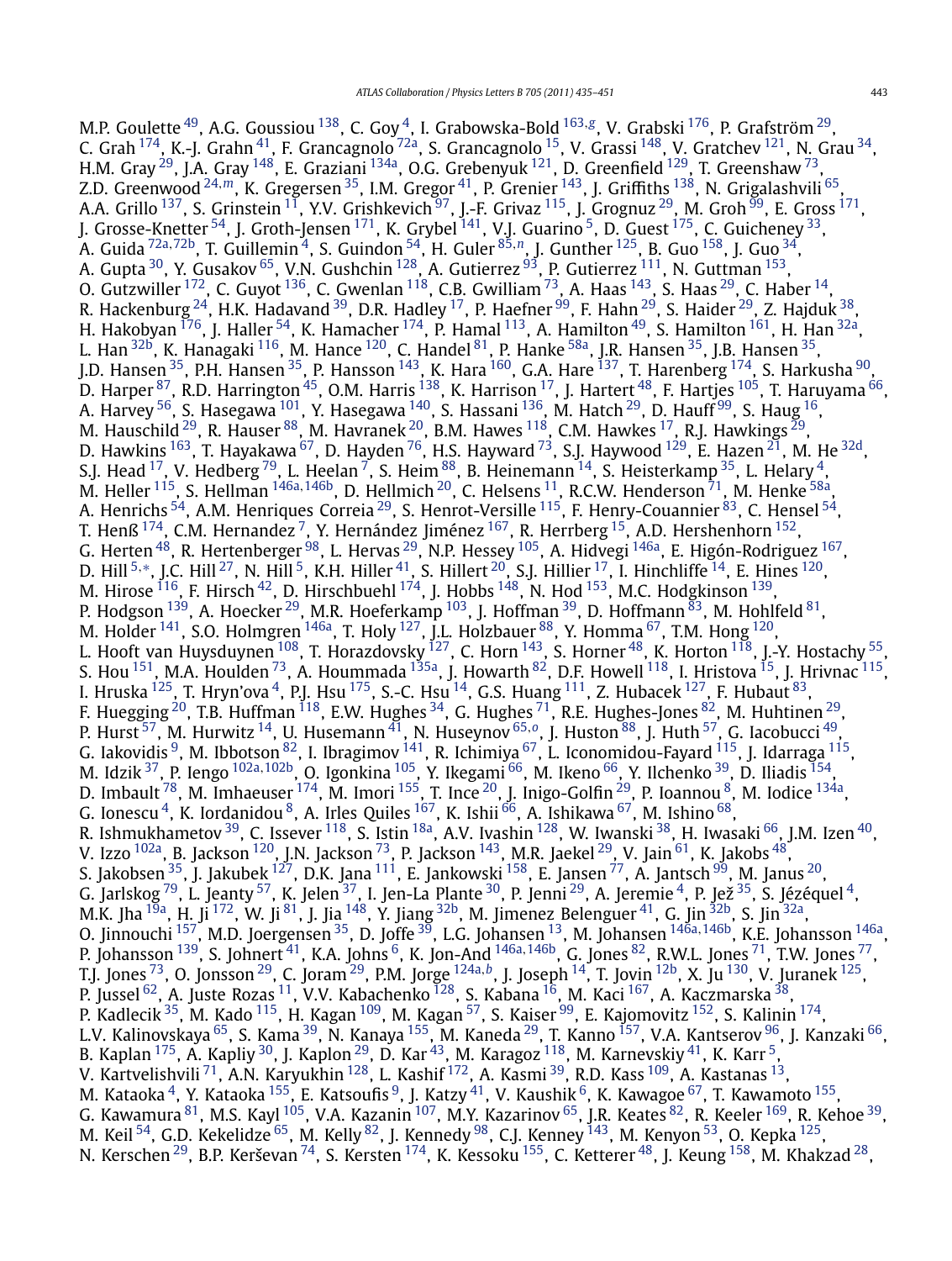F. Khalil-zada  $^{10}$ , H. Khandanyan  $^{165}$ , A. Khanov  $^{112}$ , D. Kharchenko  $^{65}$ , A. Khodinov  $^{96},$ A.G. Kholodenko  $^{128}$ , A. Khomich  $^{58a}$ , T.J. Khoo  $^{27}$ , G. Khoriauli  $^{20}$ , A. Khoroshilov  $^{174}$ , N. Khovanskiy  $^{65},$ V. Khovanskiy  $^{95}$ , E. Khramov  $^{65}$ , J. Khubua  $^{51\mathrm{b}}$ , H. Kim  $^7$ , M.S. Kim  $^2$ , P.C. Kim  $^{143}$ , S.H. Kim  $^{160}$ , N. Kimura  $^{170}$ , O. Kind  $^{15}$ , B.T. King  $^{73}$ , M. King  $^{67}$ , R.S.B. King  $^{118}$ , J. Kirk  $^{129}$ , L.E. Kirsch  $^{22}$  $^{22}$  $^{22}$ , A.E. Kiryunin  $^{99}$ , T. Kishimoto <sup>67</sup>, D. Kisielewska <sup>37</sup>, T. Kittelmann <sup>123</sup>, A.M. Kiver <sup>128</sup>, E. Kladiva <sup>144b</sup>, J. Klaiber-Lodewigs <sup>42</sup>, M. Klein  $^{73}$ , U. Klein  $^{73}$ , K. Kleinknecht  $^{81}$ , M. Klemetti  $^{85}$ , A. Klier  $^{171}$ , A. Klimentov  $^{24}$  $^{24}$  $^{24}$ , R. Klingenberg  $^{42}$ , E.B. Klinkby  $^{35}$ , T. Klioutchnikova  $^{29}$ , P.F. Klok  $^{104}$ , S. Klous  $^{105}$ , E.-E. Kluge  $^{58\text{a}}$ , T. Kluge  $^{73}$ , P. Kluit  $^{105}$ , S. Kluth  $^{99}$  $^{99}$  $^{99}$ , N.S. Knecht  $^{158}$ , E. Kneringer  $^{62}$ , J. Knobloch  $^{29}$ , E.B.F.G. Knoops  $^{83}$ , A. Knue  $^{54}$ , B.R. Ko  $^{44}$ , T. Kobayashi  $^{155}$ , M. Kobel  $^{43}$ , M. Kocian  $^{143}$  $^{143}$  $^{143}$ , A. Kocnar  $^{113}$  $^{113}$  $^{113}$ , P. Kodys  $^{126}$ , K. Köneke  $^{29}$ , A.C. König  $^{104}$ , S. Koenig $^{81}$ , L. Köpke $^{81}$ , F. Koetsveld  $^{104}$ , P. Koevesarki  $^{20}$ , T. Koffas  $^{28}$ , E. Koffeman  $^{105}$ , F. Kohn  $^{54}$ , Z. Kohout  $^{127}$ , T. Kohriki  $^{66}$ , T. Koi  $^{143}$ , T. Kokott  $^{20}$ , G.M. Kolachev  $^{107}$ , H. Kolanoski  $^{15}$ , V. Kolesnikov  $^{65}$ , I. Koletsou <sup>89a</sup>, J. Koll <sup>88</sup>, D. Kollar <sup>29</sup>, M. Kollefrath <sup>48</sup>, S.D. Kolya <sup>[82](#page-15-0)</sup>, A.A. Komar <sup>94</sup>, Y. Komori <sup>155</sup>, T. Kondo [66,](#page-14-0) T. Kono [41](#page-14-0)*,[p](#page-16-0)*, A.I. Kononov [48,](#page-14-0) R. Konoplich [108](#page-15-0)*,[q](#page-16-0)*, N. Konstantinidis [77,](#page-15-0) A. Kootz [174](#page-16-0), S. Koperny  $^{37}$ , S.V. Kopikov  $^{128}$ , K. Korcyl  $^{38}$  $^{38}$  $^{38}$ , K. Kordas  $^{154}$  $^{154}$  $^{154}$ , V. Koreshev  $^{128}$ , A. Korn  $^{118}$ , A. Korol  $^{107},$ I. Korolkov  $^{11}$ , E.V. Korolkova  $^{139}$  $^{139}$  $^{139}$ , V.A. Korotkov  $^{128}$ , O. Kortner  $^{99}$ , S. Kortner  $^{99}$ , V.V. Kostyukhin  $^{20}$ , M.J. Kotamäki <sup>29</sup>, S. Kotov <sup>99</sup>, V.M. Kotov <sup>65</sup>, A. Kotwal <sup>44</sup>, C. Kourkoumelis <sup>8</sup>, V. Kouskoura <sup>154</sup>, A. Koutsman <sup>105</sup>, R. Kowalewski <sup>169</sup>, T.Z. Kowalski <sup>37</sup>, W. Kozanecki <sup>136</sup>, A.S. Kozhin <sup>128</sup>, V. Kral <sup>127</sup>, V.A. Kramarenko  $^{97}$ , G. Kramberger  $^{74}$ , M.W. Krasny  $^{78}$ , A. Krasznahorkay  $^{108}$ , J. Kraus  $^{88}$ , A. Kreisel  $^{153}$ , F. Krejci <sup>127</sup>, J. Kretzschmar <sup>73</sup>, N. Krieger <sup>54</sup>, P. Krieger <sup>[158](#page-16-0)</sup>, K. Kroeninger <sup>54</sup>, H. Kroha <sup>99</sup>, J. Kroll <sup>[120](#page-15-0)</sup>, J. Kroseberg <sup>20</sup>, J. Krstic <sup>12a</sup>, U. Kruchonak <sup>[65](#page-14-0)</sup>, H. Krüger <sup>20</sup>, T. Kruker <sup>16</sup>, Z.V. Krumshteyn <sup>65</sup>, A. Kruth <sup>20</sup>, T. Kubota  $^{86}$ , S. Kuehn $^{48}$ , A. Kugel $^{58 \rm c}$ , T. Kuhl $^{41}$ , D. Kuhn $^{62}$ , V. Kukhtin $^{65}$ , Y. Kulchitsky  $^{90}$ , S. Kuleshov $^{\rm 31b}$ , C. Kummer $^{\rm 98}$ , M. Kuna $^{\rm 78}$ , N. Kundu $^{\rm 118}$ , J. Kunkle $^{\rm 120}$ , A. Kupco $^{\rm 125}$ , H. Kurashige $^{\rm 67}$ , M. Kurata  $^{160}$ , Y.A. Kurochkin  $^{90}$ , V. Kus  $^{125}$ , W. Kuykendall  $^{138}$ , M. Kuze  $^{157}$ , P. Kuzhir  $^{91}$ , J. Kvita  $^{29}$ , R. Kwee [15,](#page-14-0) A. La Rosa [172,](#page-16-0) L. La Rotonda [36a](#page-14-0)*,*[36b,](#page-14-0) L. Labarga [80](#page-15-0), J. Labbe [4,](#page-14-0) S. Lablak [135a,](#page-15-0) C. Lacasta [167,](#page-16-0) F. Lacava [132a](#page-15-0)*,*[132b,](#page-15-0) H. Lacker [15,](#page-14-0) D. Lacour [78,](#page-15-0) V.R. Lacuesta [167,](#page-16-0) E. Ladygin [65,](#page-14-0) R. Lafaye [4,](#page-14-0) B. Laforge [78,](#page-15-0) T. Lagouri  $^{80}$  $^{80}$  $^{80}$ , S. Lai  $^{48}$ , E. Laisne  $^{55}$ , M. Lamanna  $^{29}$ , C.L. Lampen  $^6$ , W. Lampl  $^6$ , E. Lancon  $^{136}$ , U. Landgraf  $^{48}$ , M.P.J. Landon  $^{75}$ , H. Landsman  $^{152}$ , J.L. Lane  $^{82}$ , C. Lange  $^{41}$ , A.J. Lankford  $^{163}$ , F. Lanni  $^{24}$ , K. Lantzsch  $^{29}$ , S. Laplace <sup>78</sup>, C. Lapoire <sup>20</sup>, J.F. Laporte <sup>136</sup>, T. Lari <sup>89a</sup>, A.V. Larionov <sup>128</sup>, A. Larner <sup>[118](#page-15-0)</sup>, C. Lasseur <sup>29</sup>, M. Lassnig  $^{29}$ , P. Laurelli  $^{47}$ , A. Lavorato  $^{118}$ , W. Lavrijsen  $^{14}$ , P. Laycock  $^{73}$ , A.B. Lazarev  $^{65}$ , O. Le Dortz  $^{78}$ , E. Le Guirriec  $^{83}$ , C. Le Maner  $^{158}$ , E. Le Menedeu  $^{136}$ , C. Lebel  $^{93}$ , T. LeCompte  $^5$ , F. Ledroit-Guillon  $^{55}$ , H. Lee  $^{105}$ , J.S.H. Lee  $^{150}$ , S.C. Lee  $^{151}$ , L. Lee  $^{175}$ , M. Lefebvre  $^{169}$ , M. Legendre  $^{136}$ , A. Leger  $^{49}$ , B.C. LeGeyt  $^{120}$  $^{120}$  $^{120}$ , F. Legger  $^{98}$ , C. Leggett  $^{14}$ , M. Lehmacher  $^{20}$ , G. Lehmann Miotto  $^{29}$ , X. Lei  $^6$ , M.A.L. Leite  $^{23\text{d}}$ , R. Leitner  $^{126}$ , D. Lellouch  $^{171}$ , M. Leltchouk  $^{34}$ , B. Lemmer  $^{54}$ , V. Lendermann  $^{58\text{a}}$ , K.J.C. Leney  $^{145\text{b}}$ , T. Lenz  $^{105}$ , G. Lenzen  $^{174}$ , B. Lenzi  $^{29}$  $^{29}$  $^{29}$ , K. Leonhardt  $^{43}$ , S. Leontsinis  $^9$ , C. Leroy  $^{93}$ , J.-R. Lessard  $^{169}$ , J. Lesser  $^{146$ a, C.G. Lester  $^{27}$ , A. Leung Fook Cheong  $^{172}$ , J. Levêque  $^4$ , D. Levin  $^{87}$ , L.J. Levinson  $^{171}$ , M.S. Levitski  $^{128}$ , M. Lewandowska  $^{21}$ , A. Lewis  $^{118}$ , G.H. Lewis  $^{108}$ , A.M. Leyko  $^{20}$ , M. Leyton [15,](#page-14-0) B. Li [83,](#page-15-0) H. Li [172,](#page-16-0) S. Li [32b](#page-14-0)*,[d](#page-16-0)*, X. Li [87,](#page-15-0) Z. Liang [39,](#page-14-0) Z. Liang [118](#page-15-0)*,[r](#page-16-0)* , H. Liao [33](#page-14-0), B. Liberti [133a,](#page-15-0) P. Lichard <sup>29</sup>, M. Lichtnecker  $^{98}$  $^{98}$  $^{98}$ , K. Lie  $^{165}$ , W. Liebig  $^{13}$ , R. Lifshitz  $^{152}$ , J.N. Lilley  $^{17}$ , C. Limbach  $^{20}$ , A. Limosani <sup>86</sup>, M. Limper <sup>63</sup>, S.C. Lin <sup>[151](#page-16-0),[s](#page-16-0)</sup>, F. Linde <sup>105</sup>, J.T. Linnemann <sup>88</sup>, E. Lipeles <sup>120</sup>, L. Lipinsky <sup>125</sup>, A. Lipniacka <sup>[13](#page-14-0)</sup>, T.M. Liss <sup>165</sup>, D. Lissauer <sup>24</sup>, A. Lister <sup>49</sup>, A.M. Litke <sup>137</sup>, C. Liu <sup>28</sup>, D. Liu <sup>[151](#page-16-0),*[t](#page-16-0)*</sup>, H. Liu <sup>87</sup>, J.B. Liu [87,](#page-15-0) M. Liu [32b,](#page-14-0) S. Liu [2,](#page-14-0) Y. Liu [32b](#page-14-0), M. Livan [119a](#page-15-0)*,*[119b,](#page-15-0) S.S.A. Livermore [118,](#page-15-0) A. Lleres [55,](#page-14-0) J. Llorente Merino  $^{80}$ , S.L. Lloyd  $^{75}$ , E. Lobodzinska  $^{41}$  $^{41}$  $^{41}$ , P. Loch  $^6$ , W.S. Lockman  $^{137}$ , T. Loddenkoetter  $^{20}$ , F.K. Loebinger  $^{82}$ , A. Loginov  $^{175}$  $^{175}$  $^{175}$ , C.W. Loh  $^{168}$ , T. Lohse  $^{15}$ , K. Lohwasser  $^{48}$ , M. Lokajicek  $^{125}$ , J. Loken  $^{118}$ , V.P. Lombardo [4,](#page-14-0) R.E. Long [71,](#page-15-0) L. Lopes [124a](#page-15-0)*,[b](#page-16-0)*, D. Lopez Mateos [57,](#page-14-0) M. Losada [162,](#page-16-0) P. Loscutoff [14,](#page-14-0) F. Lo Sterzo [132a](#page-15-0)*,*[132b,](#page-15-0) M.J. Losty [159a,](#page-16-0) X. Lou [40,](#page-14-0) A. Lounis [115,](#page-15-0) K.F. Loureiro [162,](#page-16-0) J. Love [21,](#page-14-0) P.A. Love [71,](#page-15-0) A.J. Lowe [143](#page-15-0)*,[f](#page-16-0)* , F. Lu [32a,](#page-14-0) H.J. Lubatti [138,](#page-15-0) C. Luci [132a](#page-15-0)*,*[132b](#page-15-0), A. Lucotte [55,](#page-14-0) A. Ludwig [43,](#page-14-0) D. Ludwig [41,](#page-14-0) I. Ludwig  $^{48}$ , J. Ludwig  $^{48}$ , F. Luehring  $^{61}$ , G. Luijckx  $^{105}$ , D. Lumb  $^{48}$ , L. Luminari  $^{132}$ , E. Lund  $^{117}$ , B. Lund-Jensen [147,](#page-16-0) B. Lundberg [79,](#page-15-0) J. Lundberg [146a](#page-16-0)*,*[146b,](#page-16-0) J. Lundquist [35,](#page-14-0) M. Lungwitz [81,](#page-15-0) A. Lupi [122a](#page-15-0)*,*[122b,](#page-15-0) G. Lutz  $^{99}$  $^{99}$  $^{99}$ , D. Lynn  $^{24}$ , J. Lys  $^{14}$ , E. Lytken  $^{79}$  $^{79}$  $^{79}$ , H. Ma  $^{24}$ , L.L. Ma  $^{172}$  $^{172}$  $^{172}$ , J.A. Macana Goia  $^{93}$  $^{93}$  $^{93}$ , G. Maccarrone  $^{47}$ , A. Macchiolo <sup>[99](#page-15-0)</sup>, B. Maček <sup>74</sup>, J. Machado Miguens <sup>[124a](#page-15-0)</sup>, R. Mackeprang <sup>35</sup>, R.J. Madaras <sup>14</sup>, W.F. Mader <sup>43</sup>, R. Maenner  $^{58\rm c}$ , T. Maeno  $^{24}$ , P. Mättig  $^{174}$ , S. Mättig  $^{41}$ , L. Magnoni  $^{29}$ , E. Magradze  $^{54}$ , Y. Mahalalel  $^{153}$ , K. Mahboubi [48,](#page-14-0) G. Mahout [17,](#page-14-0) C. Maiani [132a](#page-15-0)*,*[132b,](#page-15-0) C. Maidantchik [23a,](#page-14-0) A. Maio [124a](#page-15-0)*,[b](#page-16-0)*, S. Majewski [24,](#page-14-0)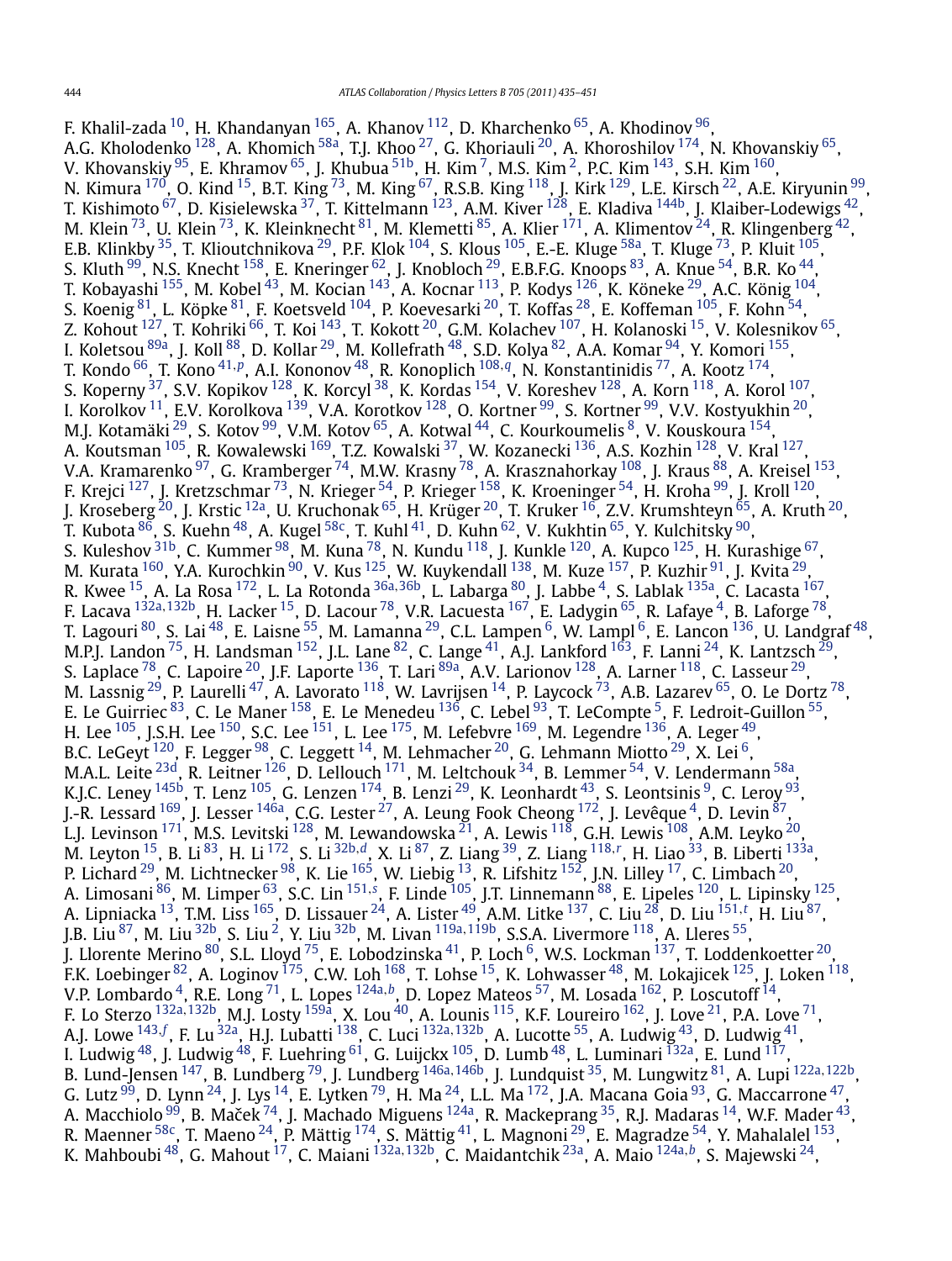Y. Makida  $^{66}$ , N. Makovec  $^{115}$ , P. Mal  $^6$ , Pa. Malecki  $^{38}$ , P. Malecki  $^{38}$ , V.P. Maleev  $^{121}$ , F. Malek  $^{55}$ , U. Mallik  $^{63}$ , D. Malon  $^5$ , C. Malone  $^{143}$ , S. Maltezos  $^9$ , V. Malyshev  $^{107}$ , S. Malyukov  $^{29}$ , R. Mameghani  $^{98}$ , J. Mamuzic <sup>12b</sup>, A. Manabe <sup>[66](#page-14-0)</sup>, L. Mandelli <sup>89a</sup>, I. Mandić <sup>74</sup>, R. Mandrysch <sup>15</sup>, J. Maneira <sup>124a</sup>, P.S. Mangeard <sup>88</sup>, I.D. Manjavidze <sup>65</sup>, A. Mann <sup>[54](#page-14-0)</sup>, P.M. Manning <sup>137</sup>, A. Manousakis-Katsikakis <sup>8</sup>, B. Mansoulie <sup>136</sup>, A. Manz <sup>99</sup>, A. Mapelli <sup>29</sup>, L. Mapelli <sup>29</sup>, L. March <sup>80</sup>, J.F. Marchand <sup>29</sup>, F. Marchese [133a](#page-15-0)*,*[133b,](#page-15-0) G. Marchiori [78,](#page-15-0) M. Marcisovsky [125,](#page-15-0) A. Marin [21](#page-14-0)*,*[∗](#page-16-0), C.P. Marino [61,](#page-14-0) F. Marroquim [23a,](#page-14-0) R. Marshall  $^{82}$ , Z. Marshall  $^{29}$ , F.K. Martens  $^{158}$ , S. Marti-Garcia  $^{167}$ , A.J. Martin  $^{175}$ , B. Martin  $^{29}$ , B. Martin [88,](#page-15-0) F.F. Martin [120,](#page-15-0) J.P. Martin [93,](#page-15-0) Ph. Martin [55,](#page-14-0) T.A. Martin [17](#page-14-0), V.J. Martin [45,](#page-14-0) B. Martin dit Latour  $^{49}$ , S. Martin-Haugh  $^{149}$ , M. Martinez  $^{11}$ , V. Martinez Outschoorn  $^{57}$ , A.C. Martyniuk  $^{82}$ , M. Marx <sup>[82](#page-15-0)</sup>, F. Marzano <sup>132a</sup>, A. Marzin <sup>111</sup>, L. Masetti <sup>81</sup>, T. Mashimo <sup>155</sup>, R. Mashinistov <sup>94</sup>, J. Masik <sup>82</sup>, A.L. Maslennikov [107,](#page-15-0) I. Massa [19a](#page-14-0)*,*[19b,](#page-14-0) G. Massaro [105,](#page-15-0) N. Massol [4,](#page-14-0) P. Mastrandrea [132a](#page-15-0)*,*[132b,](#page-15-0) A. Mastroberardino [36a](#page-14-0)*,*[36b,](#page-14-0) T. Masubuchi [155](#page-16-0), M. Mathes [20,](#page-14-0) P. Matricon [115,](#page-15-0) H. Matsumoto [155,](#page-16-0) H. Matsunaga [155,](#page-16-0) T. Matsushita [67,](#page-14-0) C. Mattravers [118](#page-15-0)*,[c](#page-16-0)*, J.M. Maugain [29,](#page-14-0) S.J. Maxfield [73,](#page-15-0) D.A. Maximov [107,](#page-15-0) E.N. May [5,](#page-14-0) A. Mayne [139,](#page-15-0) R. Mazini [151,](#page-16-0) M. Mazur [20,](#page-14-0) M. Mazzanti [89a,](#page-15-0) E. Mazzoni [122a](#page-15-0)*,*[122b](#page-15-0), S.P. Mc Kee [87,](#page-15-0) A. McCarn  $^{165}$ , R.L. McCarthy  $^{148}$ , T.G. McCarthy  $^{28}$ , N.A. McCubbin  $^{129}$ , K.W. McFarlane  $^{56}$ , J.A. Mcfayden <sup>139</sup>, H. McGlone <sup>53</sup>, G. Mchedlidze <sup>51b</sup>, R.A. McLaren <sup>[29](#page-14-0)</sup>, T. Mclaughlan <sup>17</sup>, S.J. McMahon <sup>[129](#page-15-0)</sup>, R.A. McPherson <sup>[169](#page-16-0),[k](#page-16-0)</sup>, A. Meade <sup>84</sup>, J. Mechnich <sup>105</sup>, M. Mechtel <sup>174</sup>, M. Medinnis <sup>41</sup>, R. Meera-Lebbai <sup>111</sup>, T. Meguro  $^{116}$ , R. Mehdiyev  $^{93}$  $^{93}$  $^{93}$ , S. Mehlhase  $^{35}$ , A. Mehta  $^{73}$ , K. Meier  $^{58\mathrm{a}}$ , J. Meinhardt  $^{48}$ , B. Meirose  $^{79}$ , C. Melachrinos [30,](#page-14-0) B.R. Mellado Garcia [172,](#page-16-0) L. Mendoza Navas [162,](#page-16-0) Z. Meng [151](#page-16-0)*,[t](#page-16-0)* , A. Mengarelli [19a](#page-14-0)*,*[19b,](#page-14-0) S. Menke [99,](#page-15-0) C. Menot [29,](#page-14-0) E. Meoni [11,](#page-14-0) K.M. Mercurio [57,](#page-14-0) P. Mermod [118,](#page-15-0) L. Merola [102a](#page-15-0)*,*[102b,](#page-15-0) C. Meroni [89a](#page-15-0), F.S. Merritt<sup>30</sup>, A. Messina <sup>29</sup>, J. Metcalfe <sup>103</sup>, A.S. Mete <sup>64</sup>, S. Meuser <sup>20</sup>, C. Meyer <sup>81</sup>, J.-P. Meyer <sup>[136](#page-15-0)</sup>, J. Meyer  $^{173}$ , J. Meyer  $^{54}$ , T.C. Meyer  $^{29}$ , W.T. Meyer  $^{64}$ , J. Miao  $^{32{\rm d}}$ , S. Michal  $^{29}$ , L. Micu  $^{25{\rm a}}$ , R.P. Middleton  $^{129}$ , P. Miele  $^{29}$ , S. Migas  $^{73}$ , L. Mijović  $^{41}$ , G. Mikenberg  $^{171}$ , M. Mikestikova  $^{125}$ , M. Mikuž  $^{74}$ , D.W. Miller [30,](#page-14-0) R.J. Miller [88,](#page-15-0) W.J. Mills [168,](#page-16-0) C. Mills [57,](#page-14-0) A. Milov [171](#page-16-0), D.A. Milstead [146a](#page-16-0)*,*[146b,](#page-16-0) D. Milstein [171,](#page-16-0) A.A. Minaenko <sup>128</sup>, M. Miñano <sup>[167](#page-16-0)</sup>, I.A. Minashvili <sup>65</sup>, A.I. Mincer <sup>108</sup>, B. Mindur <sup>[37](#page-14-0)</sup>, M. Mineev <sup>65</sup>, Y. Ming <sup>130</sup>, L.M. Mir <sup>11</sup>, G. Mirabelli <sup>[132a](#page-15-0)</sup>, L. Miralles Verge <sup>11</sup>, A. Misiejuk <sup>76</sup>, J. Mitrevski <sup>137</sup>, G.Y. Mitrofanov <sup>128</sup>, V.A. Mitsou <sup>167</sup>, S. Mitsui <sup>66</sup>, P.S. Miyagawa <sup>139</sup>, K. Miyazaki <sup>67</sup>, J.U. Mjörnmark <sup>79</sup>, T. Moa [146a](#page-16-0)*,*[146b,](#page-16-0) P. Mockett [138,](#page-15-0) S. Moed [57](#page-14-0), V. Moeller [27](#page-14-0), K. Mönig [41,](#page-14-0) N. Möser [20](#page-14-0), S. Mohapatra [148,](#page-16-0) W. Mohr [48,](#page-14-0) S. Mohrdieck-Möck [99,](#page-15-0) A.M. Moisseev [128](#page-15-0)*,*[∗](#page-16-0), R. Moles-Valls [167,](#page-16-0) J. Molina-Perez [29,](#page-14-0) J. Monk [77,](#page-15-0) E. Monnier [83,](#page-15-0) S. Montesano [89a](#page-15-0)*,*[89b,](#page-15-0) F. Monticelli [70,](#page-15-0) S. Monzani [19a](#page-14-0)*,*[19b,](#page-14-0) R.W. Moore [2,](#page-14-0) G.F. Moorhead [86,](#page-15-0) C. Mora Herrera [49,](#page-14-0) A. Moraes [53,](#page-14-0) N. Morange [136,](#page-15-0) J. Morel [54](#page-14-0), G. Morello [36a](#page-14-0)*,*[36b,](#page-14-0) D. Moreno [81,](#page-15-0) M. Moreno Llácer <sup>167</sup>, P. Morettini <sup>50a</sup>, M. Morii <sup>57</sup>, J. Morin <sup>75</sup>, Y. Morita <sup>66</sup>, A.K. Morley <sup>29</sup>, G. Mornacchi <sup>29</sup>, S.V. Morozov <sup>96</sup>, J.D. Morris <sup>[75](#page-15-0)</sup>, L. Morvaj <sup>101</sup>, H.G. Moser <sup>99</sup>, M. Mosidze <sup>51b</sup>, J. Moss <sup>109</sup>, R. Mount  $^{143}$ , E. Mountricha  $^{136}$ , S.V. Mouraviev  $^{94}$ , E.J.W. Moyse  $^{84}$ , M. Mudrinic  $^{12\mathrm{b}}$ , F. Mueller  $^{58\mathrm{a}}$ , J. Mueller  $^{123}$ , K. Mueller  $^{20}$ , T.A. Müller  $^{98}$ , D. Muenstermann  $^{29}$ , A. Muir  $^{168}$ , Y. Munwes  $^{153}$  $^{153}$  $^{153}$ , W.J. Murray [129,](#page-15-0) I. Mussche [105](#page-15-0), E. Musto [102a](#page-15-0)*,*[102b,](#page-15-0) A.G. Myagkov [128,](#page-15-0) M. Myska [125,](#page-15-0) J. Nadal [11,](#page-14-0) K. Nagai <sup>1[60](#page-14-0)</sup>, K. Nagano <sup>66</sup>, Y. Nagasaka <sup>60</sup>, A.M. Nairz <sup>29</sup>, Y. Nakahama <sup>29</sup>, K. Nakamura <sup>155</sup>, I. Nakano <sup>110</sup>, G. Nanava [20,](#page-14-0) A. Napier [161,](#page-16-0) M. Nash [77](#page-15-0)*,[c](#page-16-0)*, N.R. Nation [21](#page-14-0), T. Nattermann [20,](#page-14-0) T. Naumann [41,](#page-14-0) G. Navarro [162,](#page-16-0) H.A. Neal [87,](#page-15-0) E. Nebot [80,](#page-15-0) P.Yu. Nechaeva [94,](#page-15-0) A. Negri [119a](#page-15-0)*,*[119b,](#page-15-0) G. Negri [29,](#page-14-0) S. Nektarijevic [49,](#page-14-0) A. Nelson [64,](#page-14-0) S. Nelson [143,](#page-15-0) T.K. Nelson [143,](#page-15-0) S. Nemecek [125,](#page-15-0) P. Nemethy [108,](#page-15-0) A.A. Nepomuceno [23a,](#page-14-0) M. Nessi [29](#page-14-0)*,[u](#page-16-0)*, S.Y. Nesterov  $^{121}$ , M.S. Neubauer  $^{165}$ , A. Neusiedl  $^{81}$ , R.M. Neves  $^{108}$ , P. Nevski  $^{24}$ , P.R. Newman  $^{17}$  $^{17}$  $^{17}$ , V. Nguyen Thi Hong  $^{136}$ , R.B. Nickerson  $^{118}$ , R. Nicolaidou  $^{136}$ , L. Nicolas  $^{139}$ , B. Nicquevert  $^{29}$ , F. Niedercorn <sup>115</sup>, J. Nielsen <sup>[137](#page-15-0)</sup>, T. Niinikoski <sup>29</sup>, N. Nikiforou <sup>34</sup>, A. Nikiforov <sup>15</sup>, V. Nikolaenko <sup>128</sup>, K. Nikolaev  $^{65}$  $^{65}$  $^{65}$ , I. Nikolic-Audit  $^{78}$ , K. Nikolics  $^{49}$ , K. Nikolopoulos  $^{24}$  $^{24}$  $^{24}$ , H. Nilsen  $^{48}$  $^{48}$  $^{48}$ , P. Nilsson  $^7$ , Y. Ninomiya <sup>155</sup>, A. Nisati <sup>132a</sup>, T. Nishiyama <sup>67</sup>, R. Nisius <sup>99</sup>, L. Nodulman <sup>5</sup>, M. Nomachi <sup>[116](#page-15-0)</sup>, I. Nomidis <sup>154</sup>, M. Nordberg <sup>29</sup>, B. Nordkvist <sup>[146a](#page-16-0), 146b</sup>, P.R. Norton <sup>129</sup>, J. Novakova <sup>126</sup>, M. Nozaki <sup>[66](#page-14-0)</sup>, M. Nožička <sup>41</sup>, L. Nozka <sup>113</sup>, I.M. Nugent <sup>159a</sup>, A.-E. Nuncio-Quiroz <sup>20</sup>, G. Nunes Hanninger <sup>[86](#page-15-0)</sup>, T. Nunnemann <sup>98</sup>, E. Nurse [77](#page-15-0), T. Nyman [29,](#page-14-0) B.J. O'Brien [45,](#page-14-0) S.W. O'Neale [17](#page-14-0)*,*[∗](#page-16-0), D.C. O'Neil [142](#page-15-0), V. O'Shea [53,](#page-14-0) F.G. Oakham [28](#page-14-0)*,[e](#page-16-0)*, H. Oberlack  $^{99}$ , J. Ocariz  $^{78}$ , A. Ochi  $^{67}$ , S. Oda  $^{155}$ , S. Odaka  $^{66}$  $^{66}$  $^{66}$ , J. Odier  $^{83}$ , H. Ogren  $^{61}$ , A. Oh  $^{82}$ , S.H. Oh  $^{44}$ , C.C. Ohm [146a](#page-16-0)*,*[146b,](#page-16-0) T. Ohshima [101,](#page-15-0) H. Ohshita [140,](#page-15-0) T.K. Ohska [66](#page-14-0), T. Ohsugi [59,](#page-14-0) S. Okada [67,](#page-14-0) H. Okawa [163,](#page-16-0) Y. Okumura [101,](#page-15-0) T. Okuyama [155,](#page-16-0) M. Olcese [50a,](#page-14-0) A.G. Olchevski [65,](#page-14-0) M. Oliveira [124a](#page-15-0)*,[i](#page-16-0)* , D. Oliveira Damazio [24,](#page-14-0) E. Oliver Garcia [167,](#page-16-0) D. Olivito [120,](#page-15-0) A. Olszewski [38,](#page-14-0) J. Olszowska [38,](#page-14-0) C. Omachi [67,](#page-14-0) A. Onofre [124a](#page-15-0)*,[v](#page-16-0)*,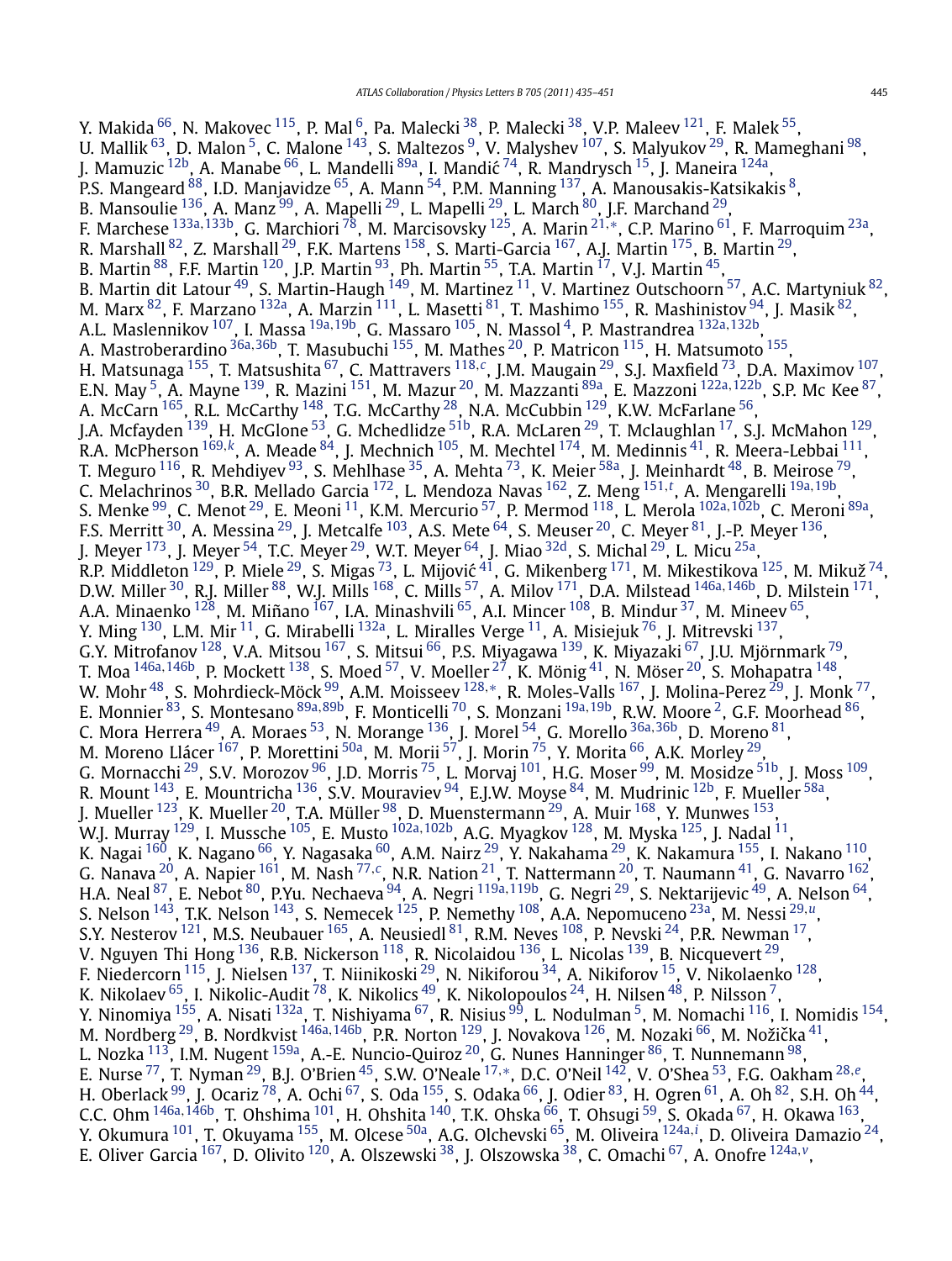P.U.E. Onyisi [30,](#page-14-0) C.J. Oram [159a,](#page-16-0) M.J. Oreglia [30,](#page-14-0) Y. Oren [153,](#page-16-0) D. Orestano [134a](#page-15-0)*,*[134b,](#page-15-0) I. Orlov [107,](#page-15-0) C. Oropeza Barrera [53,](#page-14-0) R.S. Orr [158,](#page-16-0) B. Osculati [50a](#page-14-0)*,*[50b,](#page-14-0) R. Ospanov [120,](#page-15-0) C. Osuna [11,](#page-14-0) G. Otero y Garzon [26](#page-14-0), J. P Ottersbach <sup>105</sup>, M. Ouchrif <sup>135d</sup>, F. Ould-Saada <sup>117</sup>, A. Ouraou <sup>[136](#page-15-0)</sup>, Q. Ouyang <sup>32a</sup>, M. Owen <sup>82</sup>, S. Owen  $^{139}$ , V.E. Ozcan  $^{18a}$ , N. Ozturk  $^7$ , A. Pacheco Pages  $^{11}$ , C. Padilla Aranda  $^{11}$ , S. Pagan Griso  $^{14}$ , E. Paganis  $^{139}$  $^{139}$  $^{139}$ , F. Paige  $^{24}$ , K. Pajchel  $^{117}$ , G. Palacino  $^{159b}$ , C.P. Paleari  $^6$ , S. Palestini  $^{29}$ , D. Pallin  $^{33}$ , A. Palma [124a](#page-15-0)*,[b](#page-16-0)*, J.D. Palmer [17,](#page-14-0) Y.B. Pan [172](#page-16-0), E. Panagiotopoulou [9,](#page-14-0) B. Panes [31a,](#page-14-0) N. Panikashvili [87,](#page-15-0) S. Panitkin <sup>24</sup>, D. Pantea <sup>25a</sup>, M. Panuskova <sup>125</sup>, V. Paolone <sup>123</sup>, A. Papadelis <sup>146a</sup>, Th.D. Papadopoulou <sup>9</sup>, A. Paramonov [5](#page-14-0), W. Park [24](#page-14-0)*,[w](#page-16-0)*, M.A. Parker [27,](#page-14-0) F. Parodi [50a](#page-14-0)*,*[50b,](#page-14-0) J.A. Parsons [34,](#page-14-0) U. Parzefall [48,](#page-14-0) E. Pasqualucci [132a,](#page-15-0) A. Passeri [134a,](#page-15-0) F. Pastore [134a](#page-15-0)*,*[134b,](#page-15-0) Fr. Pastore [76,](#page-15-0) G. Pásztor [49](#page-14-0)*,[x](#page-16-0)*, S. Pataraia [174,](#page-16-0) N. Patel [150](#page-16-0), J.R. Pater [82,](#page-15-0) S. Patricelli [102a](#page-15-0)*,*[102b,](#page-15-0) T. Pauly [29,](#page-14-0) M. Pecsy [144a,](#page-15-0) M.I. Pedraza Morales [172,](#page-16-0) S.V. Peleganchuk [107,](#page-15-0) H. Peng [32b](#page-14-0), R. Pengo [29,](#page-14-0) A. Penson [34,](#page-14-0) J. Penwell [61,](#page-14-0) M. Perantoni [23a,](#page-14-0) K. Perez [34](#page-14-0)*,[y](#page-16-0)*, T. Perez Cavalcanti [41,](#page-14-0) E. Perez Codina [11,](#page-14-0) M.T. Pérez García-Estañ [167,](#page-16-0) V. Perez Reale [34,](#page-14-0) L. Perini [89a](#page-15-0)*,*[89b,](#page-15-0) H. Pernegger  $^{29}$  $^{29}$  $^{29}$ , R. Perrino  $^{72}$ a, P. Perrodo  $^4$ , S. Persembe  $^{3a}$ , V.D. Peshekhonov  $^{65}$ , B.A. Petersen  $^{29}$ , J. Petersen [29,](#page-14-0) T.C. Petersen [35,](#page-14-0) E. Petit [83,](#page-15-0) A. Petridis [154,](#page-16-0) C. Petridou [154](#page-16-0), E. Petrolo [132a,](#page-15-0) F. Petrucci [134a](#page-15-0)*,*[134b,](#page-15-0) D. Petschull  $^{41}$ , M. Petteni  $^{142}$ , R. Pezoa  $^{31\mathrm{b}}$ , A. Phan  $^{86}$ , A.W. Phillips  $^{27}$ , P.W. Phillips  $^{129}$ , G. Piacquadio  $^{29}$ , E. Piccaro [75,](#page-15-0) M. Piccinini [19a](#page-14-0)*,*[19b,](#page-14-0) A. Pickford [53,](#page-14-0) S.M. Piec [41,](#page-14-0) R. Piegaia [26,](#page-14-0) J.E. Pilcher [30,](#page-14-0) A.D. Pilkington [82](#page-15-0), J. Pina [124a](#page-15-0)*,[b](#page-16-0)*, M. Pinamonti [164a](#page-16-0)*,*[164c,](#page-16-0) A. Pinder [118,](#page-15-0) J.L. Pinfold [2,](#page-14-0) J. Ping [32c,](#page-14-0) B. Pinto [124a](#page-15-0)*,[b](#page-16-0)*, O. Pirotte [29,](#page-14-0) C. Pizio [89a](#page-15-0)*,*[89b,](#page-15-0) R. Placakyte [41,](#page-14-0) M. Plamondon [169,](#page-16-0) W.G. Plano [82,](#page-15-0) M.-A. Pleier [24,](#page-14-0) A.V. Pleskach [128,](#page-15-0) A. Poblaguev <sup>24</sup>, S. Poddar <sup>58a</sup>, F. Podlyski <sup>33</sup>, L. Poggioli <sup>115</sup>, T. Poghosyan <sup>20</sup>, M. Pohl <sup>49</sup>, F. Polci <sup>55</sup>, G. Polesello  $^{119$ a, A. Policicchio  $^{138}$ , A. Polini  $^{19}$ a, J. Poll  $^{75}$ , V. Polychronakos  $^{24}$ , D.M. Pomarede  $^{136}$ , D. Pomeroy <sup>22</sup>, K. Pommès <sup>29</sup>, L. Pontecorvo <sup>132a</sup>, B.G. Pope <sup>88</sup>, G.A. Popeneciu <sup>25a</sup>, D.S. Popovic <sup>12a</sup>, A. Poppleton $^{29}$ , X. Portell Bueso $^{29}$ , R. Porter  $^{163}$ , C. Posch $^{21}$ , G.E. Pospelov $^{99}$ , S. Pospisil  $^{127},$ I.N. Potrap  $^{99}$ , C.J. Potter  $^{149}$ , C.T. Potter  $^{114}$ , G. Poulard  $^{29}$ , J. Poveda  $^{172}$ , R. Prabhu  $^{77}$ , P. Pralavorio  $^{83},$ S. Prasad  $^{57}$ , R. Pravahan  $^7$ , S. Prell  $^{64}$ , K. Pretzl  $^{16}$ , L. Pribyl  $^{29}$ , D. Price  $^{61}$ , L.E. Price  $^5$ , M.J. Price  $^{29}$ , P.M. Prichard <sup>73</sup>, D. Prieur <sup>123</sup>, M. Primavera <sup>72a</sup>, K. Prokofiev <sup>108</sup>, F. Prokoshin <sup>31b</sup>, S. Protopopescu <sup>24</sup>, J. Proudfoot <sup>5</sup>, X. Prudent <sup>43</sup>, H. Przysiezniak <sup>4</sup>, S. Psoroulas <sup>20</sup>, E. Ptacek <sup>114</sup>, E. Pueschel <sup>84</sup>, J. Purdham <sup>87</sup>, M. Purohit [24](#page-14-0)*,[w](#page-16-0)*, P. Puzo [115,](#page-15-0) Y. Pylypchenko [117,](#page-15-0) J. Qian [87,](#page-15-0) Z. Qian [83,](#page-15-0) Z. Qin [41,](#page-14-0) A. Quadt [54](#page-14-0), D.R. Quarrie [14,](#page-14-0) W.B. Quayle [172,](#page-16-0) F. Quinonez [31a,](#page-14-0) M. Raas [104,](#page-15-0) V. Radescu [58b,](#page-14-0) B. Radics [20,](#page-14-0) T. Rador [18a,](#page-14-0) F. Ragusa [89a](#page-15-0)*,*[89b,](#page-15-0) G. Rahal  $^{177}$ , A.M. Rahimi  $^{109}$  $^{109}$  $^{109}$ , D. Rahm  $^{24}$  $^{24}$  $^{24}$ , S. Rajagopalan  $^{24}$ , M. Rammensee  $^{48}$ , M. Rammes  $^{141}$ , M. Ramstedt [146a](#page-16-0)*,*[146b,](#page-16-0) A.S. Randle-Conde [39,](#page-14-0) K. Randrianarivony [28,](#page-14-0) P.N. Ratoff [71,](#page-15-0) F. Rauscher [98,](#page-15-0) E. Rauter [99,](#page-15-0) M. Raymond [29,](#page-14-0) A.L. Read [117,](#page-15-0) D.M. Rebuzzi [119a](#page-15-0)*,*[119b,](#page-15-0) A. Redelbach [173,](#page-16-0) G. Redlinger [24,](#page-14-0) R. Reece  $^{120}$ , K. Reeves  $^{40}$ , A. Reichold  $^{105}$ , E. Reinherz-Aronis  $^{153}$  $^{153}$  $^{153}$ , A. Reinsch  $^{114}$ , I. Reisinger  $^{42}$ , D. Reljic <sup>[12a](#page-14-0)</sup>, C. Rembser <sup>[29](#page-14-0)</sup>, Z.L. Ren <sup>151</sup>, A. Renaud <sup>115</sup>, P. Renkel <sup>39</sup>, M. Rescigno <sup>132a</sup>, S. Resconi <sup>89a</sup>, B. Resende [136,](#page-15-0) P. Reznicek [98,](#page-15-0) R. Rezvani [158,](#page-16-0) A. Richards [77,](#page-15-0) R. Richter [99,](#page-15-0) E. Richter-Was [4](#page-14-0)*,[z](#page-16-0)* , M. Ridel [78,](#page-15-0) S. Rieke [81,](#page-15-0) M. Rijpstra [105,](#page-15-0) M. Rijssenbeek [148,](#page-16-0) A. Rimoldi [119a](#page-15-0)*,*[119b,](#page-15-0) L. Rinaldi [19a,](#page-14-0) R.R. Rios [39,](#page-14-0) I. Riu [11,](#page-14-0) G. Rivoltella [89a](#page-15-0)*,*[89b,](#page-15-0) F. Rizatdinova [112,](#page-15-0) E. Rizvi [75,](#page-15-0) S.H. Robertson [85](#page-15-0)*,[k](#page-16-0)*, A. Robichaud-Veronneau [118,](#page-15-0) D. Robinson [27,](#page-14-0) J.E.M. Robinson [77,](#page-15-0) M. Robinson [114,](#page-15-0) A. Robson [53,](#page-14-0) J.G. Rocha de Lima [106,](#page-15-0) C. Roda [122a](#page-15-0)*,*[122b,](#page-15-0) D. Roda Dos Santos $^{29}$ , S. Rodier $^{80}$ , D. Rodriguez  $^{162}$ , A. Roe $^{54}$ , S. Roe $^{29}$ , O. Røhne $^{117}$ , V. Rojo $^1$ , S. Rolli [161,](#page-16-0) A. Romaniouk [96,](#page-15-0) V.M. Romanov [65,](#page-14-0) G. Romeo [26,](#page-14-0) L. Roos [78,](#page-15-0) E. Ros [167,](#page-16-0) S. Rosati [132a](#page-15-0)*,*[132b,](#page-15-0) K. Rosbach  $^{49}$ , A. Rose  $^{149}$ , M. Rose  $^{76}$ , G.A. Rosenbaum  $^{158}$ , E.I. Rosenberg  $^{64}$ , P.L. Rosendahl  $^{13}$ , O. Rosenthal [141,](#page-15-0) L. Rosselet [49,](#page-14-0) V. Rossetti [11,](#page-14-0) E. Rossi [132a](#page-15-0)*,*[132b,](#page-15-0) L.P. Rossi [50a,](#page-14-0) L. Rossi [89a](#page-15-0)*,*[89b,](#page-15-0) M. Rotaru [25a,](#page-14-0) I. Roth  $^{171}$ , J. Rothberg  $^{138}$ , D. Rousseau  $^{115}$ , C.R. Royon  $^{136}$ , A. Rozanov  $^{83}$ , Y. Rozen  $^{152}$ , X. Ruan  $^{115}$ , I. Rubinskiy $^{41}$ , B. Ruckert  $^{98}$ , N. Ruckstuhl  $^{105}$ , V.I. Rud  $^{97}$ , C. Rudolph  $^{43}$ , G. Rudolph  $^{62}$ , F. Rühr  $^6$ , F. Ruggieri [134a](#page-15-0)*,*[134b,](#page-15-0) A. Ruiz-Martinez [64,](#page-14-0) E. Rulikowska-Zarebska [37,](#page-14-0) V. Rumiantsev [91](#page-15-0)*,*[∗](#page-16-0), L. Rumyantsev [65,](#page-14-0) K. Runge  $^{48}$ , O. Runolfsson  $^{20}$ , Z. Rurikova  $^{48}$ , N.A. Rusakovich  $^{65}$ , D.R. Rust  $^{61}$  $^{61}$  $^{61}$ , J.P. Rutherfoord  $^6$ , C. Ruwiedel <sup>14</sup>, P. Ruzicka <sup>125</sup>, Y.F. Ryabov <sup>121</sup>, V. Ryadovikov <sup>128</sup>, P. Ryan <sup>88</sup>, M. Rybar <sup>126</sup>, G. Rybkin <sup>115</sup>, N.C. Ryder <sup>118</sup>, S. Rzaeva <sup>10</sup>, A.F. Saavedra <sup>150</sup>, I. Sadeh <sup>153</sup>, H.F.-W. Sadrozinski <sup>137</sup>, R. Sadykov <sup>65</sup>, F. Safai Tehrani [132a](#page-15-0)*,*[132b,](#page-15-0) H. Sakamoto [155,](#page-16-0) G. Salamanna [75,](#page-15-0) A. Salamon [133a](#page-15-0), M. Saleem [111](#page-15-0), D. Salihagic [99,](#page-15-0) A. Salnikov [143,](#page-15-0) J. Salt [167,](#page-16-0) B.M. Salvachua Ferrando [5](#page-14-0), D. Salvatore [36a](#page-14-0)*,*[36b,](#page-14-0) F. Salvatore [149,](#page-16-0) A. Salvucci [104,](#page-15-0) A. Salzburger [29,](#page-14-0) D. Sampsonidis [154,](#page-16-0) B.H. Samset [117,](#page-15-0) A. Sanchez [102a](#page-15-0)*,*[102b,](#page-15-0) H. Sandaker [13,](#page-14-0) H.G. Sander [81,](#page-15-0) M.P. Sanders  $^{98}$ , M. Sandhoff  $^{174}$ , T. Sandoval  $^{27}$ , C. Sandoval  $^{162}$ , R. Sandstroem  $^{99}$ , S. Sandvoss  $^{174}$ , D.P.C. Sankey [129,](#page-15-0) A. Sansoni [47,](#page-14-0) C. Santamarina Rios [85,](#page-15-0) C. Santoni [33,](#page-14-0) R. Santonico [133a](#page-15-0)*,*[133b,](#page-15-0) H. Santos [124a,](#page-15-0)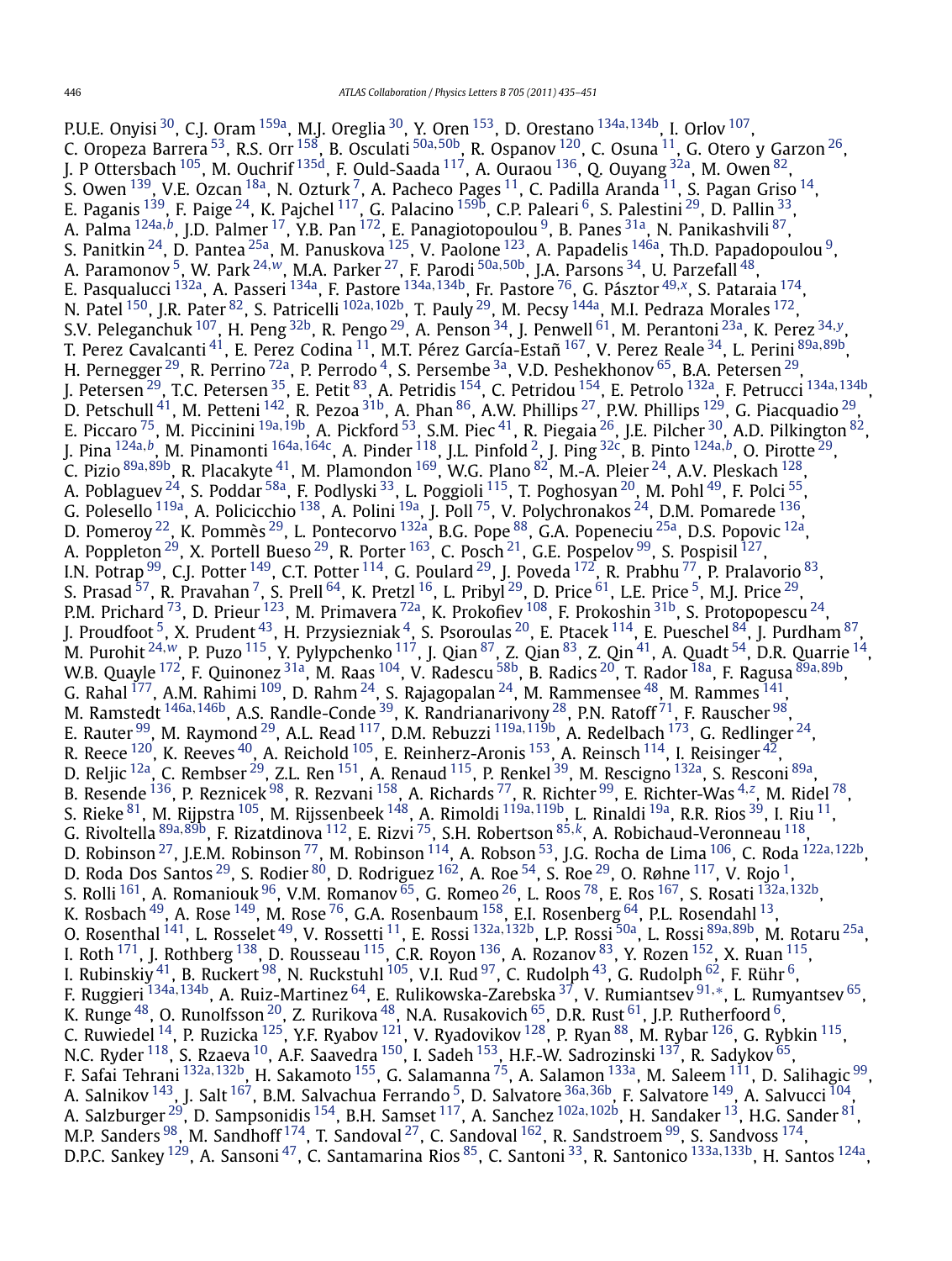J.G. Saraiva [124a](#page-15-0)*,[b](#page-16-0)*, T. Sarangi [172,](#page-16-0) E. Sarkisyan-Grinbaum [7](#page-14-0), F. Sarri [122a](#page-15-0)*,*[122b,](#page-15-0) G. Sartisohn [174,](#page-16-0) O. Sasaki [66](#page-14-0), T. Sasaki [66](#page-14-0), N. Sasao [68,](#page-14-0) I. Satsounkevitch [90,](#page-15-0) G. Sauvage [4,](#page-14-0) E. Sauvan [4,](#page-14-0) J.B. Sauvan [115,](#page-15-0) P. Savard [158](#page-16-0)*,[e](#page-16-0)*, V. Savinov [123,](#page-15-0) D.O. Savu [29,](#page-14-0) P. Savva [9,](#page-14-0) L. Sawyer [24](#page-14-0)*,[m](#page-16-0)*, D.H. Saxon [53,](#page-14-0) L.P. Says [33,](#page-14-0) C. Sbarra [19a](#page-14-0)*,*[19b](#page-14-0), A. Sbrizzi [19a](#page-14-0)*,*[19b,](#page-14-0) O. Scallon [93,](#page-15-0) D.A. Scannicchio [163,](#page-16-0) J. Schaarschmidt [115](#page-15-0), P. Schacht [99](#page-15-0), U. Schäfer [81,](#page-15-0) S. Schaepe $^{20}$ , S. Schaetzel  $^{58\mathrm{b}}$ , A.C. Schaffer  $^{115}$ , D. Schaile  $^{98}$ , R.D. Schamberger  $^{148}$ , A.G. Schamov  $^{107}$ , V. Scharf [58a](#page-14-0), V.A. Schegelsky [121,](#page-15-0) D. Scheirich [87,](#page-15-0) M. Schernau [163](#page-16-0), M.I. Scherzer [14](#page-14-0), C. Schiavi [50a](#page-14-0)*,*[50b,](#page-14-0) J. Schieck [98,](#page-15-0) M. Schioppa [36a](#page-14-0)*,*[36b,](#page-14-0) S. Schlenker [29,](#page-14-0) J.L. Schlereth [5,](#page-14-0) E. Schmidt [48,](#page-14-0) K. Schmieden [20,](#page-14-0) C. Schmitt <sup>81</sup>, S. Schmitt <sup>[58b](#page-14-0)</sup>, M. Schmitz <sup>20</sup>, A. Schöning <sup>58b</sup>, M. Schott <sup>29</sup>, D. Schouten <sup>142</sup>, J. Schovancova <sup>125</sup>, M. Schram <sup>[85](#page-15-0)</sup>, C. Schroeder <sup>81</sup>, N. Schroer <sup>58c</sup>, S. Schuh <sup>29</sup>, G. Schuler <sup>29</sup>, J. Schultes <sup>174</sup>, H.-C. Schultz-Coulon  $^{58a}$  $^{58a}$  $^{58a}$ , H. Schulz  $^{15}$ , J.W. Schumacher  $^{20}$ , M. Schumacher  $^{48}$ , B.A. Schumm  $^{137}$  $^{137}$  $^{137}$ , Ph. Schune  $^{136}$ , C. Schwanenberger  $^{82}$ , A. Schwartzman  $^{143}$ , Ph. Schwemling  $^{78}$ , R. Schwienhorst  $^{88},$ R. Schwierz  $^{43}$ , J. Schwindling  $^{136}$  $^{136}$  $^{136}$ , T. Schwindt  $^{20}$ , W.G. Scott  $^{129}$  $^{129}$  $^{129}$ , J. Searcy  $^{114}$  $^{114}$  $^{114}$ , E. Sedykh  $^{121}$ , E. Segura  $^{11}$ , S.C. Seidel <sup>103</sup>, A. Seiden <sup>137</sup>, F. Seifert <sup>43</sup>, J.M. Seixas <sup>23a</sup>, G. Sekhniaidze <sup>[102a](#page-15-0)</sup>, D.M. Seliverstov <sup>121</sup>, B. Sellden [146a,](#page-16-0) G. Sellers [73,](#page-15-0) M. Seman [144b,](#page-16-0) N. Semprini-Cesari [19a](#page-14-0)*,*[19b,](#page-14-0) C. Serfon [98,](#page-15-0) L. Serin [115,](#page-15-0) R. Seuster  $99$ , H. Severini  $^{111}$  $^{111}$  $^{111}$ , M.E. Sevior  $^{86}$ , A. Sfyrla  $^{29}$ , E. Shabalina  $^{54}$ , M. Shamim  $^{114}$ , L.Y. Shan  $^{32a}$ , J.T. Shank [21,](#page-14-0) Q.T. Shao [86,](#page-15-0) M. Shapiro [14,](#page-14-0) P.B. Shatalov [95,](#page-15-0) L. Shaver [6](#page-14-0), K. Shaw [164a](#page-16-0)*,*[164c,](#page-16-0) D. Sherman [175](#page-16-0), P. Sherwood <sup>77</sup>, A. Shibata <sup>108</sup>, H. Shichi <sup>101</sup>, S. Shimizu <sup>[29](#page-14-0)</sup>, M. Shimojima <sup>100</sup>, T. Shin <sup>56</sup>, A. Shmeleva <sup>[94](#page-15-0)</sup>, M.J. Shochet [30,](#page-14-0) D. Short [118,](#page-15-0) M.A. Shupe [6,](#page-14-0) P. Sicho [125,](#page-15-0) A. Sidoti [132a](#page-15-0)*,*[132b](#page-15-0), A. Siebel [174,](#page-16-0) F. Siegert [48,](#page-14-0) J. Siegrist [14,](#page-14-0) Dj. Sijacki [12a,](#page-14-0) O. Silbert [171,](#page-16-0) J. Silva [124a](#page-15-0)*,[b](#page-16-0)*, Y. Silver [153,](#page-16-0) D. Silverstein [143,](#page-15-0) S.B. Silverstein [146a](#page-16-0), V. Simak  $^{127}$ , O. Simard  $^{136}$ , Lj. Simic  $^{12a}$ , S. Simion  $^{115}$ , B. Simmons  $^{77}$ , M. Simonyan  $^{35}$ , P. Sinervo  $^{158}$ , N.B. Sinev  $^{114}$ , V. Sipica  $^{141}$ , G. Siragusa  $^{173}$  $^{173}$  $^{173}$ , A. Sircar  $^{24}$ , A.N. Sisakyan  $^{65}$ , S.Yu. Sivoklokov  $^{97},$ J. Sjölin [146a](#page-16-0)*,*[146b,](#page-16-0) T.B. Sjursen [13,](#page-14-0) L.A. Skinnari [14](#page-14-0), K. Skovpen [107](#page-15-0), P. Skubic [111,](#page-15-0) N. Skvorodnev [22,](#page-14-0) M. Slater  $^{17}$ , T. Slavicek  $^{127}$ , K. Sliwa  $^{161}$ , T.J. Sloan  $^{71}$ , J. Sloper  $^{29}$ , V. Smakhtin  $^{171}$ , S.Yu. Smirnov  $^{96}$ , L.N. Smirnova  $^{97}$ , O. Smirnova  $^{79}$  $^{79}$  $^{79}$ , B.C. Smith  $^{57}$ , D. Smith  $^{143}$ , K.M. Smith  $^{53}$ , M. Smizanska  $^{71}$ , K. Smolek  $^{127}$  $^{127}$  $^{127}$ , A.A. Snesarev  $^{94}$ , S.W. Snow  $^{82}$ , J. Snow  $^{111}$  $^{111}$  $^{111}$ , J. Snuverink  $^{105}$ , S. Snyder  $^{24}$  $^{24}$  $^{24}$ , M. Soares  $^{124}$ , R. Sobie [169](#page-16-0)*,[k](#page-16-0)*, J. Sodomka [127,](#page-15-0) A. Soffer [153,](#page-16-0) C.A. Solans [167,](#page-16-0) M. Solar [127,](#page-15-0) J. Solc [127](#page-15-0), E. Soldatov [96,](#page-15-0) U. Soldevila [167,](#page-16-0) E. Solfaroli Camillocci [132a](#page-15-0)*,*[132b,](#page-15-0) A.A. Solodkov [128,](#page-15-0) O.V. Solovyanov [128,](#page-15-0) J. Sondericker [24,](#page-14-0) N. Soni [2,](#page-14-0) V. Sopko [127,](#page-15-0) B. Sopko [127,](#page-15-0) M. Sorbi [89a](#page-15-0)*,*[89b,](#page-15-0) M. Sosebee [7,](#page-14-0) A. Soukharev [107,](#page-15-0) S. Spagnolo [72a](#page-15-0)*,*[72b,](#page-15-0) F. Spanò [76](#page-15-0), R. Spighi [19a,](#page-14-0) G. Spigo [29,](#page-14-0) F. Spila [132a](#page-15-0)*,*[132b,](#page-15-0) E. Spiriti [134a,](#page-15-0) R. Spiwoks [29,](#page-14-0) M. Spousta [126,](#page-15-0) T. Spreitzer <sup>158</sup>, B. Spurlock <sup>7</sup>, R.D. St. Denis <sup>53</sup>, T. Stahl <sup>141</sup>, J. Stahlman <sup>120</sup>, R. Stamen <sup>58a</sup>, E. Stanecka <sup>29</sup>, R.W. Stanek  $^5$ , C. Stanescu  $^{134}$ a, S. Stapnes  $^{117}$ , E.A. Starchenko  $^{128}$ , J. Stark  $^{55}$ , P. Staroba  $^{125}$ , P. Starovoitov  $^{91}$ , A. Staude  $^{98}$ , P. Stavina  $^{144\text{a}}$ , G. Stavropoulos  $^{14}$ , G. Steele  $^{53}$ , P. Steinbach  $^{43}$ , P. Steinberg <sup>24</sup>, I. Stekl <sup>127</sup>, B. Stelzer <sup>[142](#page-15-0)</sup>, H.J. Stelzer <sup>[88](#page-15-0)</sup>, O. Stelzer-Chilton <sup>159a</sup>, H. Stenzel <sup>52</sup>, K. Stevenson  $^{75}$ , G.A. Stewart  $^{29}$ , J.A. Stillings  $^{20}$ , T. Stockmanns  $^{20}$ , M.C. Stockton  $^{29}$ , K. Stoerig  $^{48},$ G. Stoicea  $^{25$ a, S. Stonjek  $^{99}$ , P. Strachota  $^{126}$  $^{126}$  $^{126}$ , A.R. Stradling  $^7$ , A. Straessner  $^{43}$ , J. Strandberg  $^{147},$  $^{147},$  $^{147},$ S. Strandberg [146a](#page-16-0)*,*[146b,](#page-16-0) A. Strandlie [117,](#page-15-0) M. Strang [109,](#page-15-0) E. Strauss [143,](#page-15-0) M. Strauss [111,](#page-15-0) P. Strizenec [144b,](#page-16-0) R. Ströhmer [173,](#page-16-0) D.M. Strom [114,](#page-15-0) J.A. Strong [76](#page-15-0)*,*[∗](#page-16-0), R. Stroynowski [39,](#page-14-0) J. Strube [129,](#page-15-0) B. Stugu [13,](#page-14-0) I. Stumer [24](#page-14-0)*,*[∗](#page-16-0), J. Stupak [148,](#page-16-0) P. Sturm [174,](#page-16-0) D.A. Soh [151](#page-16-0)*,[r](#page-16-0)* , D. Su [143,](#page-15-0) H.S. Subramania [2,](#page-14-0) A. Succurro [11,](#page-14-0) Y. Sugaya [116,](#page-15-0) T. Sugimoto  $^{101}$ , C. Suhr $^{106}$ , K. Suita $^{67}$ , M. Suk $^{126}$ , V.V. Sulin $^{94}$ , S. Sultansoy  $^{3{\rm d}}$ , T. Sumida  $^{29}$ , X. Sun $^{55}$ , J.E. Sundermann [48,](#page-14-0) K. Suruliz [139,](#page-15-0) S. Sushkov [11,](#page-14-0) G. Susinno [36a](#page-14-0)*,*[36b,](#page-14-0) M.R. Sutton [149,](#page-16-0) Y. Suzuki [66,](#page-14-0) Y. Suzuki <sup>67</sup>, M. Svatos <sup>125</sup>, Yu.M. Sviridov <sup>128</sup>, S. Swedish <sup>168</sup>, I. Sykora <sup>144a</sup>, T. Sykora <sup>126</sup>, B. Szeless <sup>[29](#page-14-0)</sup>, J. Sánchez <sup>167</sup>, D. Ta <sup>105</sup>, K. Tackmann <sup>41</sup>, A. Taffard <sup>163</sup>, R. Tafirout <sup>159a</sup>, N. Taiblum <sup>[153](#page-16-0)</sup>, Y. Takahashi <sup>[101](#page-15-0)</sup>, H. Takai  $^{24}$  $^{24}$  $^{24}$ , R. Takashima  $^{69}$ , H. Takeda  $^{67}$ , T. Takeshita  $^{140}$ , M. Talby  $^{83}$ , A. Talyshev  $^{107}$ , M.C. Tamsett  $^{24}$ , J. Tanaka <sup>155</sup>, R. Tanaka <sup>[115](#page-15-0)</sup>, S. Tanaka <sup>131</sup>, S. Tanaka <sup>66</sup>, Y. Tanaka <sup>100</sup>, K. Tani <sup>67</sup>, N. Tannoury <sup>[83](#page-15-0)</sup>, G.P. Tappern <sup>29</sup>, S. Tapprogge  $^{81}$ , D. Tardif  $^{158}$  $^{158}$  $^{158}$ , S. Tarem  $^{152}$ , F. Tarrade  $^{28}$ , G.F. Tartarelli  $^{89a}$ , P. Tas  $^{126}$  $^{126}$  $^{126}$ , M. Tasevsky [125](#page-15-0), E. Tassi [36a](#page-14-0)*,*[36b,](#page-14-0) M. Tatarkhanov [14](#page-14-0), Y. Tayalati [135d,](#page-15-0) C. Taylor [77,](#page-15-0) F.E. Taylor [92,](#page-15-0) G.N. Taylor  $86$ , W. Taylor  $159b$ , M. Teinturier  $115$ , M. Teixeira Dias Castanheira  $75$ , P. Teixeira-Dias  $76$ , K.K. Temming [48,](#page-14-0) H. Ten Kate [29,](#page-14-0) P.K. Teng [151,](#page-16-0) S. Terada [66,](#page-14-0) K. Terashi [155,](#page-16-0) J. Terron [80,](#page-15-0) M. Terwort [41](#page-14-0)*,[p](#page-16-0)*, M. Testa [47,](#page-14-0) R.J. Teuscher [158](#page-16-0)*,[k](#page-16-0)*, J. Thadome [174,](#page-16-0) J. Therhaag [20,](#page-14-0) T. Theveneaux-Pelzer [78,](#page-15-0) M. Thioye [175,](#page-16-0) S. Thoma  $^{48}$ , J.P. Thomas  $^{17}$  $^{17}$  $^{17}$ , E.N. Thompson  $^{84}$  $^{84}$  $^{84}$ , P.D. Thompson  $^{17}$ , P.D. Thompson  $^{158}$ , A.S. Thompson  $^{53},$ E. Thomson  $^{120}$ , M. Thomson  $^{27}$ , R.P. Thun  $^{87}$ , F. Tian  $^{34}$ , T. Tic  $^{125}$ , V.O. Tikhomirov  $^{94}$ , Y.A. Tikhonov  $^{107}$ , C.J.W.P. Timmermans <sup>104</sup>, P. Tipton <sup>175</sup>, F.J. Tique Aires Viegas <sup>29</sup>, S. Tisserant <sup>83</sup>, J. Tobias <sup>48</sup>, B. Toczek <sup>37</sup>,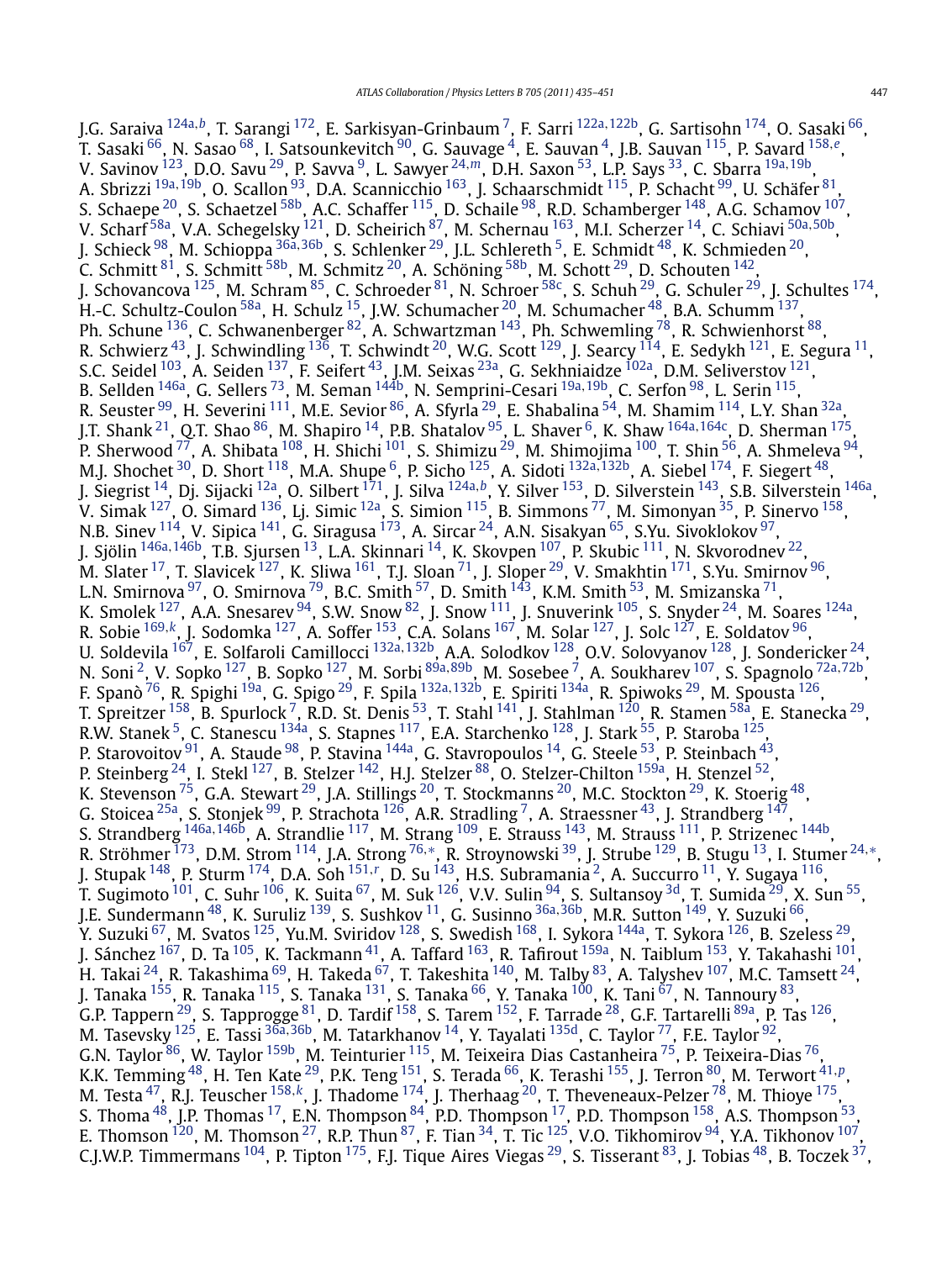T. Todorov <sup>4</sup>, S. Todorova-Nova <sup>161</sup>, B. Toggerson <sup>163</sup>, J. Tojo <sup>66</sup>, S. Tokár <sup>[144a](#page-15-0)</sup>, K. Tokunaga <sup>67</sup>, K. Tokushuku  $^{66}$ , K. Tollefson  $^{88}$ , M. Tomoto  $^{101}$ , L. Tompkins  $^{14}$ , K. Toms  $^{103}$ , G. Tong  $^{32}$ , A. Tonoyan  $^{13}$ , C. Topfel [16,](#page-14-0) N.D. Topilin [65,](#page-14-0) I. Torchiani [29,](#page-14-0) E. Torrence [114,](#page-15-0) H. Torres [78,](#page-15-0) E. Torró Pastor [167,](#page-16-0) J. Toth [83](#page-15-0)*,[x](#page-16-0)*, F. Touchard <sup>83</sup>, D.R. Tovey <sup>139</sup>, D. Traynor <sup>75</sup>, T. Trefzger <sup>173</sup>, L. Tremblet <sup>29</sup>, A. Tricoli <sup>29</sup>, I.M. Trigger <sup>[159a](#page-16-0)</sup>, S. Trincaz-Duvoid [78,](#page-15-0) T.N. Trinh [78,](#page-15-0) M.F. Tripiana [70,](#page-15-0) W. Trischuk [158](#page-16-0), A. Trivedi [24](#page-14-0)*,[w](#page-16-0)*, B. Trocmé [55,](#page-14-0) C. Troncon  $^{89\mathrm{a}}$ , M. Trottier-McDonald  $^{142}$ , A. Trzupek  $^{38}$ , C. Tsarouchas  $^{29}$ , J.C.-L. Tseng  $^{118}$ , M. Tsiakiris  $^{105}$ , P.V. Tsiareshka <sup>90</sup>, D. Tsionou<sup>4</sup>, G. Tsipolitis <sup>9</sup>, V. Tsiskaridze <sup>48</sup>, E.G. Tskhadadze <sup>51a</sup>, I.I. Tsukerman <sup>[95](#page-15-0)</sup>, V. Tsulaia  $^{14}$ , J.-W. Tsung  $^{20}$ , S. Tsuno  $^{66}$ , D. Tsybychev  $^{148}$ , A. Tua  $^{139}$ , J.M. Tuggle  $^{30}$ , M. Turala  $^{38}$ , D. Turecek [127,](#page-15-0) I. Turk Cakir [3e,](#page-14-0) E. Turlay [105,](#page-15-0) R. Turra [89a](#page-15-0)*,*[89b,](#page-15-0) P.M. Tuts [34,](#page-14-0) A. Tykhonov [74,](#page-15-0) M. Tylmad [146a](#page-16-0)*,*[146b,](#page-16-0) M. Tyndel [129,](#page-15-0) H. Tyrvainen [29](#page-14-0), G. Tzanakos [8,](#page-14-0) K. Uchida [20,](#page-14-0) I. Ueda [155,](#page-16-0) R. Ueno [28,](#page-14-0) M. Ugland  $^{13}$ , M. Uhlenbrock  $^{20}$ , M. Uhrmacher  $^{54}$ , F. Ukegawa  $^{160}$ , G. Unal  $^{29}$ , D.G. Underwood  $^{5}$ , A. Undrus  $^{24}$ , G. Unel  $^{163}$ , Y. Unno  $^{66}$ , D. Urbaniec  $^{34}$ , E. Urkovsky  $^{153}$ , P. Urrejola  $^{31a}$ , G. Usai  $^7$ , M. Uslenghi <sup>[119a](#page-15-0),119b</sup>, L. Vacavant <sup>83</sup>, V. Vacek <sup>127</sup>, B. Vachon <sup>85</sup>, S. Vahsen <sup>14</sup>, J. Valenta <sup>[125](#page-15-0)</sup>, P. Valente <sup>132a</sup>, S. Valentinetti [19a](#page-14-0)*,*[19b](#page-14-0), S. Valkar [126,](#page-15-0) E. Valladolid Gallego [167,](#page-16-0) S. Vallecorsa [152,](#page-16-0) J.A. Valls Ferrer [167,](#page-16-0) H. van der Graaf  $105$ , E. van der Kraaij  $105$ , R. Van Der Leeuw  $105$ , E. van der Poel  $105$ , D. van der Ster  $29$ , B. Van Eijk <sup>105</sup>, N. van Eldik <sup>84</sup>, P. van Gemmeren <sup>5</sup>, Z. van Kesteren <sup>105</sup>, I. van Vulpen <sup>105</sup>, W. Vandelli <sup>29</sup>, G. Vandoni  $^{29}$ , A. Vaniachine  $^5$ , P. Vankov $^{41}$ , F. Vannucci  $^{78}$ , F. Varela Rodriguez  $^{29}$ , R. Vari  $^{132}$ , D. Varouchas [14,](#page-14-0) A. Vartapetian [7,](#page-14-0) K.E. Varvell [150,](#page-16-0) V.I. Vassilakopoulos [56,](#page-14-0) F. Vazeille [33,](#page-14-0) G. Vegni [89a](#page-15-0)*,*[89b,](#page-15-0) J.J. Veillet [115,](#page-15-0) C. Vellidis [8,](#page-14-0) F. Veloso [124a,](#page-15-0) R. Veness [29,](#page-14-0) S. Veneziano [132a,](#page-15-0) A. Ventura [72a](#page-15-0)*,*[72b,](#page-15-0) D. Ventura [138,](#page-15-0) M. Venturi <sup>48</sup>, N. Venturi <sup>16</sup>, V. Vercesi <sup>119a</sup>, M. Verducci <sup>138</sup>, W. Verkerke <sup>105</sup>, J.C. Vermeulen <sup>105</sup>, A. Vest [43,](#page-14-0) M.C. Vetterli [142](#page-15-0)*,[e](#page-16-0)*, I. Vichou [165,](#page-16-0) T. Vickey [145b](#page-16-0)*,[aa](#page-16-0)*, O.E. Vickey Boeriu [145b,](#page-16-0) G.H.A. Viehhauser [118,](#page-15-0) S. Viel [168,](#page-16-0) M. Villa [19a](#page-14-0)*,*[19b,](#page-14-0) M. Villaplana Perez [167](#page-16-0), E. Vilucchi [47,](#page-14-0) M.G. Vincter [28,](#page-14-0) E. Vinek [29,](#page-14-0) V.B. Vinogradov <sup>65</sup>, M. Virchaux <sup>[136](#page-15-0),[∗](#page-16-0)</sup>, J. Virzi <sup>14</sup>, O. Vitells <sup>[171](#page-16-0)</sup>, M. Viti <sup>41</sup>, I. Vivarelli <sup>48</sup>, F. Vives Vaque<sup>2</sup>, S. Vlachos  $9$ , M. Vlasak  $127$ , N. Vlasov  $20$ , A. Vogel  $20$ , P. Vokac  $127$ , G. Volpi  $47$ , M. Volpi  $86$ , G. Volpini  $89a$ , H. von der Schmitt  $^{99}$ , J. von Loeben $^{99}$ , H. von Radziewski  $^{48}$ , E. von Toerne  $^{20}$ , V. Vorobel  $^{126},$ A.P. Vorobiev  $^{128}$ , V. Vorwerk  $^{11}$  $^{11}$  $^{11}$ , M. Vos  $^{167}$ , R. Voss  $^{29}$ , T.T. Voss  $^{174}$ , J.H. Vossebeld  $^{73}$ , N. Vranjes  $^{12a}$ , M. Vranjes Milosavljevic  $^{105}$ , V. Vrba  $^{125}$ , M. Vreeswijk  $^{105}$ , T. Vu Anh  $^{81}$ , R. Vuillermet  $^{29}$ , I. Vukotic  $^{115}$ , W. Wagner  $^{174}$  $^{174}$  $^{174}$ , P. Wagner  $^{120}$ , H. Wahlen  $^{174}$ , J. Wakabayashi  $^{101}$ , J. Walbersloh  $^{42}$ , S. Walch  $^{87},$ J. Walder  $^{71}$ , R. Walker  $^{98}$  $^{98}$  $^{98}$ , W. Walkowiak  $^{141}$ , R. Wall  $^{175}$ , P. Waller  $^{73}$ , C. Wang  $^{44}$ , H. Wang  $^{172}$ , H. Wang [32b](#page-14-0)*,[ab](#page-16-0)*, J. Wang [151,](#page-16-0) J. Wang [32d,](#page-14-0) J.C. Wang [138](#page-15-0), R. Wang [103,](#page-15-0) S.M. Wang [151,](#page-16-0) A. Warburton [85,](#page-15-0) C.P. Ward <sup>[27](#page-14-0)</sup>, M. Warsinsky  $^{48}$ , P.M. Watkins  $^{17}$ , A.T. Watson  $^{17}$ , M.F. Watson  $^{17}$ , G. Watts  $^{138}$ , S. Watts  $^{82}$ , A.T. Waugh  $^{150}$ , B.M. Waugh  $^{77}$  $^{77}$  $^{77}$ , J. Weber  $^{42}$ , M. Weber  $^{129}$ , M.S. Weber  $^{16}$ , P. Weber  $^{54}$ , A.R. Weidberg  $^{118}$ , P. Weigell <sup>99</sup>, J. Weingarten  $^{54}$ , C. Weiser  $^{48}$ , H. Wellenstein  $^{22}$ , P.S. Wells  $^{29}$ , M. Wen  $^{47}$ , T. Wenaus  $^{24}$ , S. Wendler <sup>123</sup>, Z. Weng <sup>[151](#page-16-0),[r](#page-16-0)</sup>, T. Wengler <sup>29</sup>, S. Wenig <sup>29</sup>, N. Wermes <sup>[20](#page-14-0)</sup>, M. Werner <sup>48</sup>, P. Werner <sup>29</sup>, M. Werth  $^{163}$  $^{163}$  $^{163}$ , M. Wessels  $^{58a}$ , C. Weydert  $^{55}$ , K. Whalen  $^{28}$ , S.J. Wheeler-Ellis  $^{163}$ , S.P. Whitaker  $^{21}$ , A. White  $^7$ , M.J. White  $^{86}$ , S.R. Whitehead  $^{118}$ , D. Whiteson  $^{163}$  $^{163}$  $^{163}$ , D. Whittington  $^{61}$ , F. Wicek  $^{115}$ , D. Wicke  $^{174}$ , F.J. Wickens  $^{129}$ , W. Wiedenmann  $^{172}$ , M. Wielers  $^{129}$ , P. Wienemann  $^{20}$ , C. Wiglesworth  $^{75}$ , L.A.M. Wiik [48,](#page-14-0) P.A. Wijeratne [77,](#page-15-0) A. Wildauer [167,](#page-16-0) M.A. Wildt [41](#page-14-0)*,[p](#page-16-0)*, I. Wilhelm [126](#page-15-0), H.G. Wilkens [29,](#page-14-0) J.Z. Will  $^{98}$  $^{98}$  $^{98}$ , E. Williams  $^{34}$ , H.H. Williams  $^{120}$ , W. Willis  $^{34}$ , S. Willocq  $^{84}$ , J.A. Wilson  $^{17}$ , M.G. Wilson  $^{143}$ , A. Wilson  $^{87}$ , I. Wingerter-Seez  $^4$ , S. Winkelmann  $^{48}$ , F. Winklmeier  $^{29}$ , M. Wittgen  $^{143}$ , M.W. Wolter  $^{38},$ H. Wolters [124a](#page-15-0)*,[i](#page-16-0)* , W.C. Wong [40,](#page-14-0) G. Wooden [87,](#page-15-0) B.K. Wosiek [38,](#page-14-0) J. Wotschack [29,](#page-14-0) M.J. Woudstra [84,](#page-15-0) K. Wraight [53,](#page-14-0) C. Wright [53,](#page-14-0) B. Wrona [73,](#page-15-0) S.L. Wu [172,](#page-16-0) X. Wu [49,](#page-14-0) Y. Wu [32b](#page-14-0)*,[ac](#page-16-0)*, E. Wulf [34,](#page-14-0) R. Wunstorf [42,](#page-14-0) B.M. Wynne [45,](#page-14-0) L. Xaplanteris [9,](#page-14-0) S. Xella [35,](#page-14-0) S. Xie [48,](#page-14-0) Y. Xie [32a,](#page-14-0) C. Xu [32b](#page-14-0)*,[ad](#page-16-0)*, D. Xu [139,](#page-15-0) G. Xu [32a,](#page-14-0) B. Yabsley <sup>150</sup>, S. Yacoob <sup>145b</sup>, M. Yamada <sup>66</sup>, H. Yamaguchi <sup>155</sup>, A. Yamamoto <sup>66</sup>, K. Yamamoto <sup>64</sup>, S. Yamamoto [155,](#page-16-0) T. Yamamura [155,](#page-16-0) T. Yamanaka [155,](#page-16-0) J. Yamaoka [44,](#page-14-0) T. Yamazaki [155,](#page-16-0) Y. Yamazaki [67,](#page-14-0) Z. Yan [21,](#page-14-0) H. Yang [87,](#page-15-0) U.K. Yang [82,](#page-15-0) Y. Yang [61,](#page-14-0) Y. Yang [32a,](#page-14-0) Z. Yang [146a](#page-16-0)*,*[146b,](#page-16-0) S. Yanush [91,](#page-15-0) Y. Yao [14,](#page-14-0) Y. Yasu  $^{66}$ , G.V. Ybeles Smit  $^{130}$ , J. Ye  $^{39}$ , S. Ye  $^{24}$  $^{24}$  $^{24}$ , M. Yilmaz  $^{3c}$ , R. Yoosoofmiya  $^{123}$ , K. Yorita  $^{170}$ , R. Yoshida [5,](#page-14-0) C. Young [143](#page-15-0), S. Youssef [21,](#page-14-0) D. Yu [24,](#page-14-0) J. Yu [7,](#page-14-0) J. Yu [32c](#page-14-0)*,[ad](#page-16-0)*, L. Yuan [32a](#page-14-0)*,[ae](#page-16-0)*, A. Yurkewicz [148,](#page-16-0) V.G. Zaets [128,](#page-15-0) R. Zaidan [63,](#page-14-0) A.M. Zaitsev [128,](#page-15-0) Z. Zajacova [29,](#page-14-0) Yo.K. Zalite [121,](#page-15-0) L. Zanello [132a](#page-15-0)*,*[132b,](#page-15-0) P. Zarzhitsky  $^{39}$ , A. Zaytsev  $^{107}$ , C. Zeitnitz  $^{174}$ , M. Zeller  $^{175}$ , M. Zeman  $^{125}$ , A. Zemla  $^{38}$ , C. Zendler  $^{20}$ , O. Zenin [128,](#page-15-0) T. Ženiš [144a,](#page-15-0) Z. Zenonos [122a](#page-15-0)*,*[122b,](#page-15-0) S. Zenz [14,](#page-14-0) D. Zerwas [115,](#page-15-0) G. Zevi della Porta [57,](#page-14-0) Z. Zhan [32d,](#page-14-0) D. Zhang [32b](#page-14-0)*,[ab](#page-16-0)*, H. Zhang [88,](#page-15-0) J. Zhang [5,](#page-14-0) X. Zhang [32d,](#page-14-0) Z. Zhang [115,](#page-15-0) L. Zhao [108,](#page-15-0) T. Zhao [138](#page-15-0), Z. Zhao [32b,](#page-14-0)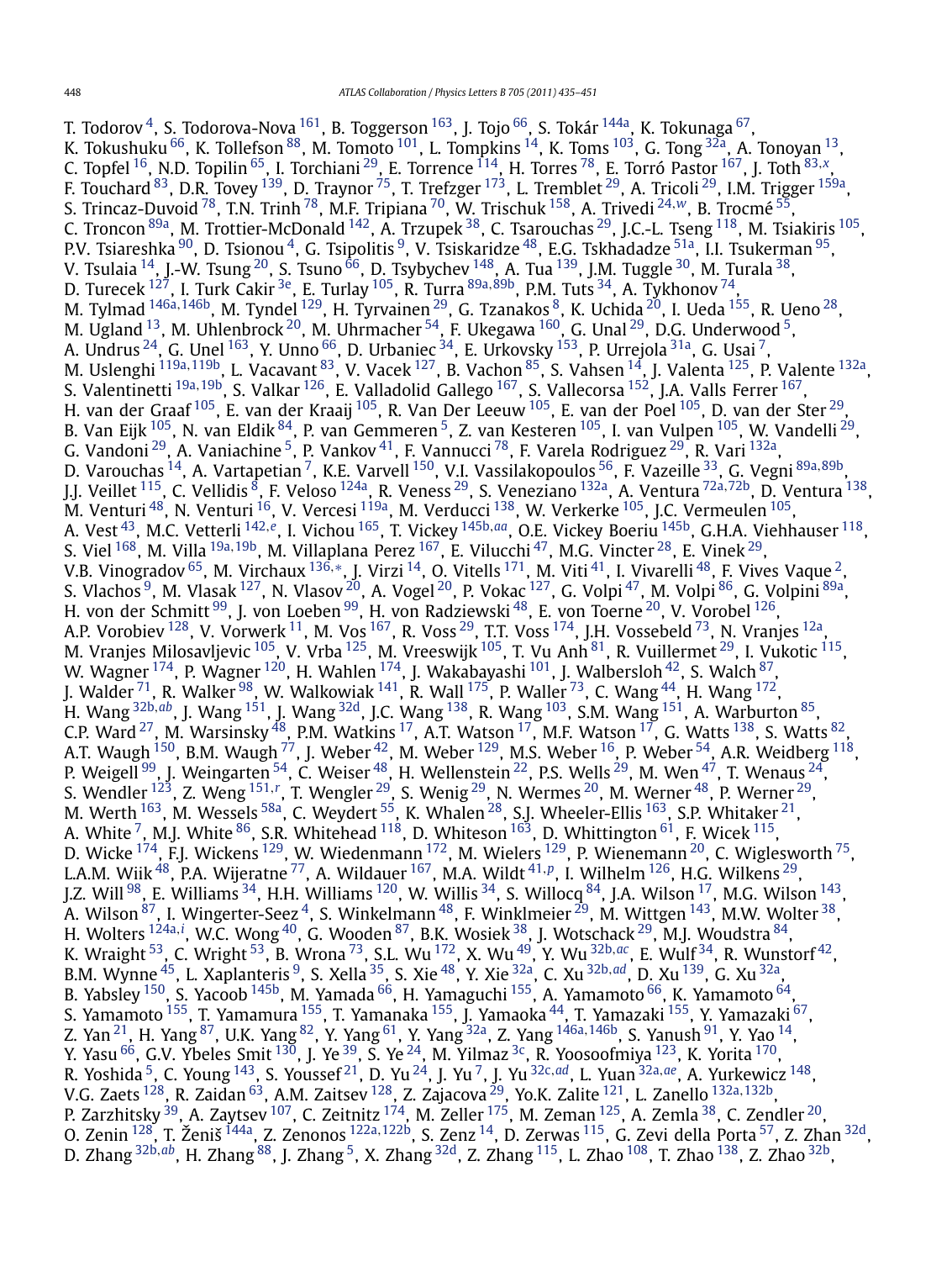<span id="page-14-0"></span>A. Zhemchugov 65, S. Zheng 32a, J. Zhong [151](#page-16-0)*,[af](#page-16-0)* , B. Zhou [87,](#page-15-0) N. Zhou [163,](#page-16-0) Y. Zhou [151,](#page-16-0) C.G. Zhu 32d, H. Zhu 41, J. Zhu <sup>87</sup>, Y. Zhu <sup>172</sup>, X. Zhuang <sup>98</sup>, V. Zhuravlov <sup>99</sup>, D. Zieminska <sup>61</sup>, R. Zimmermann <sup>20</sup>, S. Zimmermann <sup>20</sup>, S. Zimmermann 48, M. Ziolkowski [141,](#page-15-0) R. Zitoun 4, L. Živkovic´ 34, V.V. Zmouchko [128](#page-15-0)*,*[∗](#page-16-0), G. Zobernig [172](#page-16-0), A. Zoccoli 19a*,*19b, Y. Zolnierowski 4, A. Zsenei 29, M. zur Nedden 15, V. Zutshi [106,](#page-15-0) L. Zwalinski <sup>29</sup>

- *Department of Physics, University of Arizona, Tucson, AZ, United States*
- *Department of Physics, The University of Texas at Arlington, Arlington, TX, United States*
- *Physics Department, University of Athens, Athens, Greece*
- *Physics Department, National Technical University of Athens, Zografou, Greece*
- *Institute of Physics, Azerbaijan Academy of Sciences, Baku, Azerbaijan*
- *Institut de Física d'Altes Energies and Departament de Física de la Universitat Autònoma de Barcelona and ICREA, Barcelona, Spain*

*(a)Institute of Physics, University of Belgrade, Belgrade; (b)Vinca Institute of Nuclear Sciences, Belgrade, Serbia*

*Department for Physics and Technology, University of Bergen, Bergen, Norway*

*Physics Division, Lawrence Berkeley National Laboratory and University of California, Berkeley, CA, United States*

- *Department of Physics, Humboldt University, Berlin, Germany*
- *Albert Einstein Center for Fundamental Physics and Laboratory for High Energy Physics, University of Bern, Bern, Switzerland*
- *School of Physics and Astronomy, University of Birmingham, Birmingham, United Kingdom*
- <sup>18 (a)</sup> Department of Physics, Bogazici University, Istanbul; <sup>(b)</sup> Division of Physics, Dogus University, Istanbul; <sup>(c)</sup> Department of Physics Engineering, Gaziantep University, Gaziantep; *(d)Department of Physics, Istanbul Technical University, Istanbul, Turkey*
- *(a)INFN Sezione di Bologna; (b)Dipartimento di Fisica, Università di Bologna, Bologna, Italy*
- *Physikalisches Institut, University of Bonn, Bonn, Germany*
- *Department of Physics, Boston University, Boston, MA, United States*
- *Department of Physics, Brandeis University, Waltham, MA, United States*
- 
- <sup>23</sup> (a) Universidade Federal do Rio De Janeiro COPPE/EE/IF, Rio de Janeiro; <sup>(b)</sup> Federal University of Juiz de Fora (UFJF), Juiz de Fora; <sup>(c)</sup> Federal University of Sao Joao del Rei (UFSJ), *Sao Joao del Rei; (d)Instituto de Fisica, Universidade de Sao Paulo, Sao Paulo, Brazil*
- *Physics Department, Brookhaven National Laboratory, Upton, NY, United States*
- <sup>25</sup> (a) National Institute of Physics and Nuclear Engineering, Bucharest; <sup>(b)</sup> University Politehnica Bucharest, Bucharest; <sup>(c)</sup> West University in Timisoara, Timisoara, Romania
- *Departamento de Física, Universidad de Buenos Aires, Buenos Aires, Argentina*
- *Cavendish Laboratory, University of Cambridge, Cambridge, United Kingdom*
- *Department of Physics, Carleton University, Ottawa, ON, Canada*
- *CERN, Geneva, Switzerland*
- *Enrico Fermi Institute, University of Chicago, Chicago, IL, United States*
- *(a)Departamento de Fisica, Pontificia Universidad Católica de Chile, Santiago; (b)Departamento de Física, Universidad Técnica Federico Santa María, Valparaíso, Chile*
- *(a)Institute of High Energy Physics, Chinese Academy of Sciences, Beijing; (b)Department of Modern Physics, University of Science and Technology of China, Anhui;*
- *(c)Department of Physics, Nanjing University, Jiangsu; (d)High Energy Physics Group, Shandong University, Shandong, China*
- *Laboratoire de Physique Corpusculaire, Clermont Université and Université Blaise Pascal and CNRS/IN2P3, Aubiere Cedex, France*
- *Nevis Laboratory, Columbia University, Irvington, NY, United States*
- *Niels Bohr Institute, University of Copenhagen, Kobenhavn, Denmark*
- *(a)INFN Gruppo Collegato di Cosenza; (b)Dipartimento di Fisica, Università della Calabria, Arcavata di Rende, Italy*
- *Faculty of Physics and Applied Computer Science, AGH University of Science and Technology, Krakow, Poland*
- *The Henryk Niewodniczanski Institute of Nuclear Physics, Polish Academy of Sciences, Krakow, Poland*
- *Physics Department, Southern Methodist University, Dallas, TX, United States*
- *Physics Department, University of Texas at Dallas, Richardson, TX, United States*
- *DESY, Hamburg and Zeuthen, Germany*
- *Institut für Experimentelle Physik IV, Technische Universität Dortmund, Dortmund, Germany*
- *Institut für Kern- und Teilchenphysik, Technical University Dresden, Dresden, Germany*
- *Department of Physics, Duke University, Durham, NC, United States*
- *SUPA School of Physics and Astronomy, University of Edinburgh, Edinburgh, United Kingdom*
- *Fachhochschule Wiener Neustadt, Johannes Gutenbergstrasse 3, 2700 Wiener Neustadt, Austria*
- *INFN Laboratori Nazionali di Frascati, Frascati, Italy*
- 
- *Fakultät für Mathematik und Physik, Albert-Ludwigs-Universität, Freiburg i.Br., Germany*
- *Section de Physique, Université de Genève, Geneva, Switzerland*
- *(a)INFN Sezione di Genova; (b)Dipartimento di Fisica, Università di Genova, Genova, Italy*
- *(a)E. Andronikashvili Institute of Physics, Georgian Academy of Sciences, Tbilisi; (b)High Energy Physics Institute, Tbilisi State University, Tbilisi, Georgia*
- *II Physikalisches Institut, Justus-Liebig-Universität Giessen, Giessen, Germany*
- *SUPA School of Physics and Astronomy, University of Glasgow, Glasgow, United Kingdom*
- *II Physikalisches Institut, Georg-August-Universität, Göttingen, Germany*
- *Laboratoire de Physique Subatomique et de Cosmologie, Université Joseph Fourier and CNRS/IN2P3 and Institut National Polytechnique de Grenoble, Grenoble, France Department of Physics, Hampton University, Hampton, VA, United States*
- *Laboratory for Particle Physics and Cosmology, Harvard University, Cambridge, MA, United States*
- *(a)Kirchhoff-Institut für Physik, Ruprecht-Karls-Universität Heidelberg, Heidelberg; (b)Physikalisches Institut, Ruprecht-Karls-Universität Heidelberg, Heidelberg;*
- *(c)ZITI Institut für technische Informatik, Ruprecht-Karls-Universität Heidelberg, Mannheim, Germany*
- *Faculty of Science, Hiroshima University, Hiroshima, Japan*
- *Faculty of Applied Information Science, Hiroshima Institute of Technology, Hiroshima, Japan*
- *Department of Physics, Indiana University, Bloomington, IN, United States*
- *Institut für Astro- und Teilchenphysik, Leopold-Franzens-Universität, Innsbruck, Austria*
- *University of Iowa, Iowa City, IA, United States*
- *Department of Physics and Astronomy, Iowa State University, Ames, IA, United States*
- *Joint Institute for Nuclear Research, JINR Dubna, Dubna, Russia*
- *KEK, High Energy Accelerator Research Organization, Tsukuba, Japan*
- *Graduate School of Science, Kobe University, Kobe, Japan*

*University at Albany, Albany, NY, United States*

*Department of Physics, University of Alberta, Edmonton, AB, Canada*

<sup>&</sup>lt;sup>3</sup> (a) Department of Physics, Ankara University, Ankara; <sup>(b)</sup> Department of Physics, Dumlupinar University, Kutahya; <sup>(c)</sup> Department of Physics, Gazi University, Ankara;

*<sup>(</sup>d)Division of Physics, TOBB University of Economics and Technology, Ankara; (e)Turkish Atomic Energy Authority, Ankara, Turkey*

*LAPP, CNRS/IN2P3 and Université de Savoie, Annecy-le-Vieux, France*

*High Energy Physics Division, Argonne National Laboratory, Argonne, IL, United States*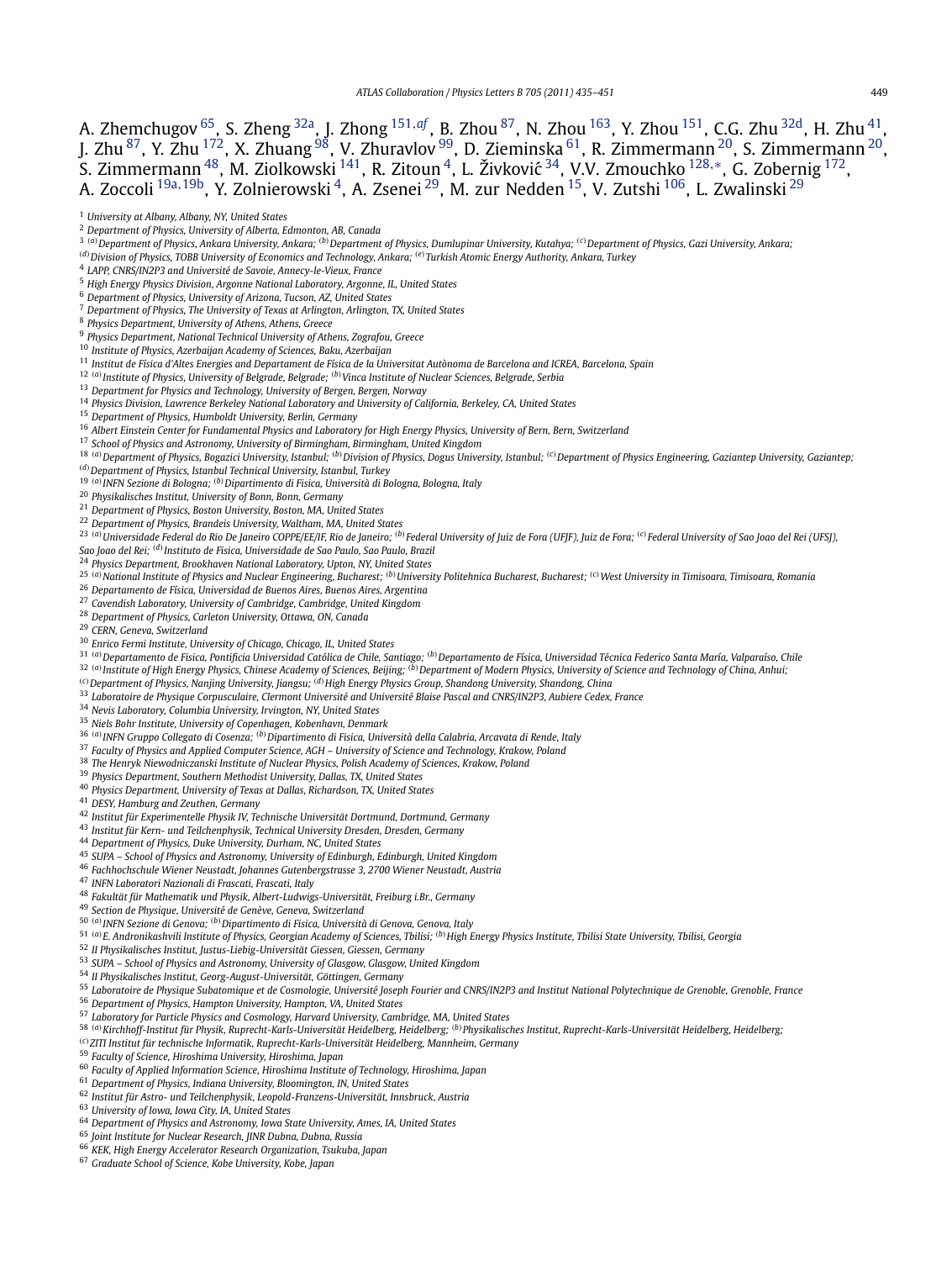<span id="page-15-0"></span>

- *Faculty of Science, Kyoto University, Kyoto, Japan*
- *Kyoto University of Education, Kyoto, Japan*
- *Instituto de Física La Plata, Universidad Nacional de La Plata and CONICET, La Plata, Argentina*
- *Physics Department, Lancaster University, Lancaster, United Kingdom*
- *(a)INFN Sezione di Lecce; (b)Dipartimento di Fisica, Università del Salento, Lecce, Italy*
- *Oliver Lodge Laboratory, University of Liverpool, Liverpool, United Kingdom*
- *Department of Physics, Jožef Stefan Institute and University of Ljubljana, Ljubljana, Slovenia*
- *Department of Physics, Queen Mary University of London, London, United Kingdom*
- *Department of Physics, Royal Holloway University of London, Surrey, United Kingdom*
- *Department of Physics and Astronomy, University College London, London, United Kingdom*
- *Laboratoire de Physique Nucléaire et de Hautes Energies, UPMC and Université Paris-Diderot and CNRS/IN2P3, Paris, France*
- *Fysiska Institutionen, Lunds Universitet, Lund, Sweden*
- *Departamento de Fisica Teorica C-15, Universidad Autonoma de Madrid, Madrid, Spain*
- *Institut für Physik, Universität Mainz, Mainz, Germany*
- *School of Physics and Astronomy, University of Manchester, Manchester, United Kingdom*
- *CPPM, Aix-Marseille Université and CNRS/IN2P3, Marseille, France*
- *Department of Physics, University of Massachusetts, Amherst, MA, United States*
- *Department of Physics, McGill University, Montreal, QC, Canada*
- *School of Physics, University of Melbourne, Victoria, Australia*
- *Department of Physics, The University of Michigan, Ann Arbor, MI, United States*
- *Department of Physics and Astronomy, Michigan State University, East Lansing, MI, United States*
- *(a)INFN Sezione di Milano; (b)Dipartimento di Fisica, Università di Milano, Milano, Italy*
- *B.I. Stepanov Institute of Physics, National Academy of Sciences of Belarus, Minsk, Belarus*
- *National Scientific and Educational Centre for Particle and High Energy Physics, Minsk, Belarus*
- *Department of Physics, Massachusetts Institute of Technology, Cambridge, MA, United States*
- *Group of Particle Physics, University of Montreal, Montreal, QC, Canada*
- *P.N. Lebedev Institute of Physics, Academy of Sciences, Moscow, Russia*
- *Institute for Theoretical and Experimental Physics (ITEP), Moscow, Russia*
- *Moscow Engineering and Physics Institute (MEPhI), Moscow, Russia*
- *Skobeltsyn Institute of Nuclear Physics, Lomonosov Moscow State University, Moscow, Russia*
- *Fakultät für Physik, Ludwig-Maximilians-Universität München, München, Germany*
- *Max-Planck-Institut für Physik (Werner-Heisenberg-Institut), München, Germany*
- *Nagasaki Institute of Applied Science, Nagasaki, Japan*
- *Graduate School of Science, Nagoya University, Nagoya, Japan*
- *(a)INFN Sezione di Napoli; (b)Dipartimento di Scienze Fisiche, Università di Napoli, Napoli, Italy*
- *Department of Physics and Astronomy, University of New Mexico, Albuquerque, NM, United States*
- *Institute for Mathematics, Astrophysics and Particle Physics, Radboud University Nijmegen/Nikhef, Nijmegen, Netherlands*
- *Nikhef National Institute for Subatomic Physics and University of Amsterdam, Amsterdam, Netherlands*
- *Department of Physics, Northern Illinois University, DeKalb, IL, United States*
- *Budker Institute of Nuclear Physics (BINP), Novosibirsk, Russia*
- *Department of Physics, New York University, New York, NY, United States*
- *Ohio State University, Columbus, OH, United States*
- *Faculty of Science, Okayama University, Okayama, Japan*
- *Homer L. Dodge Department of Physics and Astronomy, University of Oklahoma, Norman, OK, United States*
- *Department of Physics, Oklahoma State University, Stillwater, OK, United States*
- *Palacký University, RCPTM, Olomouc, Czech Republic*
- *Center for High Energy Physics, University of Oregon, Eugene, OR, United States*
- *LAL, Univ. Paris-Sud and CNRS/IN2P3, Orsay, France*
- *Graduate School of Science, Osaka University, Osaka, Japan*
- *Department of Physics, University of Oslo, Oslo, Norway*
- *Department of Physics, Oxford University, Oxford, United Kingdom*
- 
- *(a)INFN Sezione di Pavia; (b)Dipartimento di Fisica Nucleare e Teorica, Università di Pavia, Pavia, Italy*
- *Department of Physics, University of Pennsylvania, Philadelphia, PA, United States*
- *Petersburg Nuclear Physics Institute, Gatchina, Russia*
- *(a)INFN Sezione di Pisa; (b)Dipartimento di Fisica E. Fermi, Università di Pisa, Pisa, Italy*
- *Department of Physics and Astronomy, University of Pittsburgh, Pittsburgh, PA, United States*
- 124 (a) Laboratorio de Instrumentacao e Física Experimental de Particulas LIP, Lisboa, Portugal; (b) Departamento de Física Teorica y del Cosmos and CAFPE, Universidad de Granada, *Granada, Spain*
- *Institute of Physics, Academy of Sciences of the Czech Republic, Praha, Czech Republic*
- *Faculty of Mathematics and Physics, Charles University in Prague, Praha, Czech Republic*
- *Czech Technical University in Prague, Praha, Czech Republic*
- *State Research Center Institute for High Energy Physics, Protvino, Russia*
- *Particle Physics Department, Rutherford Appleton Laboratory, Didcot, United Kingdom*
- *Physics Department, University of Regina, Regina, SK, Canada*
- *Ritsumeikan University, Kusatsu, Shiga, Japan*
- *(a)INFN Sezione di Roma I; (b)Dipartimento di Fisica, Università La Sapienza, Roma, Italy*
- *(a)INFN Sezione di Roma Tor Vergata; (b)Dipartimento di Fisica, Università di Roma Tor Vergata, Roma, Italy*
- *(a)INFN Sezione di Roma Tre; (b)Dipartimento di Fisica, Università Roma Tre, Roma, Italy*
- *(a)Faculté des Sciences Ain Chock, Réseau Universitaire de Physique des Hautes Energies Université Hassan II, Casablanca; (b)Centre National de l'Energie*
- des Sciences Techniques Nucleaires, Rabat; <sup>(c)</sup>Université Cadi Ayyad, Faculté des sciences Semlalia Département de Physique, B.P. 2390, Marrakech 40000; <sup>(d)</sup>Faculté des Sciences, *Université Mohamed Premier and LPTPM, Oujda; (e)Faculté des Sciences, Université Mohammed V, Rabat, Morocco*
- *DSM/IRFU (Institut de Recherches sur les Lois Fondamentales de l'Univers), CEA Saclay (Commissariat a l'Energie Atomique), Gif-sur-Yvette, France*
- *Santa Cruz Institute for Particle Physics, University of California Santa Cruz, Santa Cruz, CA, United States*
- *Department of Physics, University of Washington, Seattle, WA, United States*
- *Department of Physics and Astronomy, University of Sheffield, Sheffield, United Kingdom*
- *Department of Physics, Shinshu University, Nagano, Japan*
- *Fachbereich Physik, Universität Siegen, Siegen, Germany*
- *Department of Physics, Simon Fraser University, Burnaby, BC, Canada*
- *SLAC National Accelerator Laboratory, Stanford, CA, United States*